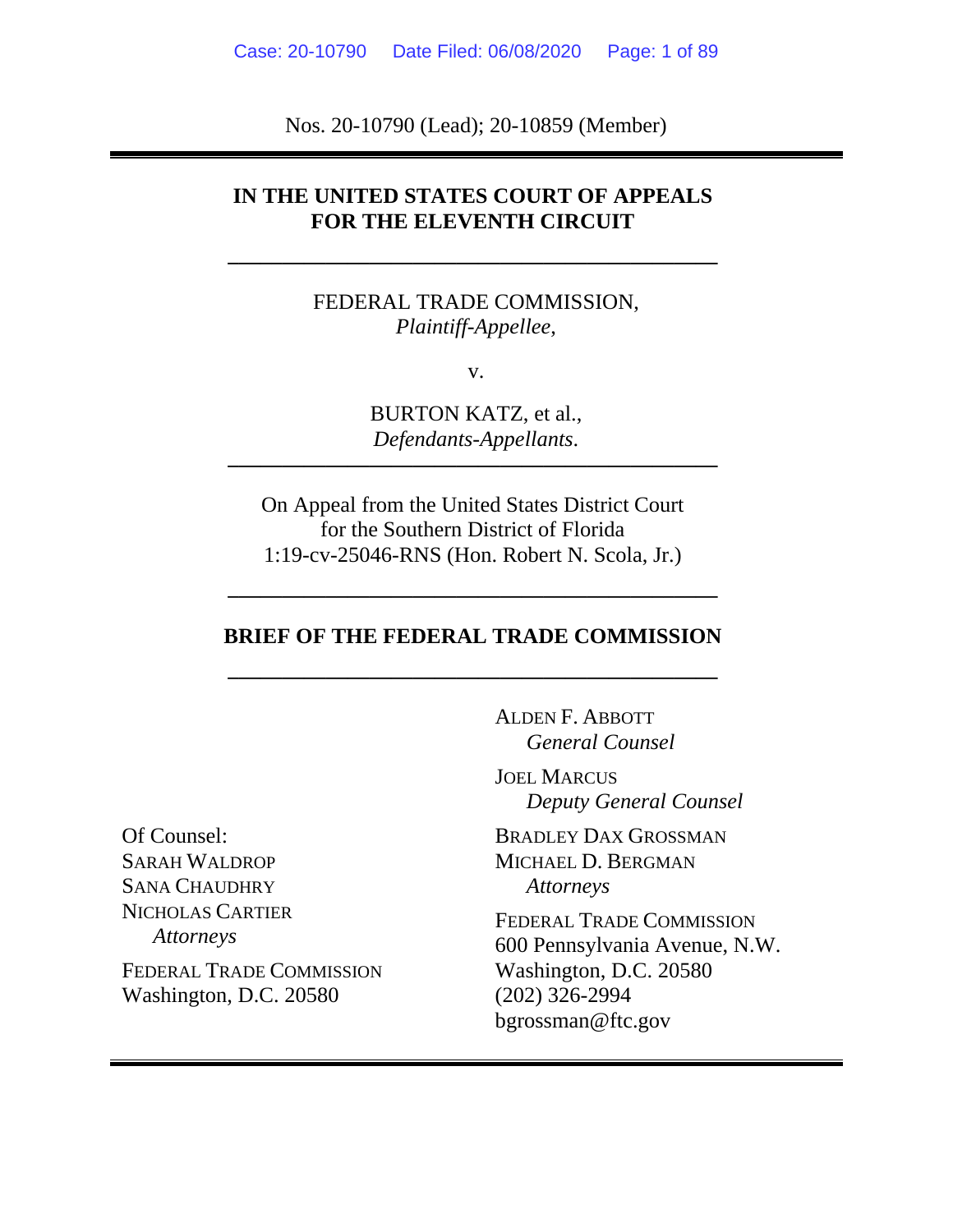Case: 20-10790<br>Nos. 20-10970, 20-10859 (11th Cir.) Federal Trade Commission v. Burton Katz, et al. Date Filed: 06/08/2020 Page: 2 of 89

### **Eleventh Circuit Rule 26.1 Certificate of Interested Persons**

Pursuant to Eleventh Circuit R. 26.1-1, Plaintiff-Appellee, the Federal Trade Commission, certifies that in addition to the names listed in Appellants' opening briefs, the following trial judges, attorneys, persons, associations of persons, firms,

partnerships, or corporations have an interest in the outcome of this appeal.

Abbott, Alden F. – FTC General Counsel

Bergman, Michael D. – FTC Attorney

Damian, Melanie – Court-Appointed Receiver

Damian & Valori LLP – Law Firm for Receiver/Counsel for Receiver

DiFalco, Fernandez & Kaplan – Counsel for Defendants Arlene Mahon and

Waltham Technologies LLC

Marcus, Joel – FTC Attorney

McArdle, Pérez & Franco, P.L. – Counsel for Defendants Arlene Mahon and Waltham Technologies LLC

Murena, Kenneth Dante – Counsel for Court-Appointed Receiver

Weil, Bruce – Attorney at Boies Schiller Flexner LLP and Manager for

Defendant OnPoint Capital Partners LLC

Wolfe, Douglas – FTC Attorney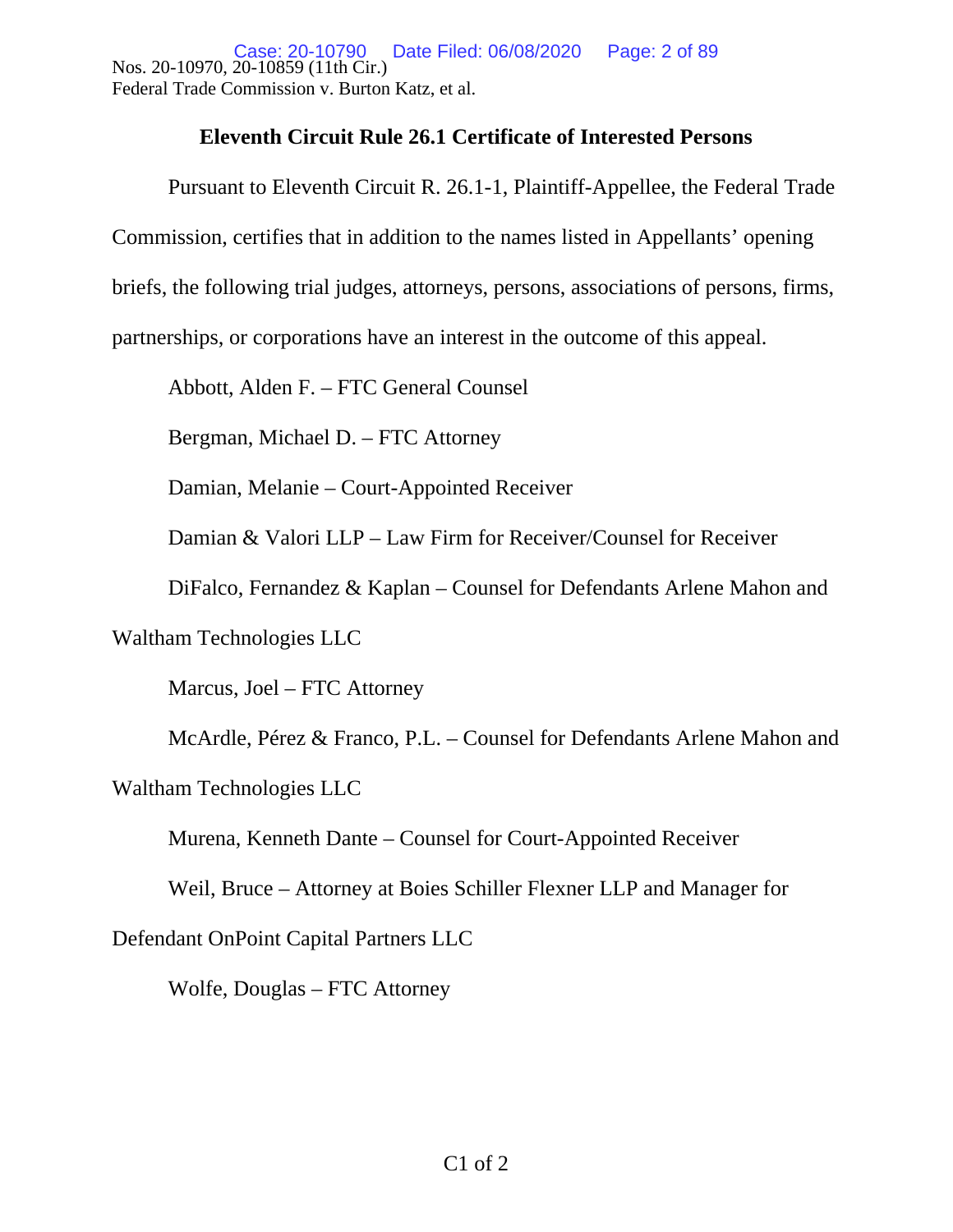Nos. 20-10970, 20-10859 (11th Cir.) Federal Trade Commission v. Burton Katz, et al. Case: 20-10790 Date Filed: 06/08/2020 Page: 3 of 89

 The Federal Trade Commission further states that, to the best of its knowledge, no publicly traded company or corporation has an interest in the outcome of this case or appeal.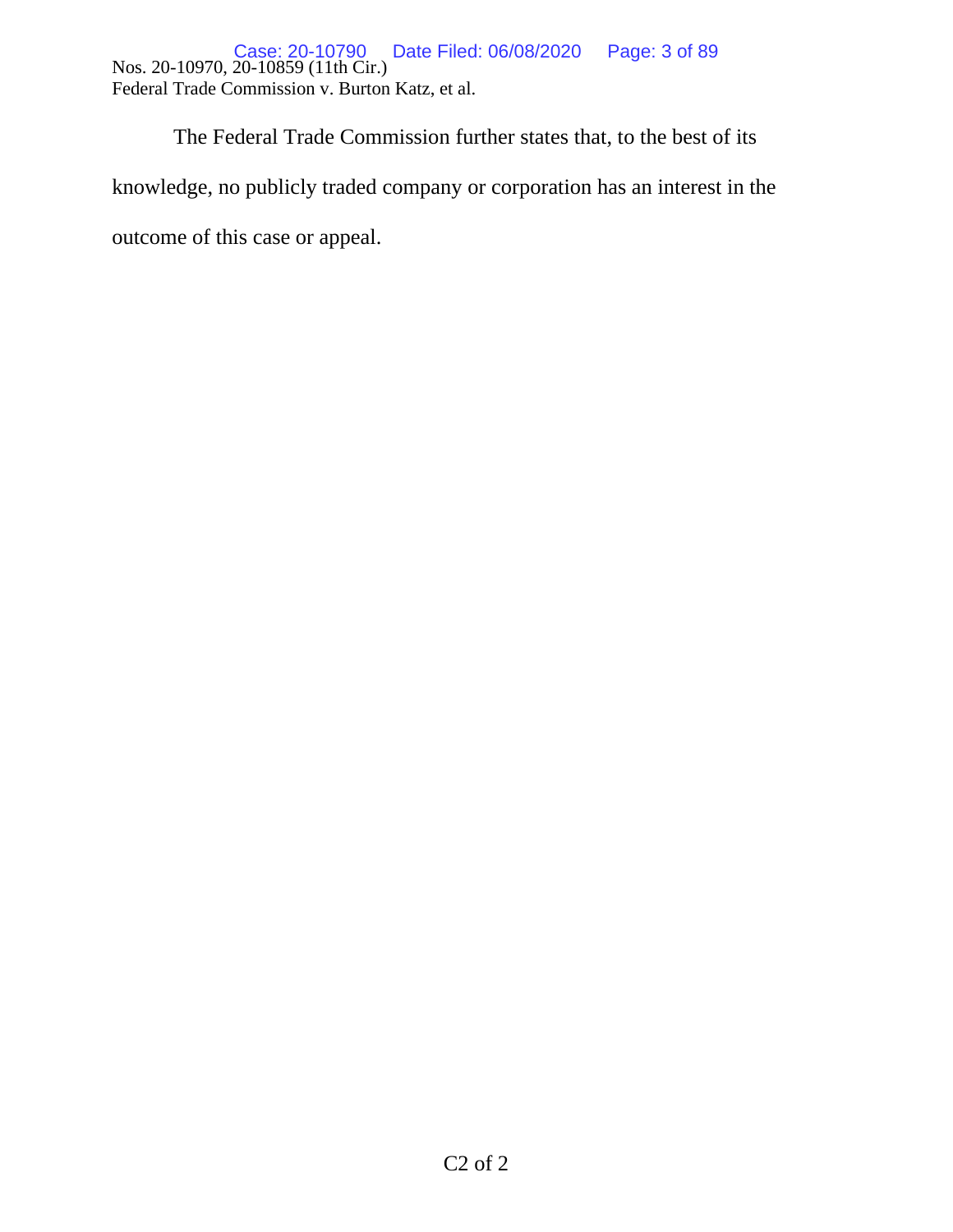## **STATEMENT REGARDING ORAL ARGUMENT**

The FTC does not believe that oral argument will materially assist the Court in its consideration of this appeal and does not request it. All of appellants' many arguments are contrary either to binding Circuit precedent or unrebutted record evidence.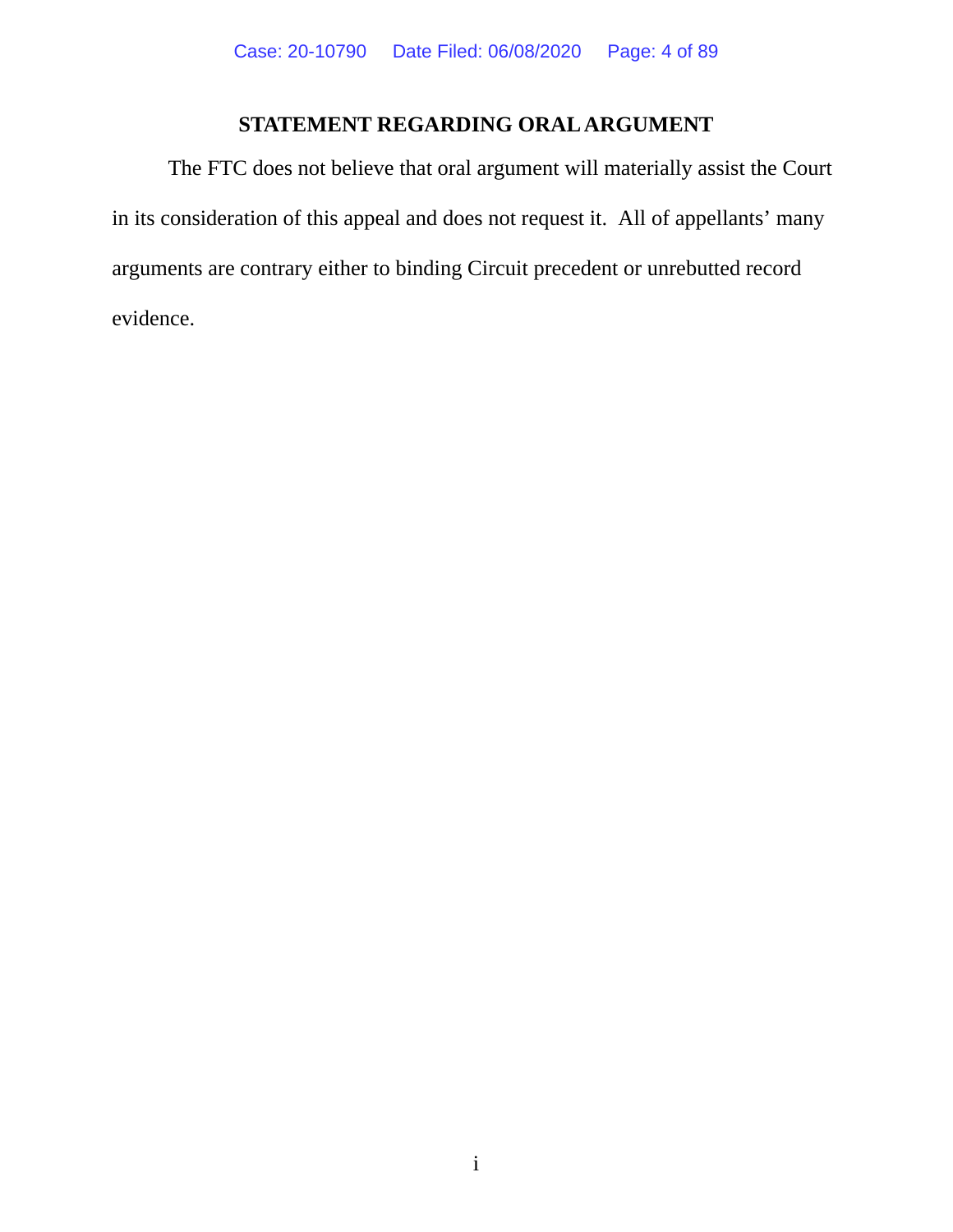# **TABLE OF CONTENTS**

| A.             |                      |                                                                                                                 |  |
|----------------|----------------------|-----------------------------------------------------------------------------------------------------------------|--|
|                | 1.<br>2.             |                                                                                                                 |  |
| B.             |                      |                                                                                                                 |  |
| $\mathbf{C}$ . |                      |                                                                                                                 |  |
| D.             |                      |                                                                                                                 |  |
| Е.             |                      |                                                                                                                 |  |
|                |                      |                                                                                                                 |  |
|                |                      |                                                                                                                 |  |
|                |                      |                                                                                                                 |  |
|                |                      | I. THE DISTRICT COURT CORRECTLY RULED THAT THE FTC IS<br>LIKELY TO PROVE THAT APPELLANTS VIOLATED THE FTC ACT24 |  |
|                | A.                   | The District Court Did Not Clearly Err In Finding Appellants'                                                   |  |
|                | 1.<br>2.<br>3.<br>4. |                                                                                                                 |  |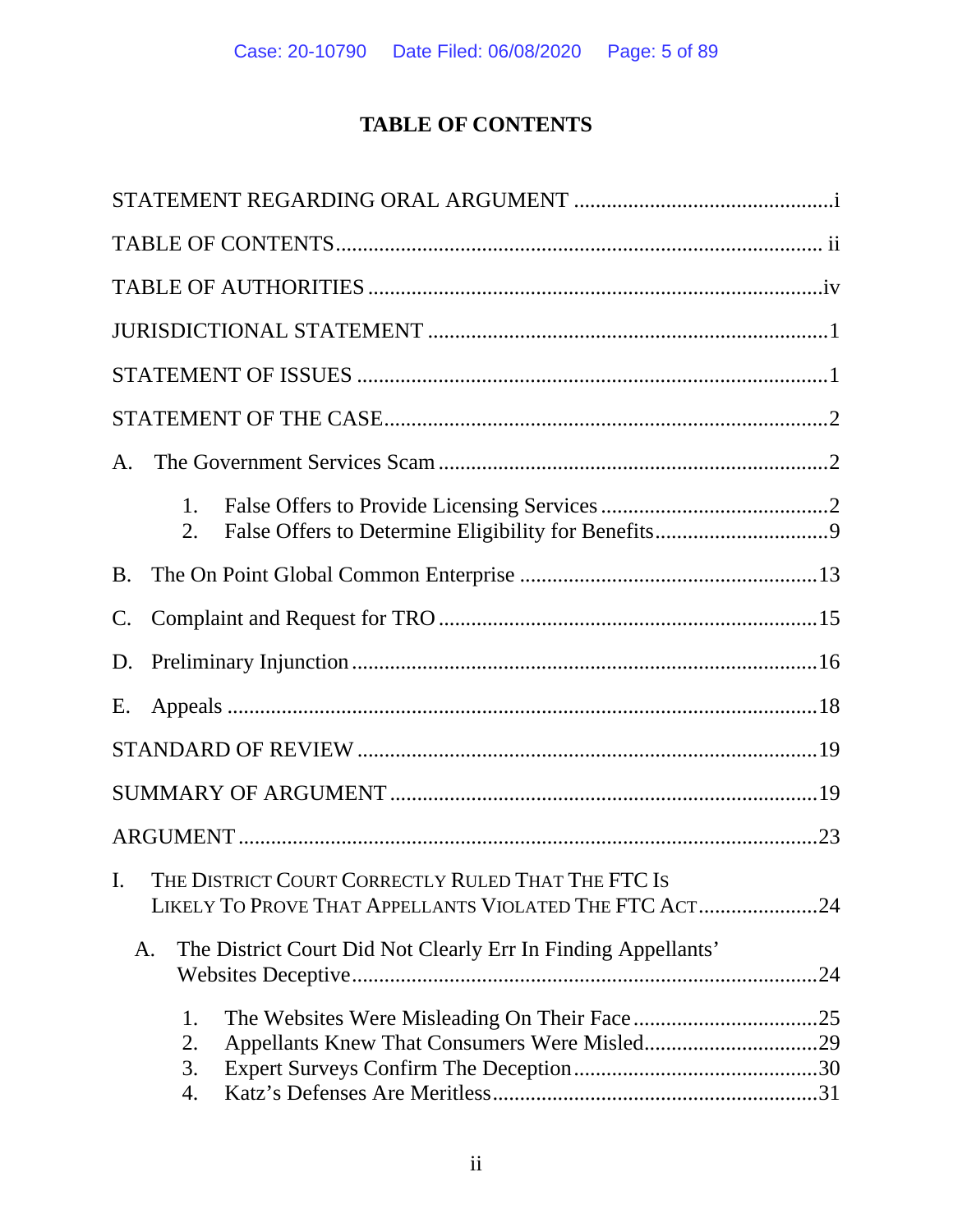| <b>B.</b>      | Appellants Show No Clear Error In The District Court's                                                                                                                                                                                 |  |
|----------------|----------------------------------------------------------------------------------------------------------------------------------------------------------------------------------------------------------------------------------------|--|
|                | Factual Finding That The Corporate Appellants Acted As A                                                                                                                                                                               |  |
|                | 1.<br>The District Court Issued Sufficient Findings Of Fact35<br>The Record Supports The Finding That The Katz Entities<br>2.<br>The Record Supports The Determination That The<br>3.<br>Zangrillo Entities Participated In The Common |  |
| $C_{\cdot}$    | The District Court Did Not Clearly Err In Finding The                                                                                                                                                                                  |  |
| П.             | THE DISTRICT COURT PROPERLY IMPOSED THE ASSET FREEZE AND                                                                                                                                                                               |  |
| A.             |                                                                                                                                                                                                                                        |  |
| <b>B.</b>      | The Asset Freeze Relies On A Reasonable Approximation Of                                                                                                                                                                               |  |
| $\mathbf{C}$ . |                                                                                                                                                                                                                                        |  |
| D.             | The Asset Freeze And Preliminary Injunction Serve The                                                                                                                                                                                  |  |
|                | III. APPELLANTS PROVIDE NO REASON TO DEPART FROM BINDING                                                                                                                                                                               |  |
| A.             | No Intervening Supreme Court Decision Has Changed The                                                                                                                                                                                  |  |
| <b>B.</b>      |                                                                                                                                                                                                                                        |  |
|                |                                                                                                                                                                                                                                        |  |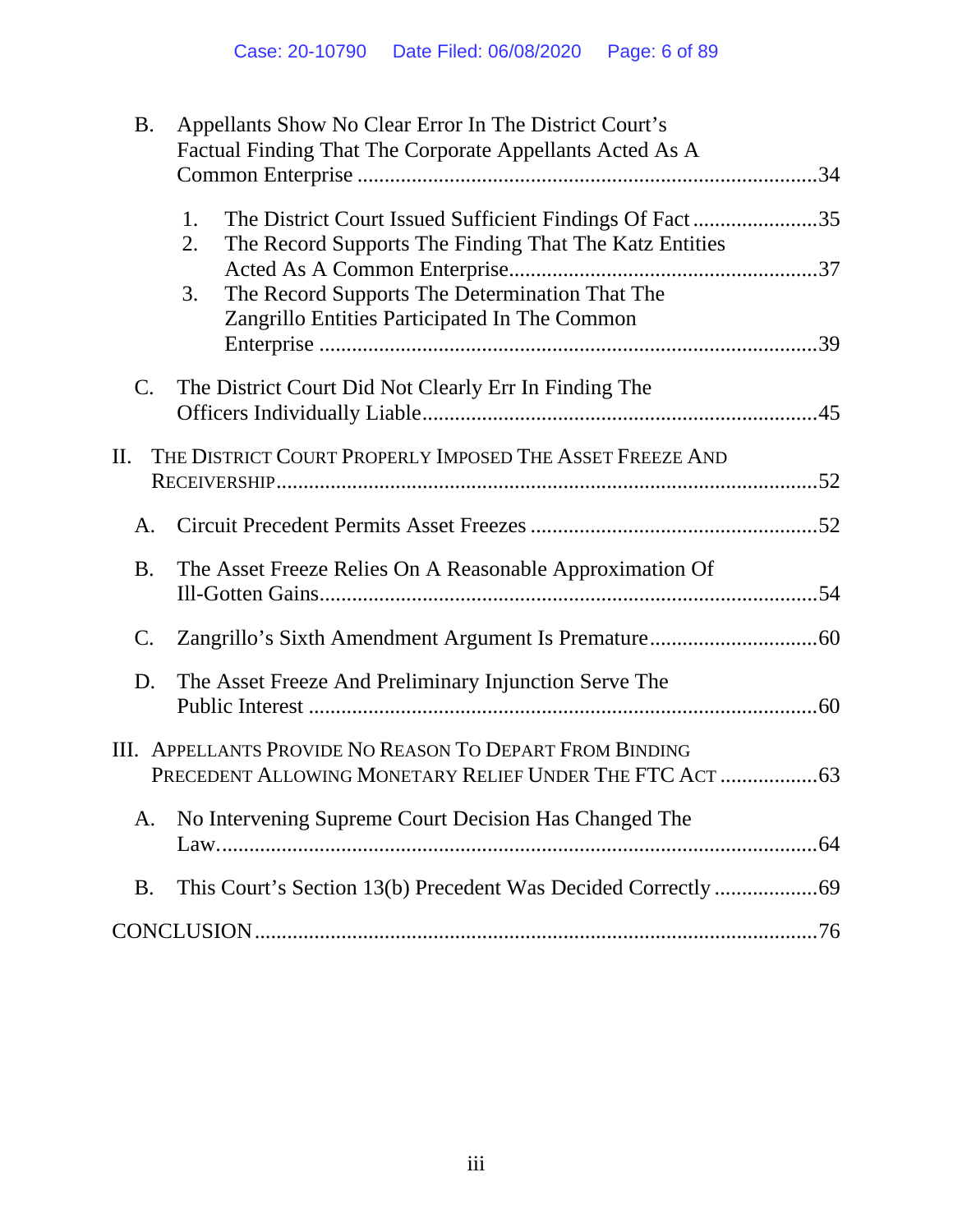# **TABLE OF AUTHORITIES**

## **CASES**

| Atlantic Sounding Co. v Townsend,                           |  |
|-------------------------------------------------------------|--|
| Barber v. Int'l Brotherhood of Boilermakers,                |  |
| Bishop v. Ross Earle & Bonan, P.A.,                         |  |
|                                                             |  |
| CFTC v. Wilshire Inv. Mgmt. Corp.,                          |  |
| Charles of the Ritz Distrib. Corp. v. FTC,                  |  |
|                                                             |  |
| Four Seasons Hotels & Resorts, B.V. v. Consorcio Barr S.A., |  |
| FTC v. Amy Travel Serv., Inc.,                              |  |
|                                                             |  |
| FTC v. Bronson Partners, LLC,                               |  |
| FTC v. Brown & Williamson Tobacco Corp.,                    |  |
|                                                             |  |
| FTC v. Credit Bureau Center, LLC,                           |  |
| FTC v. Cyberspace.Com LLC,                                  |  |

 Cases and other authorities principally relied upon are marked with asterisks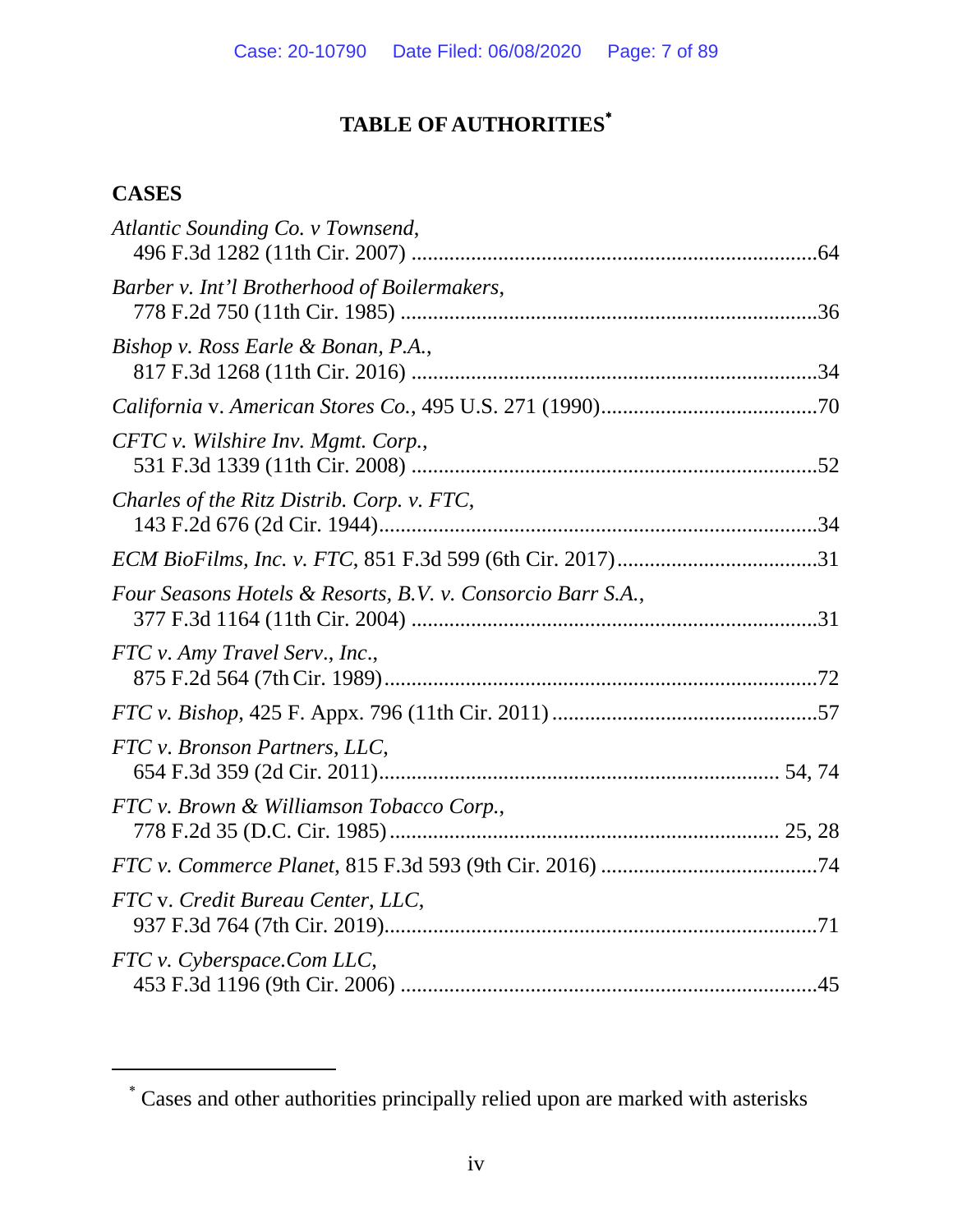| FTC v. Direct Mktg. Concepts, Inc.,                                                                               |
|-------------------------------------------------------------------------------------------------------------------|
| FTC v. E.M.A. Nationwide, Inc.,                                                                                   |
|                                                                                                                   |
| FTC v. Freecom Communications, Inc.,                                                                              |
| * FTC v. Gem Merchandising Corp.,                                                                                 |
| FTC v. Grant Connect, LLC,                                                                                        |
|                                                                                                                   |
| * FTC v. IAB Mktg. Assocs., LP,<br>746 F.3d 1228 (11th Cir. 2014)  19, 23, 25, 32, 33, 45, 52, 54, 55, 56, 57, 60 |
| FTC v. Lanier Law, LLC,                                                                                           |
|                                                                                                                   |
|                                                                                                                   |
| FTC v. Network Servs. Depot, Inc.,                                                                                |
|                                                                                                                   |
| FTC v. Pointbreak Media, LLC,                                                                                     |
| FTC v. Primary Group, Inc.,                                                                                       |
| FTC v. Sec. Rare Coin & Bullion Corp.,                                                                            |
| FTC v. Simple Health Plans LLC,                                                                                   |
|                                                                                                                   |
|                                                                                                                   |
| $*$ FTC v. U.S. Oil & Gas Corp.,                                                                                  |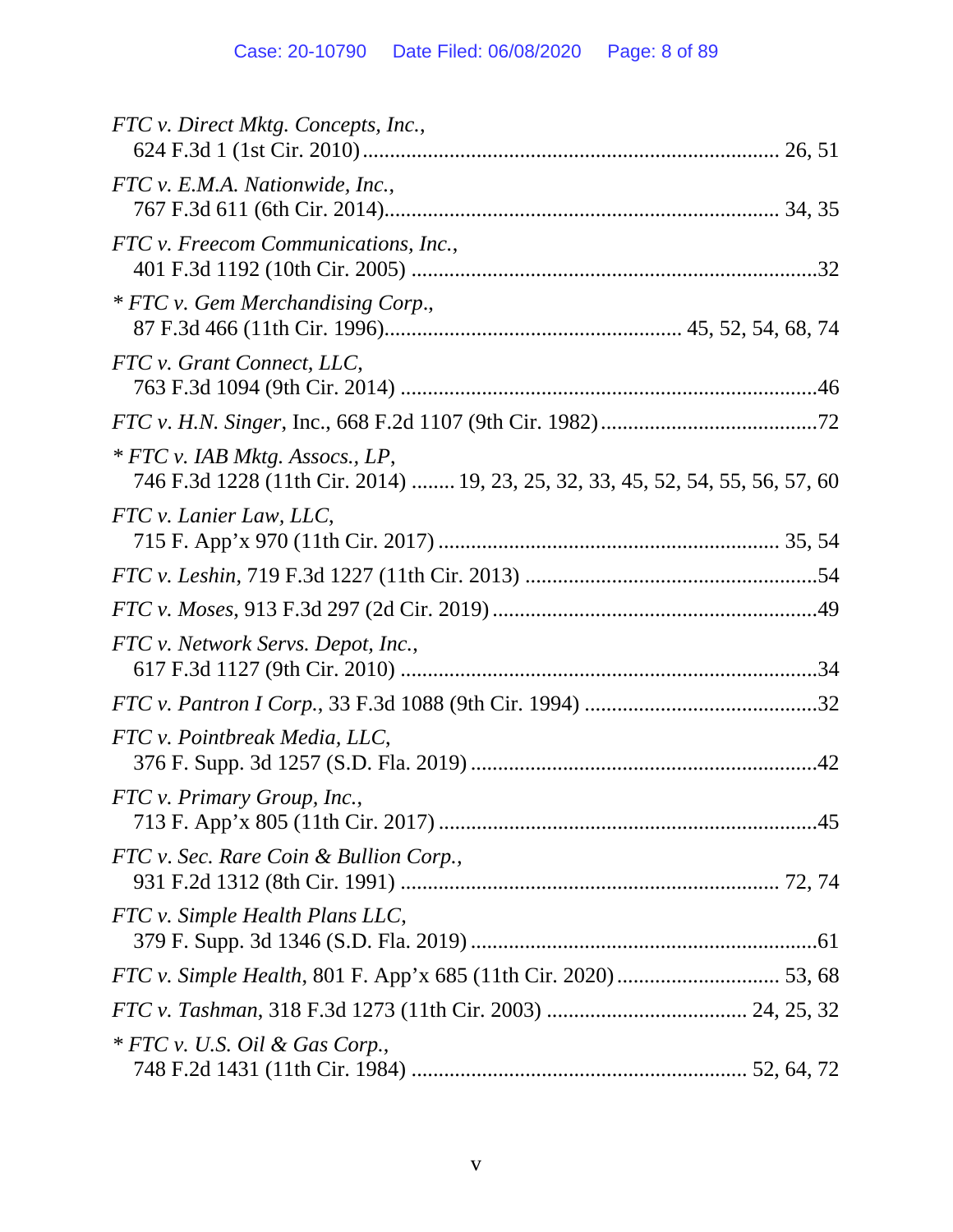| FTC v. Univ. Health, Inc.,                                          |
|---------------------------------------------------------------------|
| FTC v. Vylah Tec LLC,                                               |
|                                                                     |
| FTC v. Washington Data Res., Inc.,                                  |
| * FTC v. WV Univ. Mgmt., LLC,                                       |
| Gissendaner v. Comm'r, Ga. Dep't of Corrs.,                         |
| Great-West Life & Annuity Ins. Co. v. Knudson,                      |
| Greenbriar, Ltd. v. City of Alabaster,                              |
|                                                                     |
| Hard Candy, LLC v. Anastasia Beverly Hills, Inc.,                   |
|                                                                     |
|                                                                     |
|                                                                     |
|                                                                     |
|                                                                     |
| Meghrig v. KFC Western, Inc., 516 U.S. 479 (1996) 22, 65, 66        |
|                                                                     |
|                                                                     |
| * Mitchell v. Robert DeMario Jewelry, Inc.,                         |
| Montanile v. Bd. of Trs. of Nat'l Elevator Indus. Health            |
|                                                                     |
|                                                                     |
| * Porter v. Warner Holding Co., 328 U.S. 395 (1946)  64, 68, 70, 71 |
|                                                                     |
|                                                                     |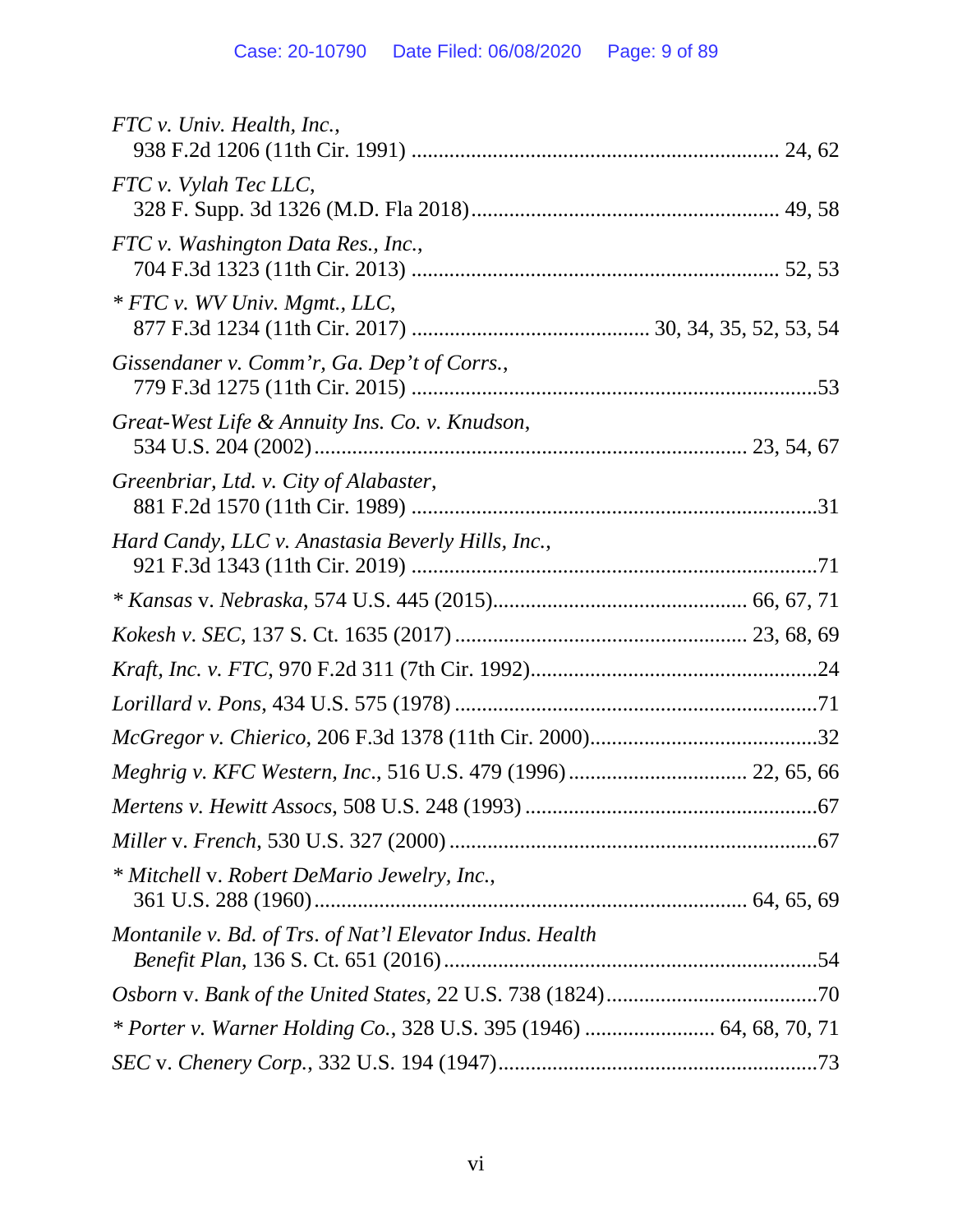| SEC v. ETS Payphones, Inc.,                                                           |  |
|---------------------------------------------------------------------------------------|--|
|                                                                                       |  |
| See FTC v. Publ'g Clearing House, Inc.,                                               |  |
| <i>SME Racks, Inc. v. Sistemas Mecanicos Para,</i>                                    |  |
| Stock Equip. Co. v. Tenn. Valley Auth.,                                               |  |
| Texas Dept. of Housing & Community Affairs v.<br>Inclusive Communities Project, Inc., |  |
| United States v. Diapulse Corp. of Am.,                                               |  |
| United States v. Lane Labs-USA, Inc.,                                                 |  |
| United States v. Oakland Cannabis Buyers' Co-Op.,                                     |  |
| United States v. Rx Depot, Inc.,                                                      |  |
|                                                                                       |  |
| <b>STATUTES</b>                                                                       |  |
|                                                                                       |  |
|                                                                                       |  |
|                                                                                       |  |
|                                                                                       |  |
|                                                                                       |  |
|                                                                                       |  |
|                                                                                       |  |
|                                                                                       |  |
|                                                                                       |  |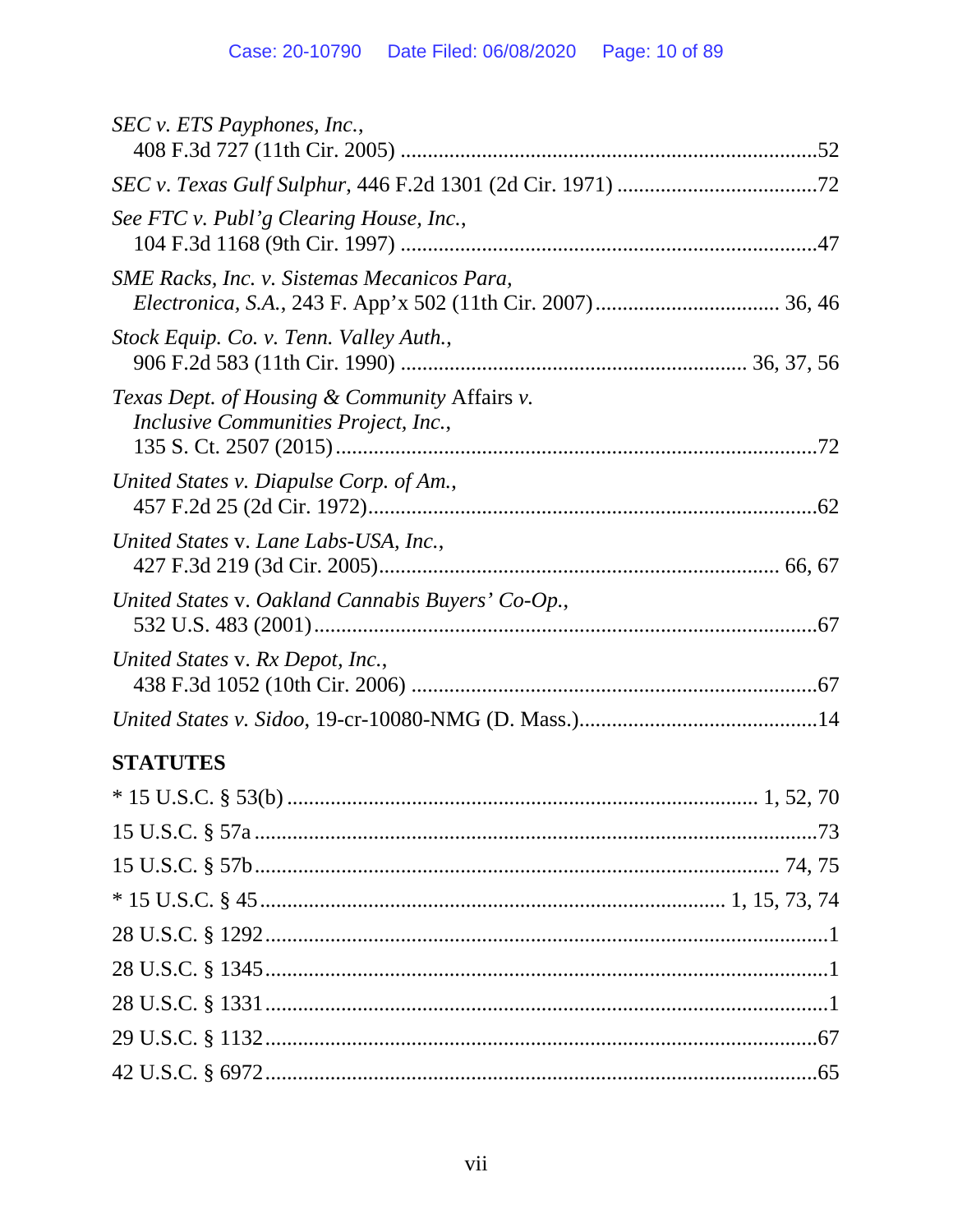## **OTHER AUTHORITIES**

| Howard C. Joyce, A Treatise on the Law Relating to |  |
|----------------------------------------------------|--|
|                                                    |  |
|                                                    |  |
| <b>RULES</b>                                       |  |
|                                                    |  |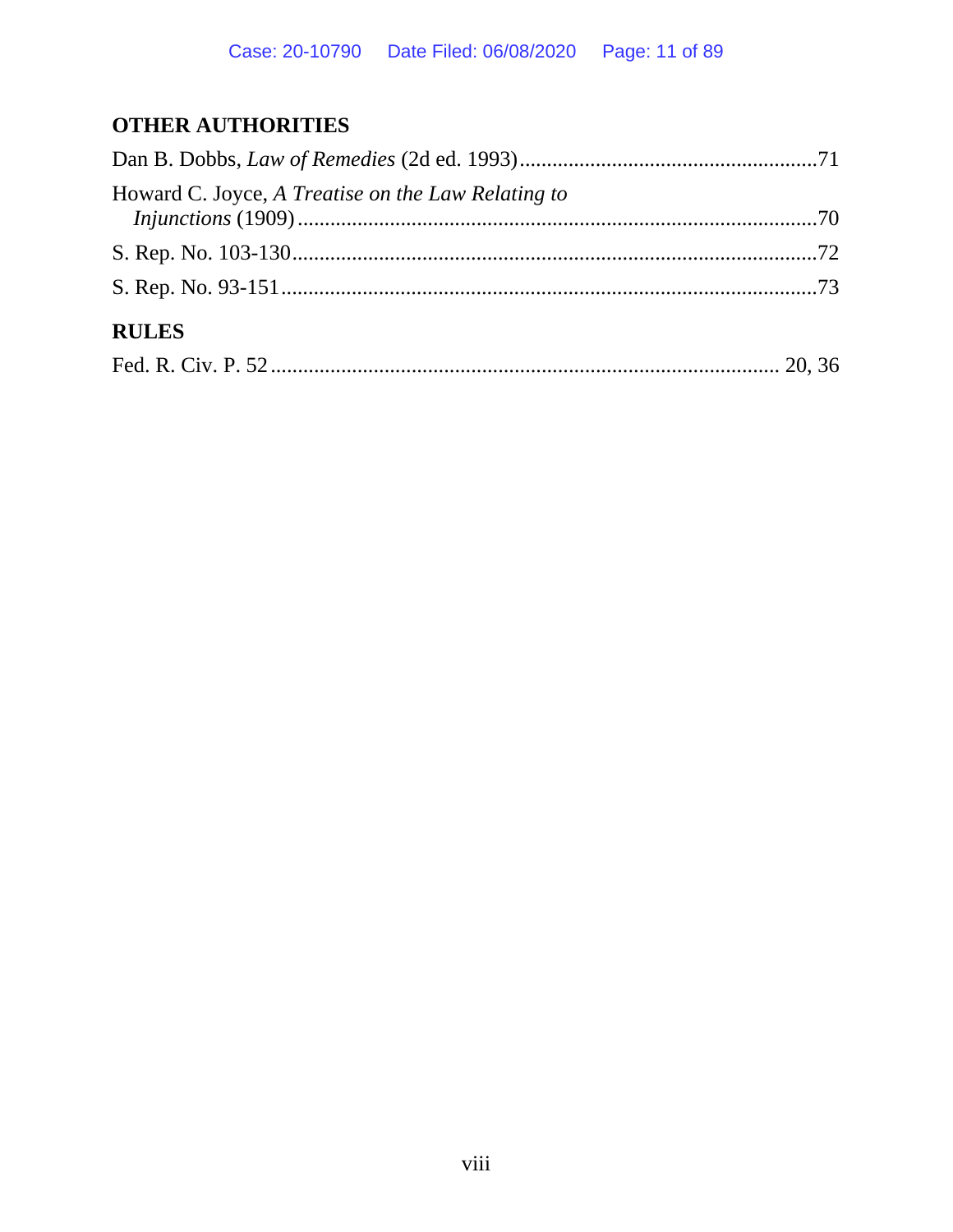### **JURISDICTIONAL STATEMENT**

The district court had jurisdiction under Sections 5(a) and 13(b) of the FTC Act, 15 U.S.C. §§ 45(a) and 53(b), and 28 U.S.C. §§ 1331 and 1345. The district court entered its preliminary injunction on January 14, 2020, and appellants filed their notices of appeal on February 26 and February 28, 2020. This Court has jurisdiction under 28 U.S.C. § 1292(a).

### **STATEMENT OF ISSUES**

Appellants operated websites that falsely promised to render government services such as license renewals for a fee or in return for sensitive personal data. Instead of delivering the services, they (at most) provided consumers with PDF documents containing generic, publicly available information; they sold the personal data to other scammers. They reaped more than \$80 million.

The district court determined that the FTC was likely to show that appellants' websites were "patently misleading" in violation of the FTC Act and entered a preliminary injunction appointing a receiver and freezing appellants' assets to ensure monetary relief to victims after final judgment.

The questions presented for review are:

1. Whether the district court clearly erred in finding that the FTC was likely to prove that

a. appellants' websites were deceptive;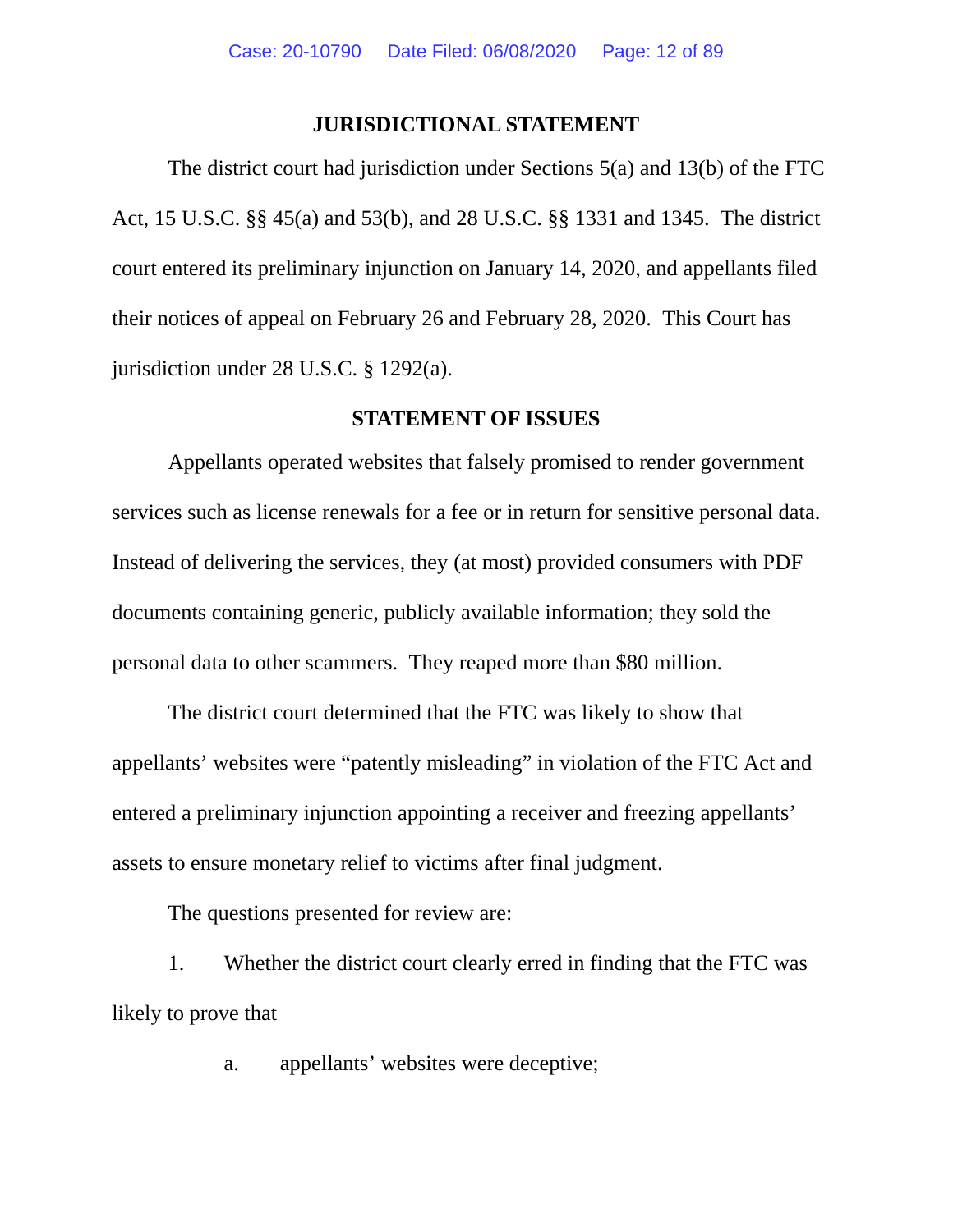b. the corporate appellants acted as a common enterprise and can be held jointly and severally liable; and

c. the individual appellants are personally liable because they participated in, had authority to control, and knew of the deceptive practices.

2. Whether the district court properly froze appellants' assets to preserve them for monetary relief where the court-appointed receiver valued the assets at less than a potential restitution award.

3. Whether the Court should overrule 30 years of consistent precedent holding that the FTC Act authorizes equitable monetary relief, including asset freezes, where there has been no intervening Supreme Court holding to the contrary.

### **STATEMENT OF THE CASE**

### **A. The Government Services Scam**

Appellants are five individuals and 53 corporate entities who collectively did business as On Point Global. They operated hundreds of websites falsely offering to perform government services in two categories: (1) state licensing or motorvehicle services for a fee, and (2) determinations of eligibility for public benefits in return for sensitive personal information.

### **1. False Offers to Provide Licensing Services**

Appellants operated many state-specific websites, such as floridadriverslicenses.org, featuring an image of the state's border and the text,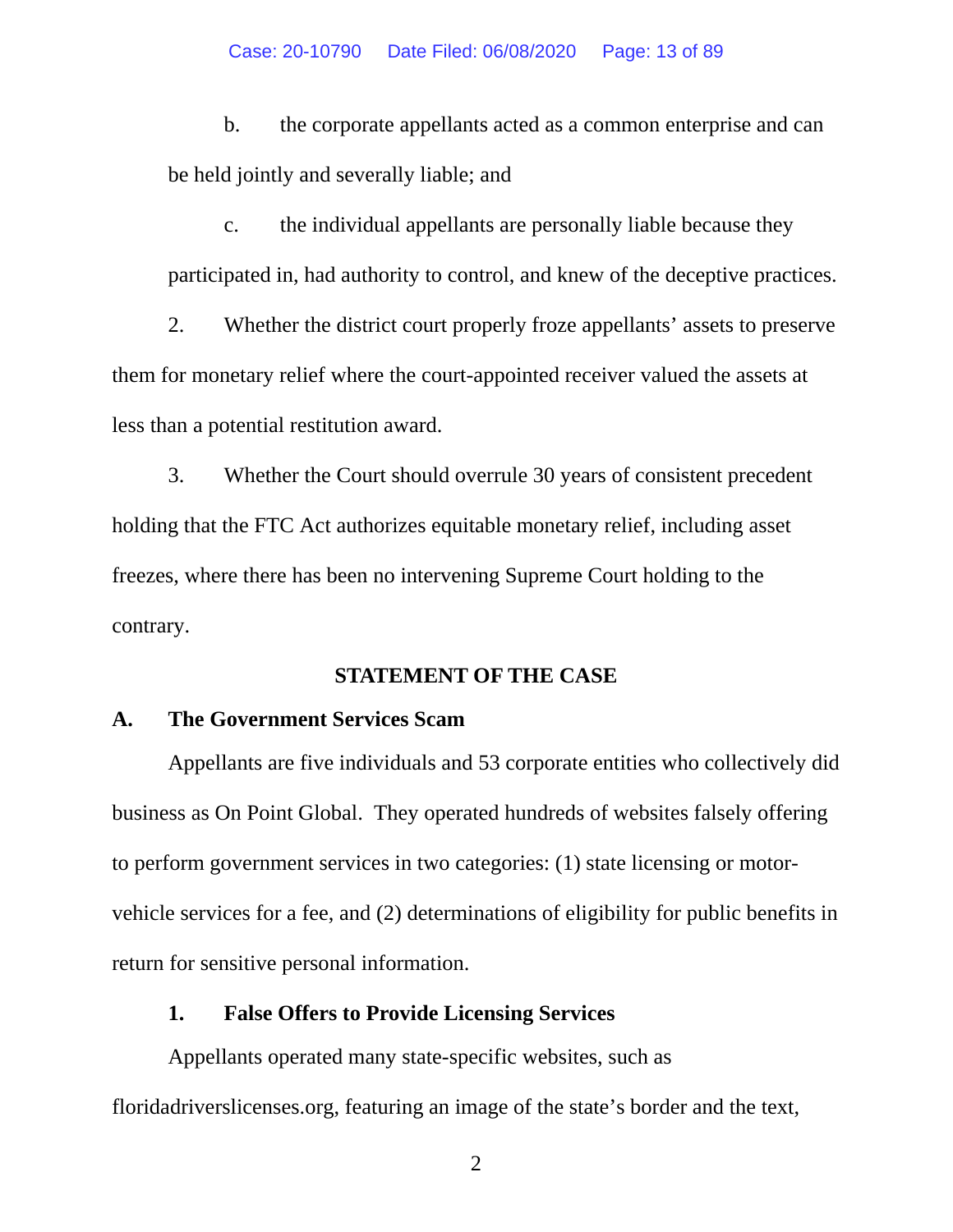"Your source for [state] driver's information." Appellants also operated DMV.com, which displayed the headline "The DMV Made Easier" and presented itself as a clearinghouse for auto vehicle services.<sup>2</sup> DMV.com's Facebook page advertised "you can renew you [sic] driver licenses online here!! Skip the lines doing it from you [sic] home." $3<sup>3</sup>$ 

DMV.com and the state-specific sites redirected visitors to other of appellants' sites, which sought to induce consumers to purchase services.<sup>4</sup> These sites, including license-driver.com and driverlicenseonline.org, held themselves out as a "comprehensive resource for all you [sic] driver license-related services" on a landing page like this one:

 ${}^{1}E.g.,$  FA.132-1 at 136; FA.132-3 at 87. "FA refers to the FTC's Supplemental Appendix, which we cite as: "FA.[Tab #] at [district court ECF page #]."

 $^{2}$  FA.132-1 at 84.

 $3$  FA.132-2 at 303-04.

 $^{4}$  FA.132-1 at 4¶18, 7-10¶¶27-37, 121-32, 207-10, 219-22, 264-66.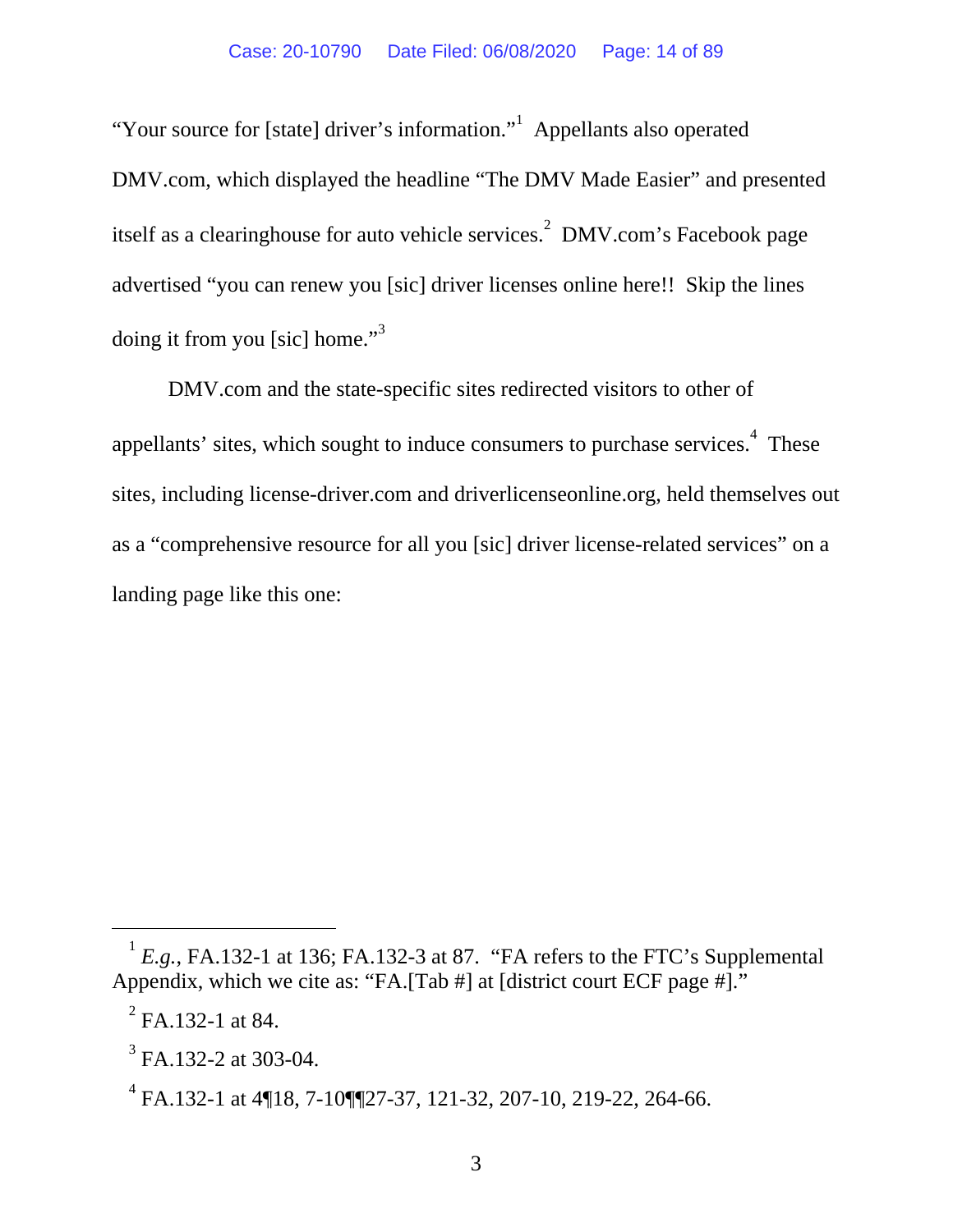### Case: 20-10790 Date Filed: 06/08/2020 Page: 15 of 89

| <b>LICENSE DRIVER</b>                                                                                                                                                                                                                                                                                                                                                                                                                                                                                                                                                                                                                                                                                                                                                        | HOME                                                                                                                                                                                                                              | <b>LOCATIONS</b>                                              | <b>ROAD GUIDE™</b>      | OFFICIAL FORMS                                                                                                                              | STATE INFO                                                      | <b>ABOUTUS</b> |  |
|------------------------------------------------------------------------------------------------------------------------------------------------------------------------------------------------------------------------------------------------------------------------------------------------------------------------------------------------------------------------------------------------------------------------------------------------------------------------------------------------------------------------------------------------------------------------------------------------------------------------------------------------------------------------------------------------------------------------------------------------------------------------------|-----------------------------------------------------------------------------------------------------------------------------------------------------------------------------------------------------------------------------------|---------------------------------------------------------------|-------------------------|---------------------------------------------------------------------------------------------------------------------------------------------|-----------------------------------------------------------------|----------------|--|
| <b>OBTAIN YOUR ROAD GUIDE</b><br>Welcome to license-driver.com, your comprehensive resource for all you driver license-related services. The services we provide are available for free in the official sites or local<br>offices. You can purchase for \$23.98 and download our comprehensive guide and resources, which contains vital information in order to perform any DMV service and also induded is<br>the Roadside Assistant Program and other benefits including official forms and helpful checklists. By clicking continue I represent that I am 18+ years of age, I agree to receive email<br>newsletters and offers targeted to my interests, sent by license-driver.com and their Marketing Partners. Please fill out form below to get the process started. |                                                                                                                                                                                                                                   |                                                               |                         |                                                                                                                                             |                                                                 | STEP 1 OF 3    |  |
| Renew Drivers License In Your State                                                                                                                                                                                                                                                                                                                                                                                                                                                                                                                                                                                                                                                                                                                                          |                                                                                                                                                                                                                                   | GET ALL THE INFORMATION TO<br><b>COMPLETE THE PROCESS NOW</b> |                         | э                                                                                                                                           | <b>VERIFY YOUR INFORMATION</b>                                  |                |  |
| Keeping your drivers license up to date is crucial in order to drive legally on state roads. Expired driving licenses<br>must be renewed. Lost or stolen licenses must be replaced. Inaccurate licenses must be updated with current<br>and accurate information.                                                                                                                                                                                                                                                                                                                                                                                                                                                                                                            |                                                                                                                                                                                                                                   |                                                               |                         | First Name *                                                                                                                                | Last Name *                                                     |                |  |
|                                                                                                                                                                                                                                                                                                                                                                                                                                                                                                                                                                                                                                                                                                                                                                              |                                                                                                                                                                                                                                   |                                                               | Last Name<br>First Name |                                                                                                                                             |                                                                 |                |  |
|                                                                                                                                                                                                                                                                                                                                                                                                                                                                                                                                                                                                                                                                                                                                                                              | To maintain your drivers license and your driving privileges, select one of the services above for simple and<br>comprehensive information about driver's licensure in your state of residence. Find out how to obtain a learners |                                                               |                         | Email Address*<br><b>Email Address</b>                                                                                                      |                                                                 |                |  |
|                                                                                                                                                                                                                                                                                                                                                                                                                                                                                                                                                                                                                                                                                                                                                                              | permit or a full driver's license, and how to best maintain your driving privileges, by downloading our guide.                                                                                                                    |                                                               |                         | Zip*                                                                                                                                        |                                                                 |                |  |
|                                                                                                                                                                                                                                                                                                                                                                                                                                                                                                                                                                                                                                                                                                                                                                              |                                                                                                                                                                                                                                   |                                                               |                         | Zip Code                                                                                                                                    |                                                                 |                |  |
|                                                                                                                                                                                                                                                                                                                                                                                                                                                                                                                                                                                                                                                                                                                                                                              |                                                                                                                                                                                                                                   |                                                               |                         | By cliding continue. I agree to the terms and conditions and privacy<br>policy and receive emails and newsletters tailored to my interests. | <b>CONTINUE &gt;&gt;</b><br>or cancel and visityour state page. |                |  |
|                                                                                                                                                                                                                                                                                                                                                                                                                                                                                                                                                                                                                                                                                                                                                                              |                                                                                                                                                                                                                                   |                                                               |                         | <b>SSL Encryption</b>                                                                                                                       |                                                                 |                |  |

FA.132-1 at 121, 207, 219. Consumers saw a large, bold headline "**Renew** 

**Drivers License In Your State**," next to which these words appeared in orange

capital letters: "GET ALL THE INFORMATION TO COMPLETE THE

PROCESS NOW."

A consumer who progressed beyond the landing page soon reached a page

like this one: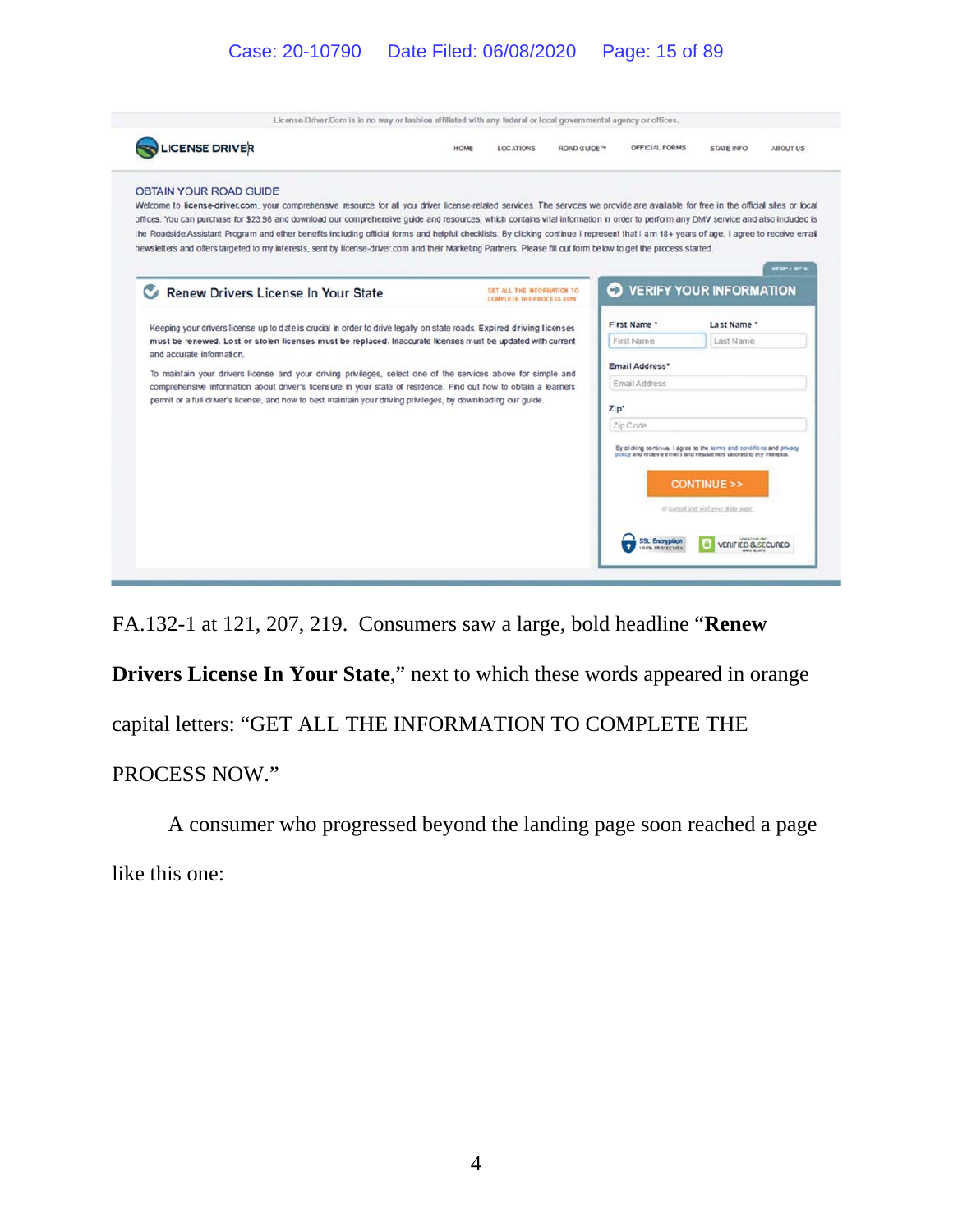### Case: 20-10790 Date Filed: 06/08/2020 Page: 16 of 89

| <b>LICENSE DRIVER</b>                                                                                                                                                                                                                                                                                                                                                                                                                                                                                                                                                                                                                                                                                                                                                         |                              | HOME         | <b>LOCATIONS</b> | <b>ROAD GUIDE™</b>       | <b>OFFICIAL FORMS</b>                | <b>STATE INFO</b> | <b>ABOUTUS</b> |
|-------------------------------------------------------------------------------------------------------------------------------------------------------------------------------------------------------------------------------------------------------------------------------------------------------------------------------------------------------------------------------------------------------------------------------------------------------------------------------------------------------------------------------------------------------------------------------------------------------------------------------------------------------------------------------------------------------------------------------------------------------------------------------|------------------------------|--------------|------------------|--------------------------|--------------------------------------|-------------------|----------------|
| <b>OBTAIN YOUR ROAD GUIDE</b><br>Welcome to license-driver.com, your comprehensive resource for all you driver license-related services. The services we provide are available for free in the official sites or local<br>offices. You can purchase for \$23.98 and download our comprehensive guide and resources, which contains vital information in order to perform any DMV service and also included is<br>the Roadside Assistant Program and other benefits including official forms and helpful checklists. By clicking continue I represent that I am 18+ years of age, I agree to receive email<br>newsletters and offers targeted to my interests, sent by license driver.com and their Marketing Partners. Please fill out form below to get the process started. |                              |              |                  |                          |                                      |                   |                |
| <b>SELECT A SERVICE</b><br>STEP LOF 4                                                                                                                                                                                                                                                                                                                                                                                                                                                                                                                                                                                                                                                                                                                                         | PERSONAL INFORMATION         |              |                  |                          |                                      |                   | UFEP 2.0 F 4.  |
| New Driver's License                                                                                                                                                                                                                                                                                                                                                                                                                                                                                                                                                                                                                                                                                                                                                          | First Name*                  | Last Name *  |                  | <b>Billing Address *</b> |                                      | Apt #/ Suite      |                |
| $\checkmark$<br>Renew Driver's License                                                                                                                                                                                                                                                                                                                                                                                                                                                                                                                                                                                                                                                                                                                                        |                              |              |                  | Street Address           |                                      |                   | Address Suite  |
| Replace Driver's License                                                                                                                                                                                                                                                                                                                                                                                                                                                                                                                                                                                                                                                                                                                                                      | <b>Birth Date*</b>           |              |                  | City                     |                                      | State *           |                |
|                                                                                                                                                                                                                                                                                                                                                                                                                                                                                                                                                                                                                                                                                                                                                                               | Day<br>Month<br>$\checkmark$ | $\checkmark$ | Year<br>v.       | City                     |                                      |                   | $\checkmark$   |
| Reinstate Suspended License                                                                                                                                                                                                                                                                                                                                                                                                                                                                                                                                                                                                                                                                                                                                                   | Email Address'               |              |                  | Zip*                     |                                      |                   |                |
| Change of Name                                                                                                                                                                                                                                                                                                                                                                                                                                                                                                                                                                                                                                                                                                                                                                |                              | com          |                  |                          |                                      |                   |                |
| Change of Address                                                                                                                                                                                                                                                                                                                                                                                                                                                                                                                                                                                                                                                                                                                                                             | Phone Number*                |              | Gender*          |                          |                                      |                   |                |
| 1D Carda                                                                                                                                                                                                                                                                                                                                                                                                                                                                                                                                                                                                                                                                                                                                                                      | Primary Phone Number         |              | <b>Select</b>    |                          | <b>CONTINUE &gt;&gt;</b>             |                   |                |
| Select your state                                                                                                                                                                                                                                                                                                                                                                                                                                                                                                                                                                                                                                                                                                                                                             |                              |              |                  |                          | or yars of and worlded in this page. |                   |                |
|                                                                                                                                                                                                                                                                                                                                                                                                                                                                                                                                                                                                                                                                                                                                                                               |                              |              |                  |                          |                                      |                   |                |

FA132-1 at 123, 208, 220. That page prompted consumers to enter credit card information and then "SELECT A SERVICE," with checkbox options to "Renew Driver's License," "Replace Driver's License," and "Reinstate Suspended License." When a consumer selected "Renew Driver's License," the site requested date of birth, information relevant only to actually renewing a license. But consumers got at most a PDF "guide" containing general information about state vehicle services; some received nothing at all.<sup>5</sup> Appellants charged consumers a

<sup>5</sup> *Id.* at 9-10¶¶35-38, 12-13¶¶47-48, 16¶¶59-61; FA.132-1 at 225-60.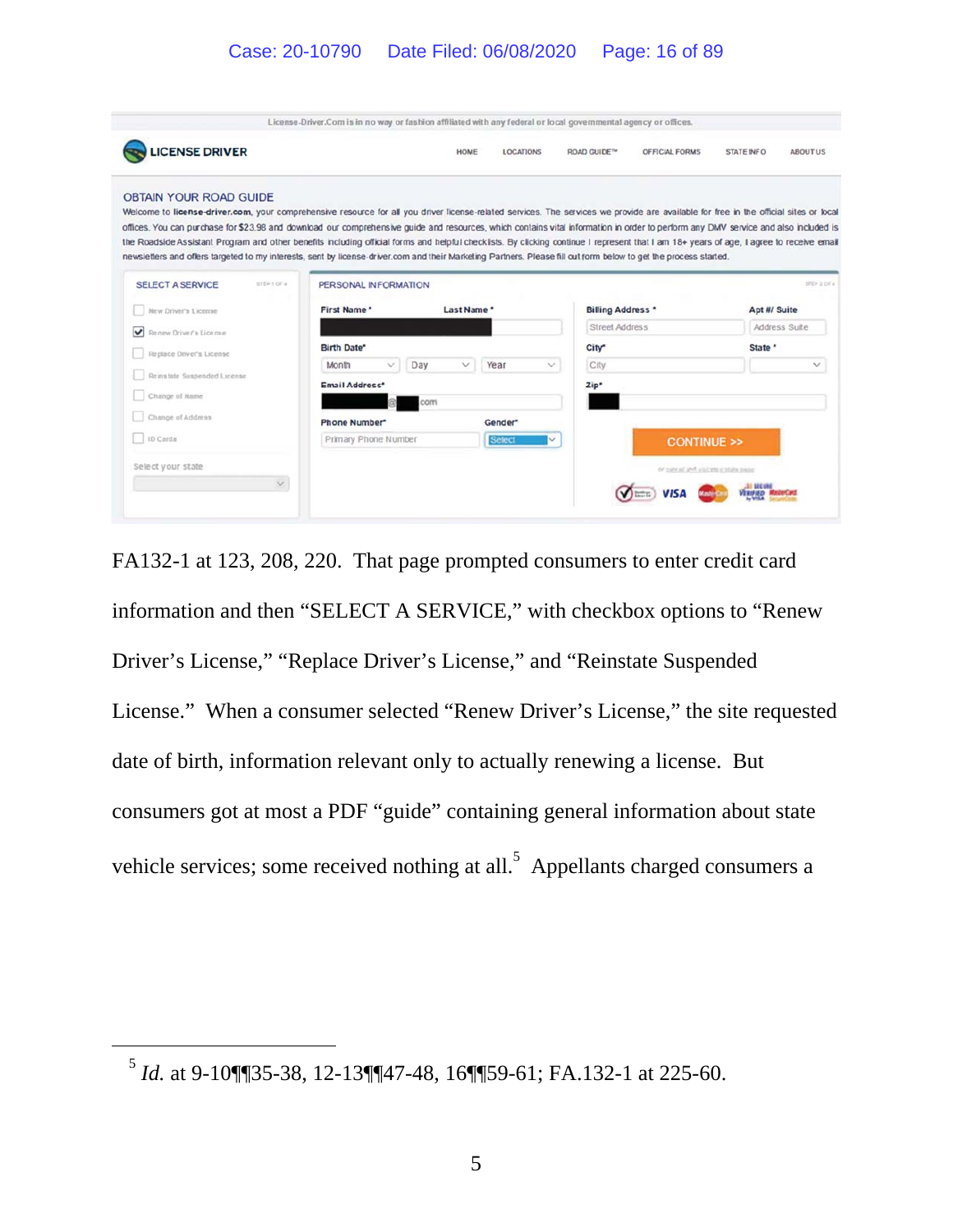small amount (\$3.99 or \$4.99) immediately and more (\$19.99 or \$21.99) a few days later.<sup>6</sup>

Appellants' websites offering hunting and fishing licenses followed a similar template.<sup>7</sup> Those promises were equally false.<sup>8</sup>

Appellants provided some disclaimers, which they knew were ineffective. They acknowledged to a credit card processor in a "Fraud Reduction Plan" that "we still encounter confusion from consumers" despite them.<sup>9</sup>

*First*, as pictured on p. 4 and 5, above, the sites disclosed in small, light gray letters at the top of each page that they are "in no way or fashion affiliated with any federal or local governmental agency or offices," or used substantially similar language.

*Second*, as depicted on p. 4 and 5, above, a paragraph promoting the site as a "comprehensive resource for all you[r] driver license-related services" also referred to "guide[s] and resources." The far larger display invited the user to "SELECT A SERVICE," such as "Renew Driver's License."

-

 $^{6}$  *Id.* at 10¶39, 13¶49, 16¶62; FA.132-18 at 2-3¶¶5 & 9, 20¶9, 36¶7.

 $<sup>7</sup>$  FA.132-1 at 20-21¶¶79-81, 340-44.</sup>

<sup>8</sup> FA.132-1 at 21-22¶¶82-86; FA.132-18 at 36-37.

 $^{9}$  FA.132-14 at 20.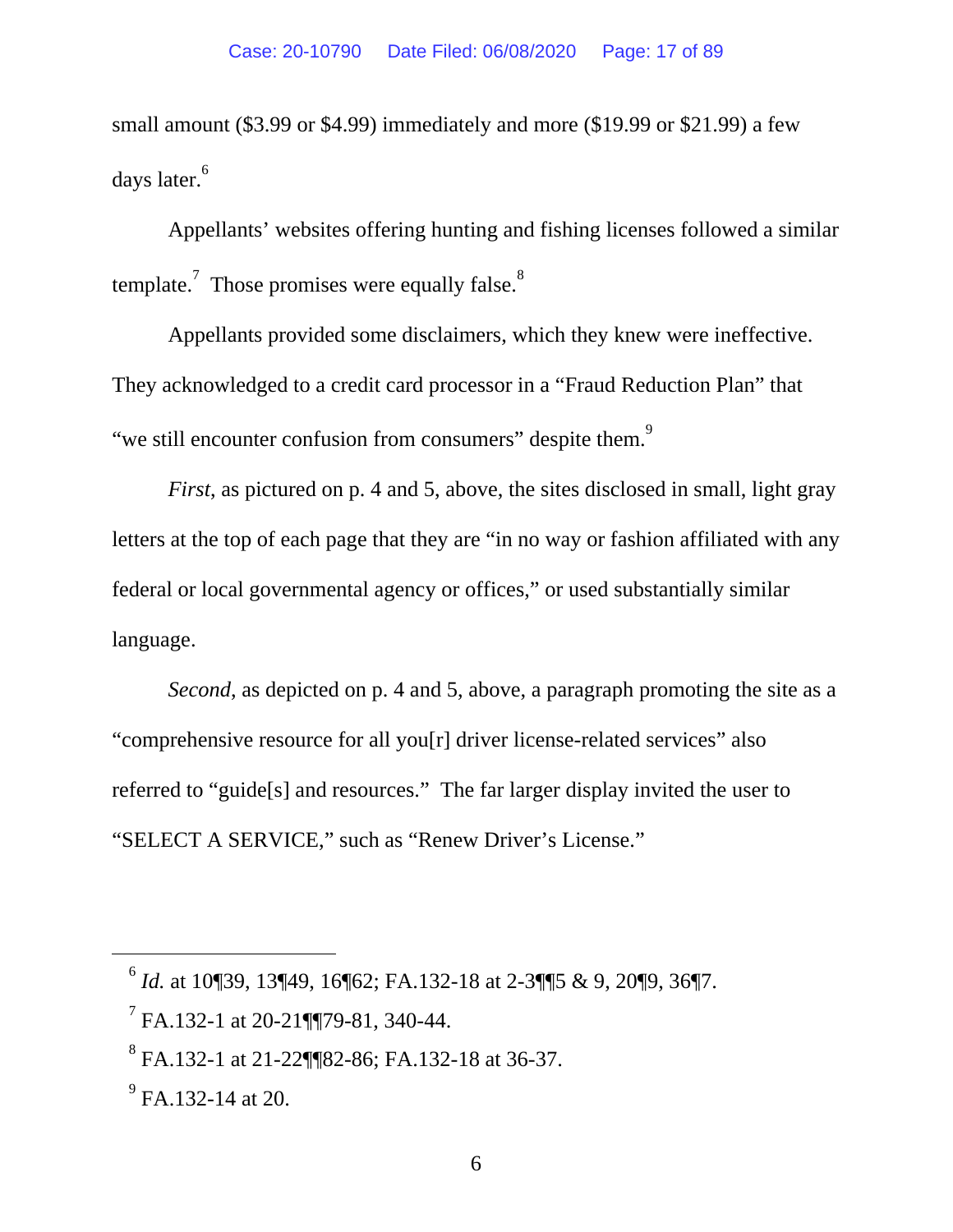*Third*, the sites mentioned "guides" in a pop-up window, pictured below:

# **NOTICE**

Driving a motor vehicle without a valid driver's license, car registration or car title may be illegal, as is driving with expired credentials. Motor vehicle services and applications must be processed by an official DMV location/website. The assistance and services on this site simplify the process by providing personalized guides, documents, and live support for a fee. This site store cookies, by clicking "I UNDERSTAND AND ACCEPT" you acknowledge the statements above and that this site is privately owned and is not affiliated with nor endorsed by an official agency. To aid in the task, our detailed website has compiled and lists the most important information surrounding your motor vehicle services, so you can ensure the process is handled in a compliant and timely manner.

### **I UNDERSTAND AND ACCEPT**

(FA.78-3 at 21.) Among the boldfaced threats about the hazards of driving with an expired license, the "live support for a fee," and the assurance "that the process is handled in a compliant and timely manner," the pop-up never states that consumers will receive *only* a guide, not a motor-vehicle transaction.

Hundreds of consumers complained to the FTC, other law-enforcement organizations, and the Better Business Bureau.<sup>10</sup> They perceived the websites as promising actual state services, not just guides.<sup>11</sup> Appellants also failed to honor their "money back guarantee."<sup>12</sup> When an FTC undercover investigator sought a

-

<sup>&</sup>lt;sup>10</sup> FA.132-7 at 7, 58-60; FA.132-23 at 120-34.

 $^{11}$  FA.132-18 at 2-3, 31.

 $12$  FA.132-7 at 60.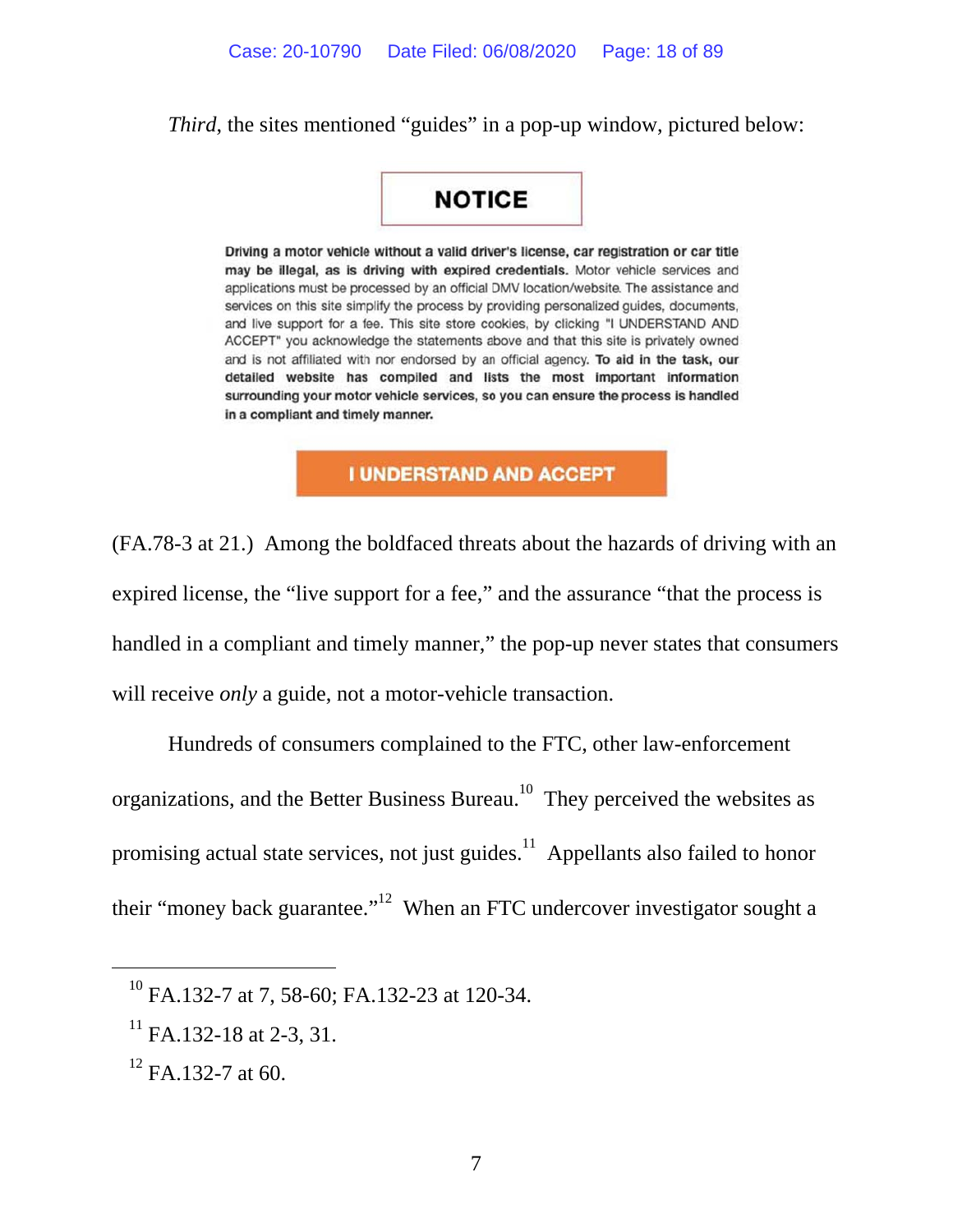refund after an investigative purchase, appellants offered to refund the \$19.99 charge but not the \$4.99 "processing fee," and actually refunded nothing at all.<sup>13</sup>

Appellants experienced persistent credit-card chargebacks, which occur when consumers successfully dispute a transaction.<sup>14</sup> When a merchant exceeds limits set by credit card processors (*e.g.*, Visa's chargeback-to-sales threshold of 0.9%), the processors flag their accounts for monitoring, suspension, and termination.<sup>15</sup> Appellants' chargeback rates consistently exceeded the threshold for increased fraud scrutiny,<sup>16</sup> triggering Visa's thresholds 64 times in three years.<sup>17</sup> Several processors terminated accounts.<sup>18</sup>

To suppress evidence of chargebacks, appellants engaged in "load balancing"—creating companies selling an identical product on numerous websites to reduce the chargebacks on any given site.<sup>19</sup> They also artificially deflated their

 $^{15}$  FA.132-9 at 4-6¶¶10-13.

-

16 FA.132-7 at 11-12, 39-40.

<sup>17</sup> *Id.* at 4¶18, 51, 53-56.

 $^{18}$  FA.132-13 at 1-3, 43, 176-79; FA.132-14 at 9, 31-32.

19 FA.132-1 at 5¶19, 121-32; FA.132-3 at 79-87; FA.132-9 at 6-7¶15; FA.132-13 at 3, 171-75; FA.132-14 at 9, 31.

<sup>13</sup> FA.132-1 at 33-35¶¶127-33; FA.132-2 at 162-76.

<sup>&</sup>lt;sup>14</sup> FA.132-7 at 3-4¶¶15-18; FA.132-9 at 3-6¶¶ 8-12.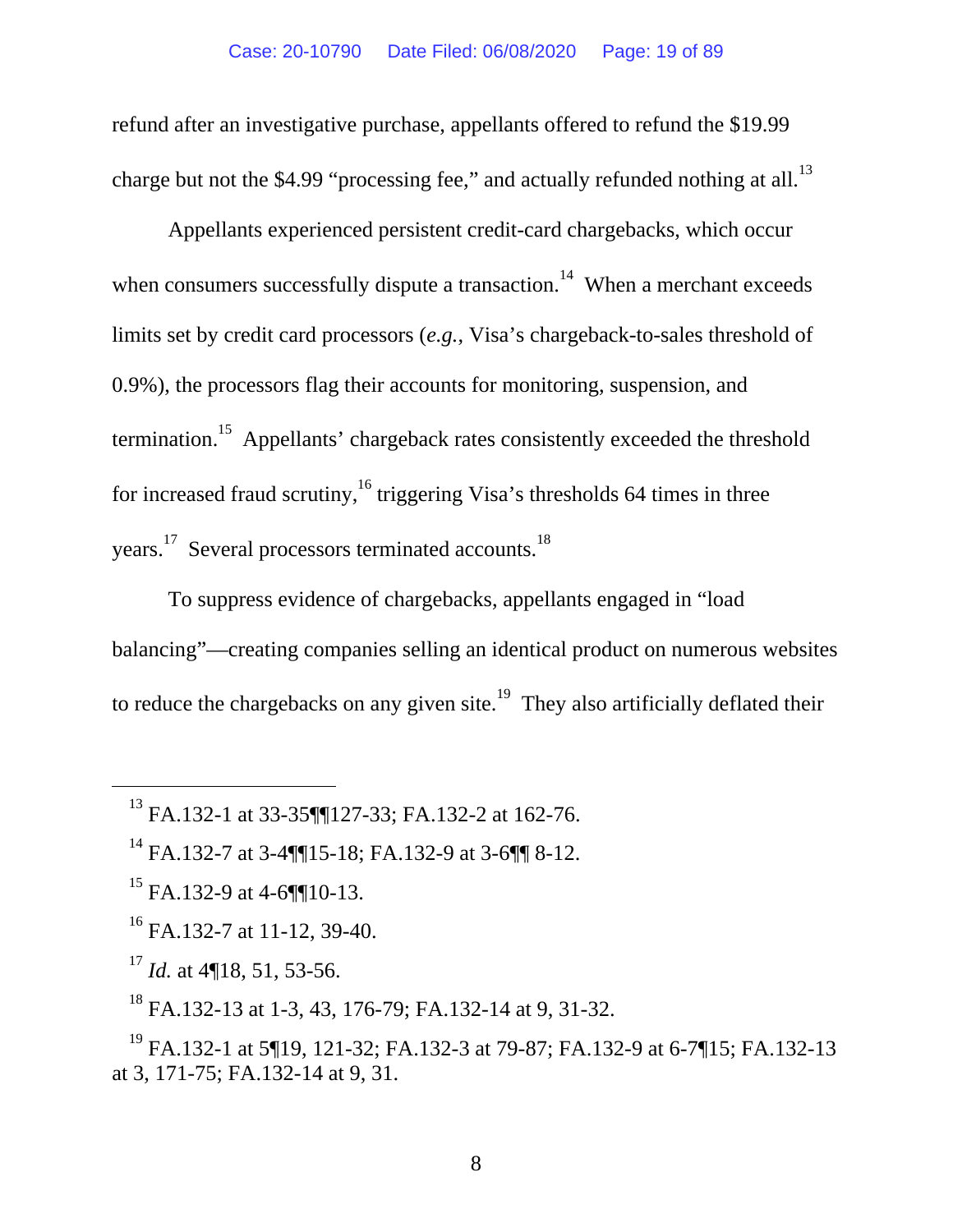chargeback ratios by dividing charges into two installments and refunding only one (at most) when challenged.<sup>20</sup> Appellants' staff wrote fake reviews, posing "as an objective third party" satisfied with the "PAID GUIDE" they received, in order to "push negative reviews off of the first page in google search listings." FA.132-23 at 169.

### **2. False Offers to Determine Eligibility for Benefits**

Appellants operated at least 45 sites targeting indigent, sick, and elderly people with fake offers to determine their eligibility for housing assistance, food stamps, Medicaid, or veterans' and unemployment benefits.<sup>21</sup>

For example, Section-8-housing.org invited consumers to "**Find Out If You Are Eligible for the Section 8 Program**" and asked for their names, email addresses, and zip codes.

-

<sup>&</sup>lt;sup>20</sup> FA.132-1 at 34-35¶¶128-33; FA.132-7 at 60; FA.132-9 at 7-8¶¶16-18.

<sup>&</sup>lt;sup>21</sup> FA.132-1 at 193-204, 287-315; FA.132-2 at 86-96, 100-04, 107-29; FA.132-3 at 85-86.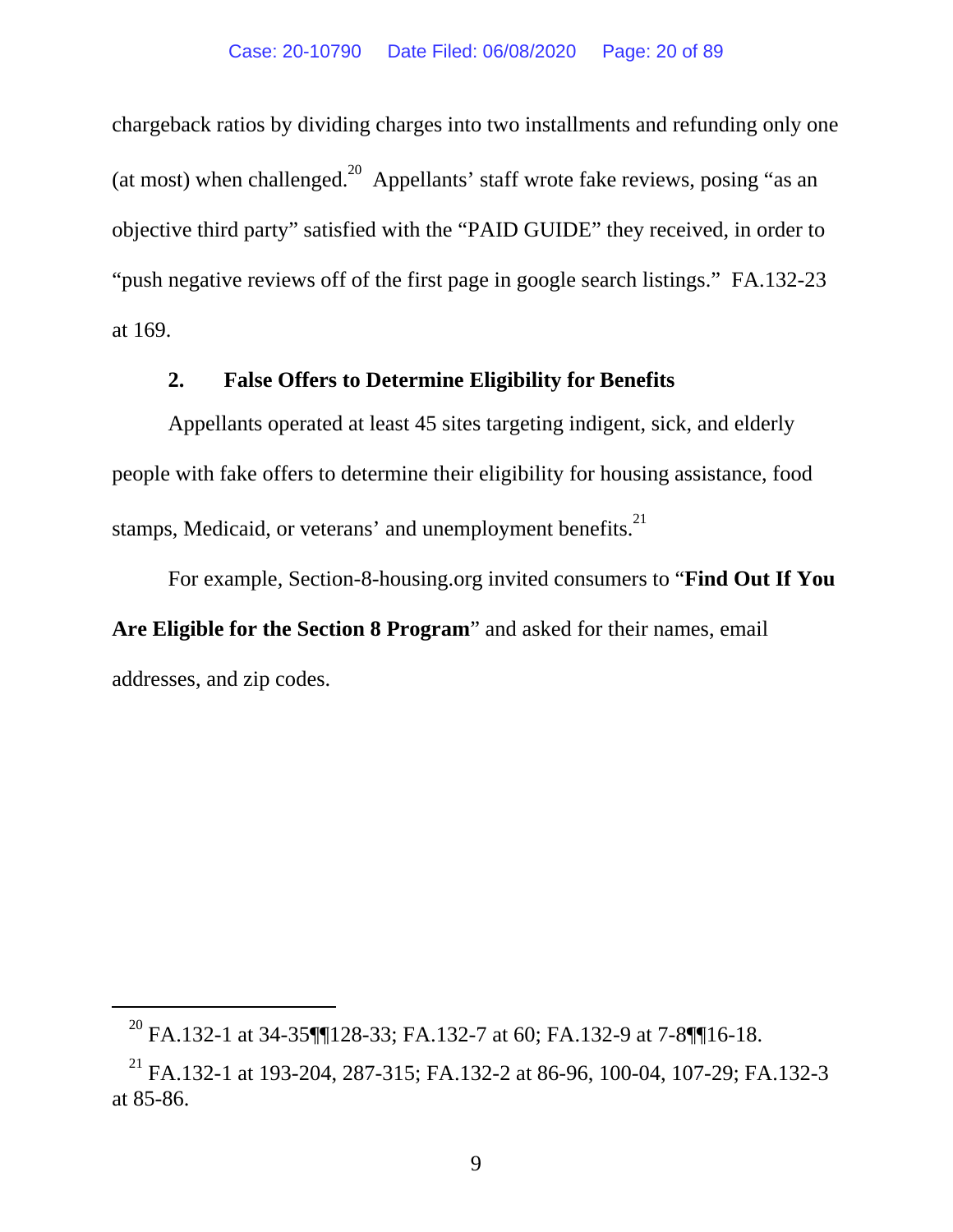

(FA.132-1 at 288.)

If a consumer clicked "Continue," the site solicited the consumer's phone number, birth date, gender, employment status, health insurance coverage status, medical diagnoses, disability status, debt level, and information about the need for low-income medical assistance.<sup>22</sup> For example:

<sup>22</sup> *Id.* at 289-305.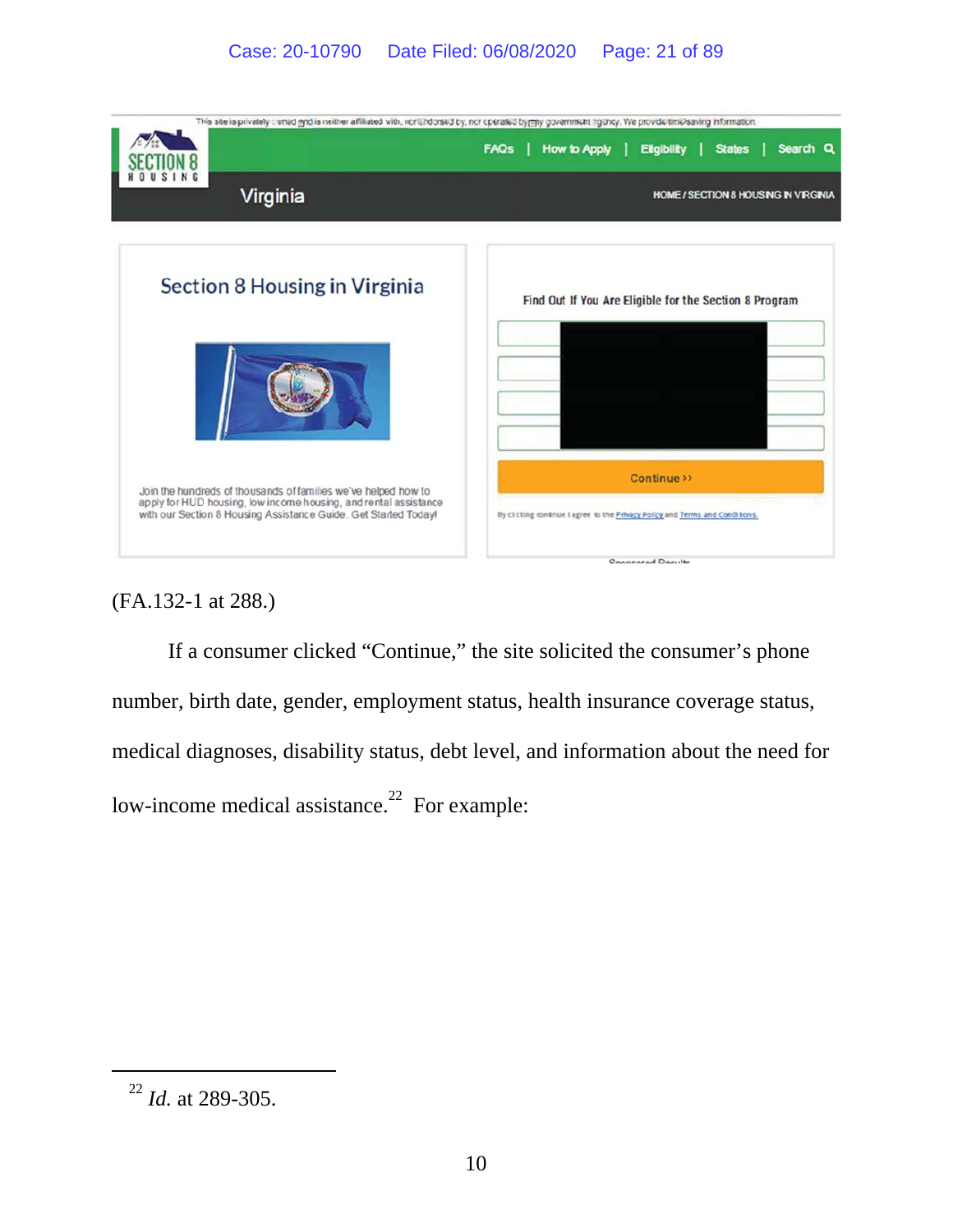

(FA.132-1 at 294.)

Consumers who answered those questions then learned that the sites did not determine eligibility. $^{23}$  Consumers received only a PDF document with publicly available information untailored to the sensitive data provided.<sup>24</sup>

Similar to appellants' licensing websites, the government benefit sites stated at the top and bottom of the page that "[t]he site is privately owned and is neither

<sup>&</sup>lt;sup>23</sup> FA.132-1 at 19¶76, 31¶121.

<sup>24</sup> *Id.* at 18-19¶¶74-75, 30-31¶¶118-20, 319-34.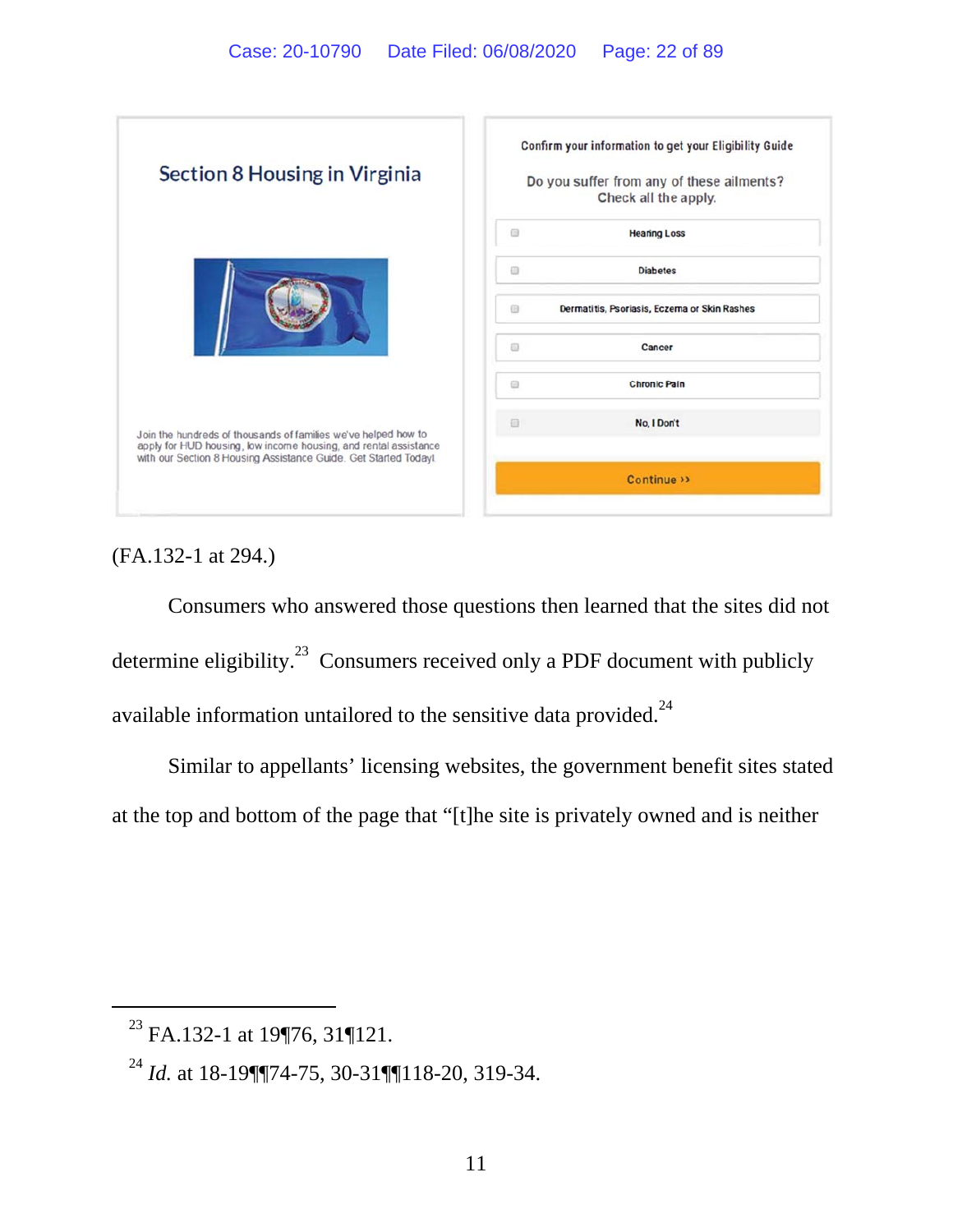affiliated with, nor endorsed by, nor operated by any government agency. $^{25}$ Many consumers reported to the FTC that they were deceived anyway.<sup>26</sup>

Instead of using consumers' private data to assist them, appellants made millions selling it to third parties, including fraudsters subject to federal-court injunctions against violating the FTC Act.<sup>27</sup> Right after visiting the websites, consumers were bombarded with spam emails and text messages containing offers for psychic counseling, sweepstakes, and government grants.<sup>28</sup>

The sites never told consumers that appellants would be selling their sensitive personal information to third parties. They provided a statement that "I am providing express written consent for [site] and our Marketing Partners to contact me at the number provided\* above."<sup>29</sup> But even if consumers saw that language, it did not advise them about the sale of their medical diagnoses, debt levels, and more; and their consent was premised on the expectation that they would receive the benefit offered.

 $\overline{a}$ 

 $^{29}$  FA.132-1 at 290.

<sup>25</sup> *Id.* at 288.

<sup>26</sup> *Id.* at 74-77¶¶217-21.

<sup>&</sup>lt;sup>27</sup> *Id.* at 67-70, 77-78¶¶222-23; FA.132-6 at 5¶10.

<sup>28</sup> FA.132-1 at 19-20¶77, 31-32¶¶122-23, 77¶221, 336-37; FA.132-2 at 153, 156- 57.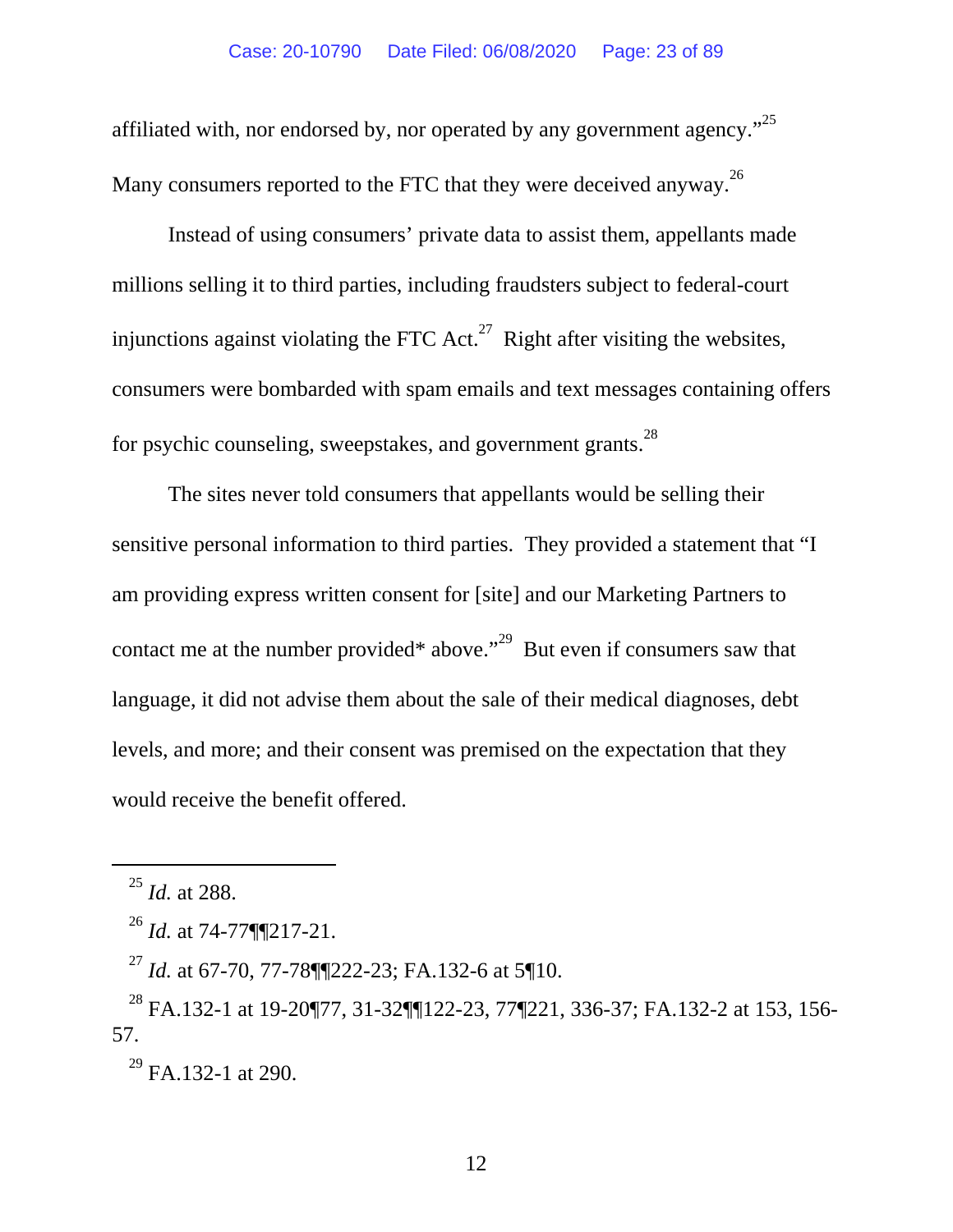### **B. The On Point Global Common Enterprise**

The 53 corporate appellants collectively do business under the name On Point Global, LLC ("On Point") and were controlled by the five individual appellants.<sup>30</sup> On Point and several other operating companies ran the websites, raised capital, and sold consumer data. Thirty appellants held merchant accounts. The remaining corporate appellants existed solely to move assets.

The corporate entities shared office space and commingled funds in central operating accounts. They then moved the money to the individual defendants or their holding companies.<sup>31</sup>

Appellant **Burton Katz** was On Point's CEO, one of its two largest shareholders, and one of three "Venture Team" members in its capital-raising arm, appellants Dragon Global Management LLC, Dragon Global Holdings LLC, and Dragon Global LLC (collectively, Dragon Global).<sup>32</sup>

<sup>&</sup>lt;sup>30</sup> FA.132-23 at 20, 184-87 (organizational charts depicting corporate relationships); *id.* at 223-24 (letter from Katz describing corporate structure); FA.132-15 at 24, 40, 43, 59, 63, 72, 86-87, 89, 97, 110-11, 116, 119, 125, 127, 132, 137, 142, 149 (bank records detailing individual ownership of corporate appellants).

<sup>&</sup>lt;sup>31</sup> FA.132-1 at 52-59¶¶191-96; FA.132-6 at 4-7¶¶9-15; FA.132-2 at 286; FA.132-11 at 1; FA.132-12 at 6-7; FA.132-14 at 76.

<sup>&</sup>lt;sup>32</sup> FA.132-1 at 151, 186, 188; FA.132-15 at 132.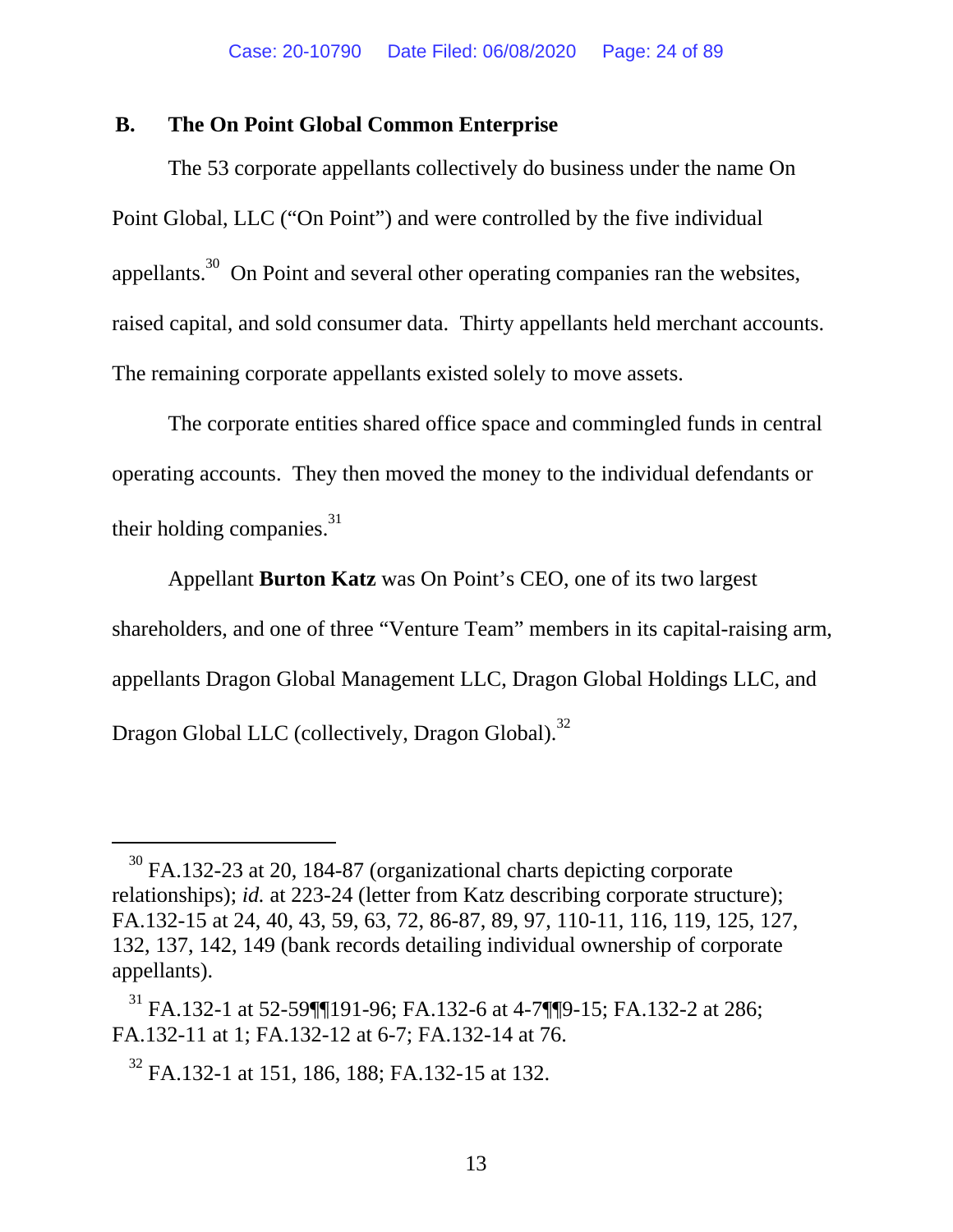Appellant **Robert Zangrillo** was On Point's Chairman until March 2019, when he was indicted in an unrelated college-entrance bribery matter.<sup>33</sup> He was the other largest shareholder in On Point through his personal holding company, appellant OnPoint Capital Partners LLC  $(OCP)$ .<sup>34</sup> Zangrillo is also the Chairman, CEO, and a "Venture Team" member of Dragon Global.<sup>35</sup>

Zangrillo and Katz had "special approval rights" over On Point's activities, and they sat on its Board of Managers, which possessed "full, complete and exclusive authority, power, and discretion to manage and control the business."<sup>36</sup> Zangrillo's holding company OCP retained his ownership stake, with control rights and board seat vested in a subsidiary that lists as its "Manager" attorney Bruce Weil of Boies Schiller Flexner LLP, Zangrillo's law firm.<sup>37</sup>

Appellant **Brent Levison** was On Point's chief administrative officer, general counsel, fourth-largest shareholder, and "acting operations manager for OnPoint's Costa Rica office," which housed a call center that received consumer

<sup>&</sup>lt;sup>33</sup> FA.132-2 at 273; FA.132-23 at 257-58; Zangrillo Appendix (ZA) at 502-04; *United States v. Sidoo*, 19-cr-10080-NMG (D. Mass.).

<sup>34</sup> Zangrillo Br. (ZBr) 7-8; FA.132-3 at 8-10, 17; FA.132-15 at 132.

 $35$  FA.132-1 at 186-89.

 $36$  FA.132-21 at 28-29, 37.

 $37$  ZA at 624, 633-34, 673, 679.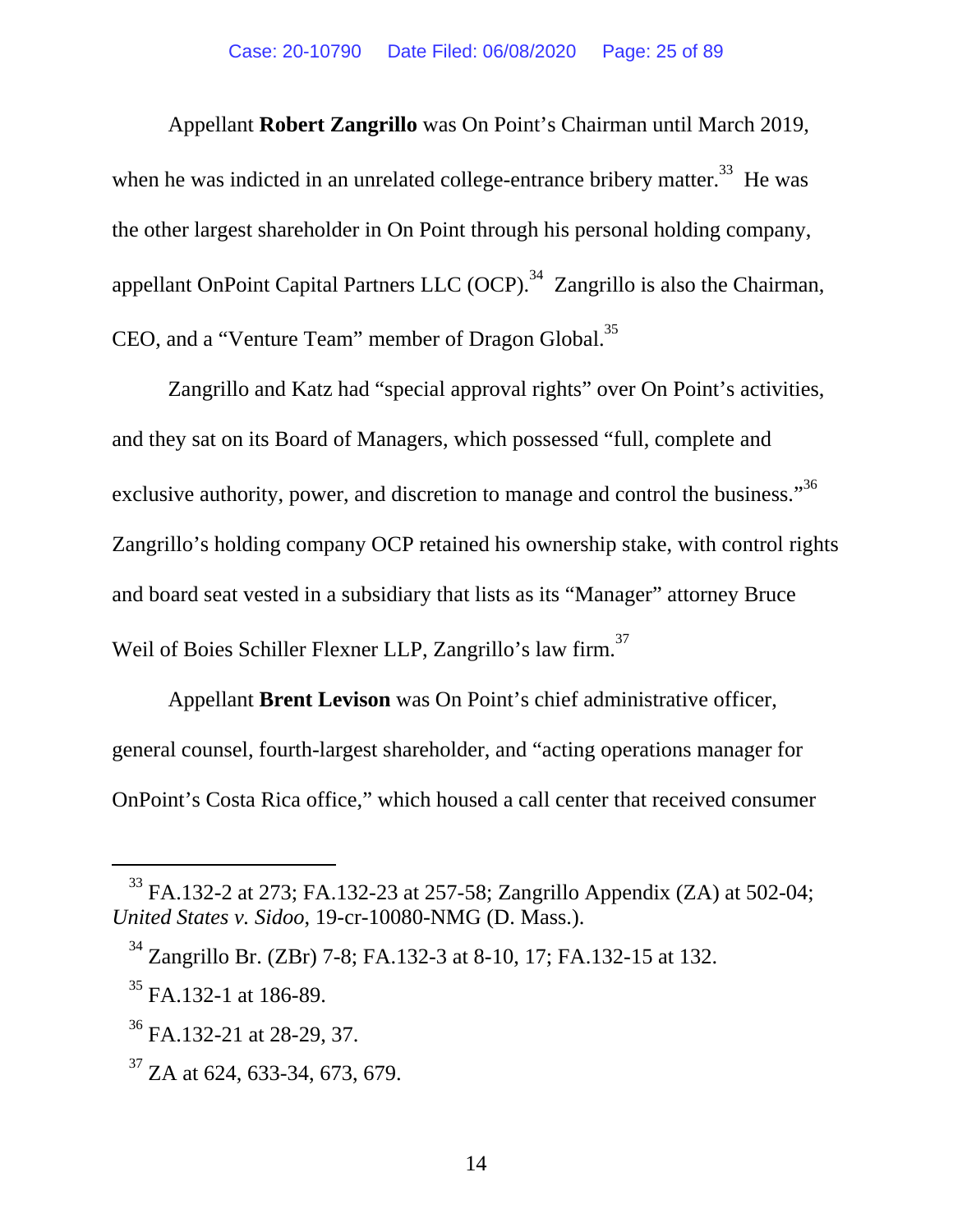complaints.38 Appellants **Elisha Rothman** and **Chris Sherman** were On Point's directors of data processing, as well as co-owners and principals at appellant Direct Market, which sold consumer data from On Point's websites.<sup>39</sup> Rothman was also On Point's third-largest shareholder.<sup>40</sup>

### **C. Complaint and Request for TRO**

The FTC's complaint alleges that "more than 200" of appellants' websites violated Section 5(a) of the FTC Act by falsely promising to provide government services. 15 U.S.C. § 45(a). KA.1  $\P$ [112-68.<sup>41</sup> The complaint charges that appellants are jointly and severally liable because the corporate defendants acted as a common enterprise and the individual defendants participated in, controlled, and knew of the deceptive practices. *Id.* ¶¶ 61-107.

The district court granted a TRO with an asset freeze, temporary receivership, and order to show cause why a preliminary injunction should not issue. KA.17. When Zangrillo and Dragon Global moved to dissolve the TRO for lack of evidence tying them to the scheme, the district court found that "the Dragon

<sup>38</sup> FA.132-1 at 151; FA.132-2 at 223-24, 240-41.

 $39$  KA.108 at 22; FA.132-2 at 202, 266, 271; FA.132-15 at 63.

<sup>40</sup> FA.132-15 at 132.

<sup>&</sup>lt;sup>41</sup> We use the following citation form for the Katz Appendix: "KA.[Tab #] at [district court ECF page #]."\*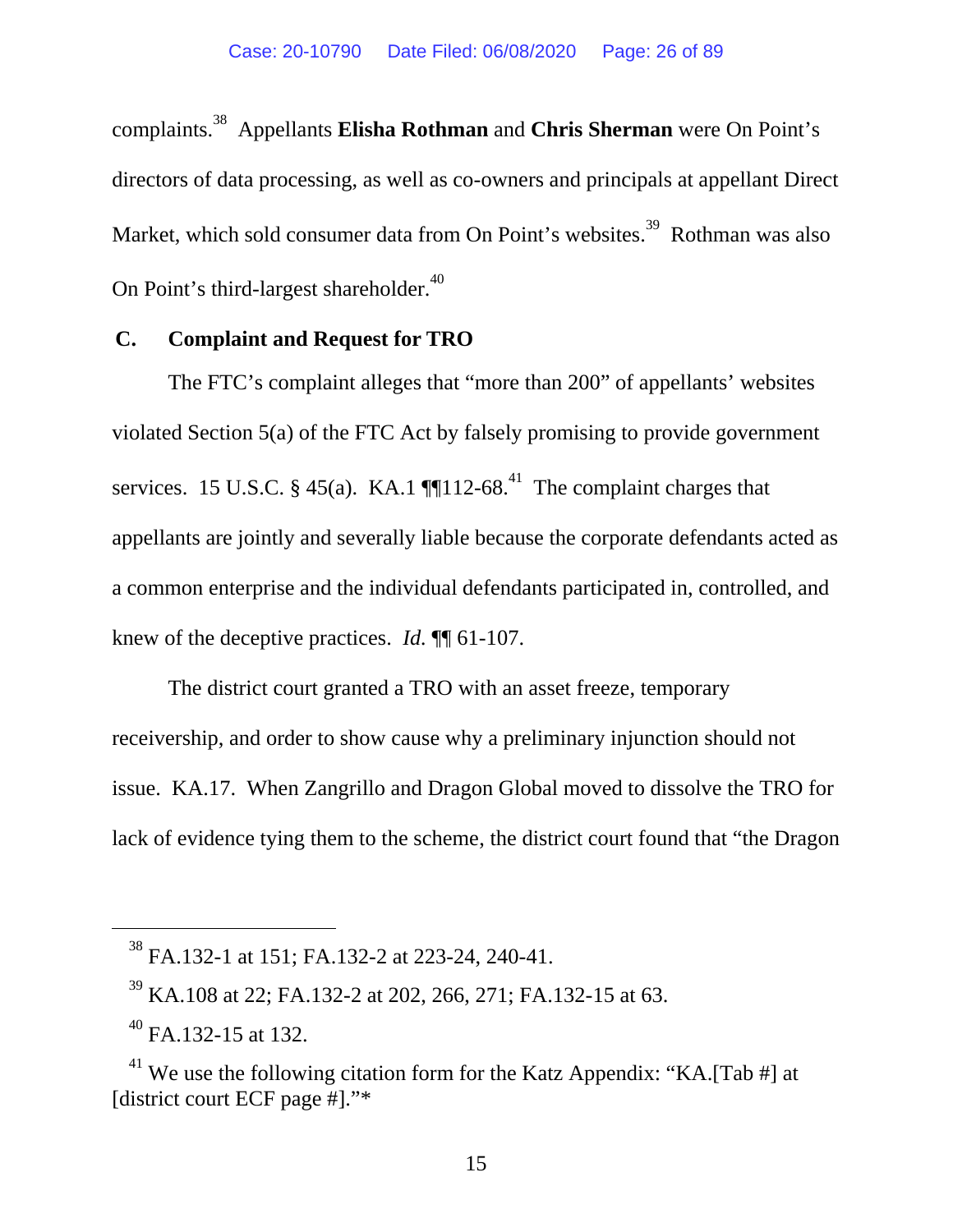entities were active participants in a common enterprise with the other defendants and that Mr. Zangrillo had sufficient authority, control, and knowledge of the activities to be liable as well." KA.161 at 21:12-21:18.

### **D. Preliminary Injunction**

At a two-day preliminary injunction hearing, the FTC presented documents, expert testimony, surveys, and consumer complaints showing appellants' deception.

Dr. Michelle Mazurek, a University of Maryland computer science professor who specializes in empirical studies of human-computer interaction, testified that her study showed that most consumers who used the websites believed they would actually provide driver's license renewals or benefits-eligibility assessments. FA.132-5 ¶¶ 88-89, 102-03, 106-07, 109-10.

The court heard significant evidence regarding the need to keep defendants' assets frozen pending final judgment. The receiver's report and testimony showed that the frozen assets were collectively worth less than a potential monetary judgment. The frozen assets consisted of approximately \$2.9 million in cash from the corporate defendants; \$1.5 million owed to defendants from their payment processors; \$5.5 million in the individual defendants' bank accounts; \$1.2 million in tangible assets possessed by the Dragon Global defendants; internet domain names with a nominal value of \$30 million; and other assets of "unknown" value.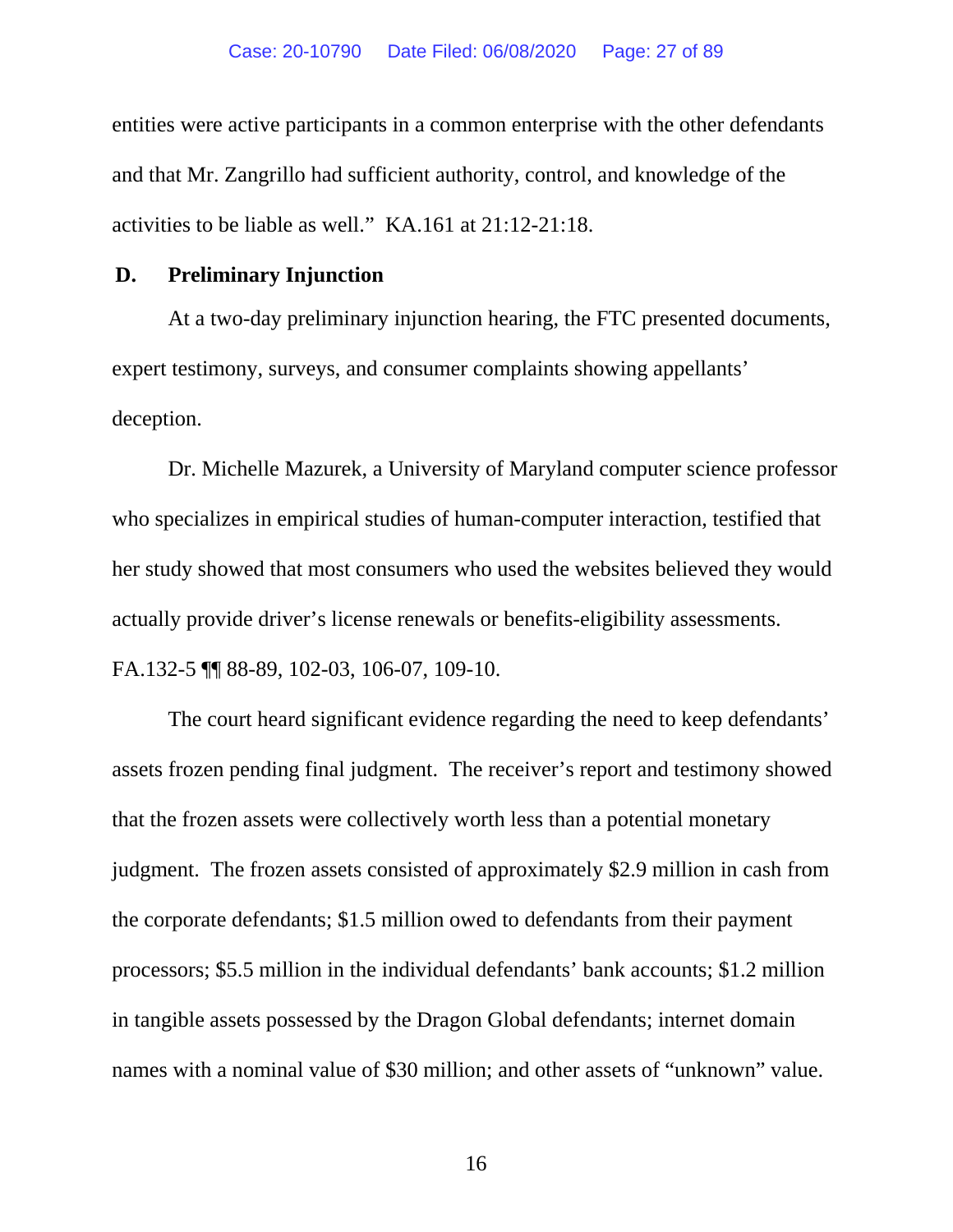KA.108 at 33-34; KA.162 at 122:9-122:11. The receiver reported that the challenged websites had generated over \$80 million in revenue in the last two years alone. KA.108 at 20-23.

The receiver took down 57 deceptive government-service websites. *Id.* at 5, 21. She concluded that the benefits-eligibility sites might be run profitably "if … converted to a nondeceptive format." *Id.* at 35-37. She noted that appellants' businesses unrelated to the FTC's action will "[c]ontinue to operate" during the receivership. *Id.* at 6, 20-27.

At the close of the hearing, the district court announced that it would grant a preliminary injunction. The court found the FTC had met its burden to show that the corporate entities acted as a "common enterprise" and that the individuals had sufficient "control and knowledge" to support joint and several liability. KA.162 at 314:8-314:18.

 The district court entered a preliminary injunction the following day. KA.126. The court found "good cause" to believe that appellants had violated the FTC Act "by misrepresenting the services they offer, thus inducing consumers to pay money or divulge personal information under false pretenses." *Id.* at 2. Appellants' websites were "patently misleading": they were "cleverly designed so that even though disclosures appeared on many or most of the pages, consumers['] attention would be drawn to links and language in larger, more colorful font that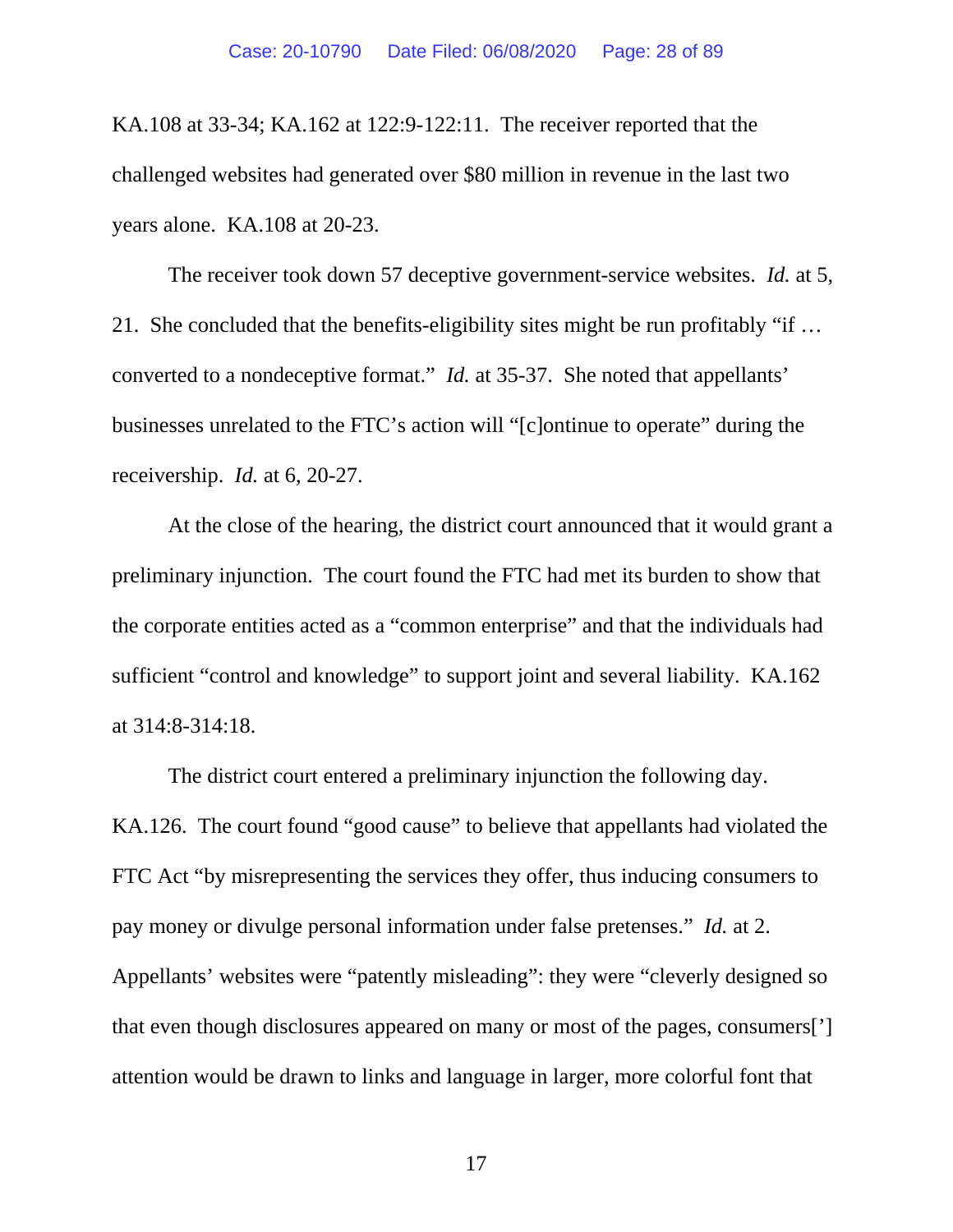directed them to the service they were seeking." *Id.* As a result, consumers "would likely ignore the disclosures written in relatively smaller and pale colored font." *Id.* Even if a consumer did read the disclosures, they did not "clearly" inform[]" consumers that the sites did not provide government services. *Id.*

The preliminary injunction bars appellants from making similar misrepresentations on their websites or from selling consumer data obtained through deception. *Id.* at 4-5. The court also found "good cause" to continue the asset freeze and receivership, *id.* at 2-3, 5-6, 11-17, which were needed to prevent "immediate and irreparable damage to the Court's ability to grant effective final relief for consumers" in the form of "monetary restitution." *Id.* at 2.

### **E. Appeals**

Two sets of defendants appeal. Appellants in No. 20-10790 are Katz, Levison, Rothman, Sherman, and most of the corporate entities (collectively, "Katz"). Appellants in No. 20-10859 are Zangrillo, his holding company OCP, and Dragon Global (collectively, "Zangrillo").

The district court denied Katz's motion to stay the asset freeze pending appeal, finding that "the Defendants' likely liability for their deceptive activities exceeds the total amount of frozen assets." KA.174 at 1-2. This Court also declined to stay the freeze. Order of April 28, 2020.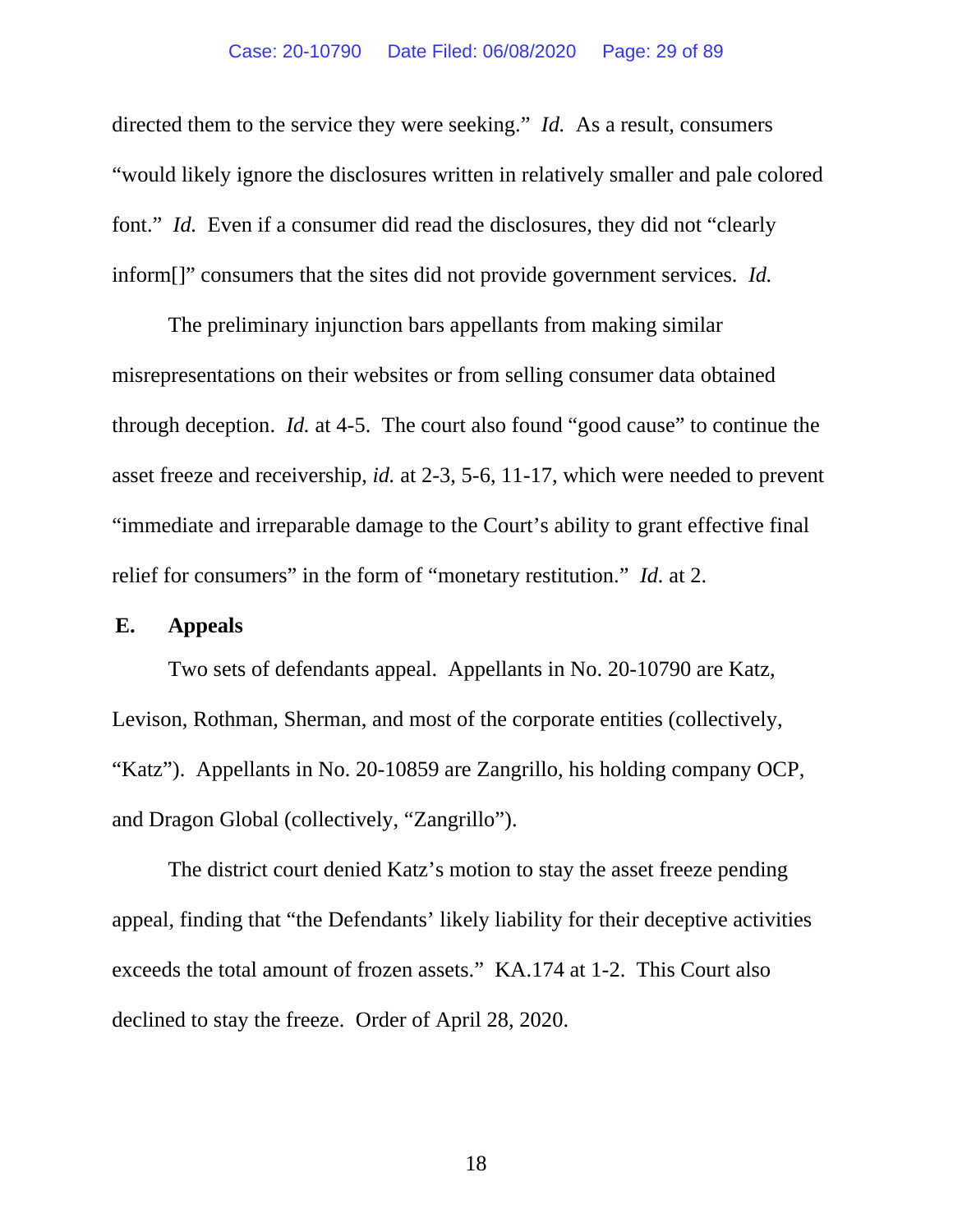#### **STANDARD OF REVIEW**

The Court reviews the district court's factual findings for clear error, its legal determinations de novo, and its grant of a preliminary injunction and asset freeze for abuse of discretion. *FTC v. IAB Mktg. Assocs., LP*, 746 F.3d 1228, 1232 (11th Cir. 2014).

### **SUMMARY OF ARGUMENT**

1. The district court correctly found that the FTC was likely to show that appellants' websites were misleading. The motor-vehicle sites offered services such as "Renew Driver's License," "Replace Driver's License," and "Complete the Process" of renewal. But in exchange for payment, appellants delivered generic informational pamphlets at most. The government-benefit sites told consumers they could "Find Out If You Are Eligible For" housing assistance, veteran's benefits, or unemployment payments in exchange for personal information. But appellants never provided the promised eligibility determinations; instead, they sold consumers' data to third parties.

Appellants' disclaimers never clearly informed consumers that the services offered were not available and thus did not remedy the sites' falsity. Appellants' own employees complained of the deception, and credit-card processors put them on fraud alert.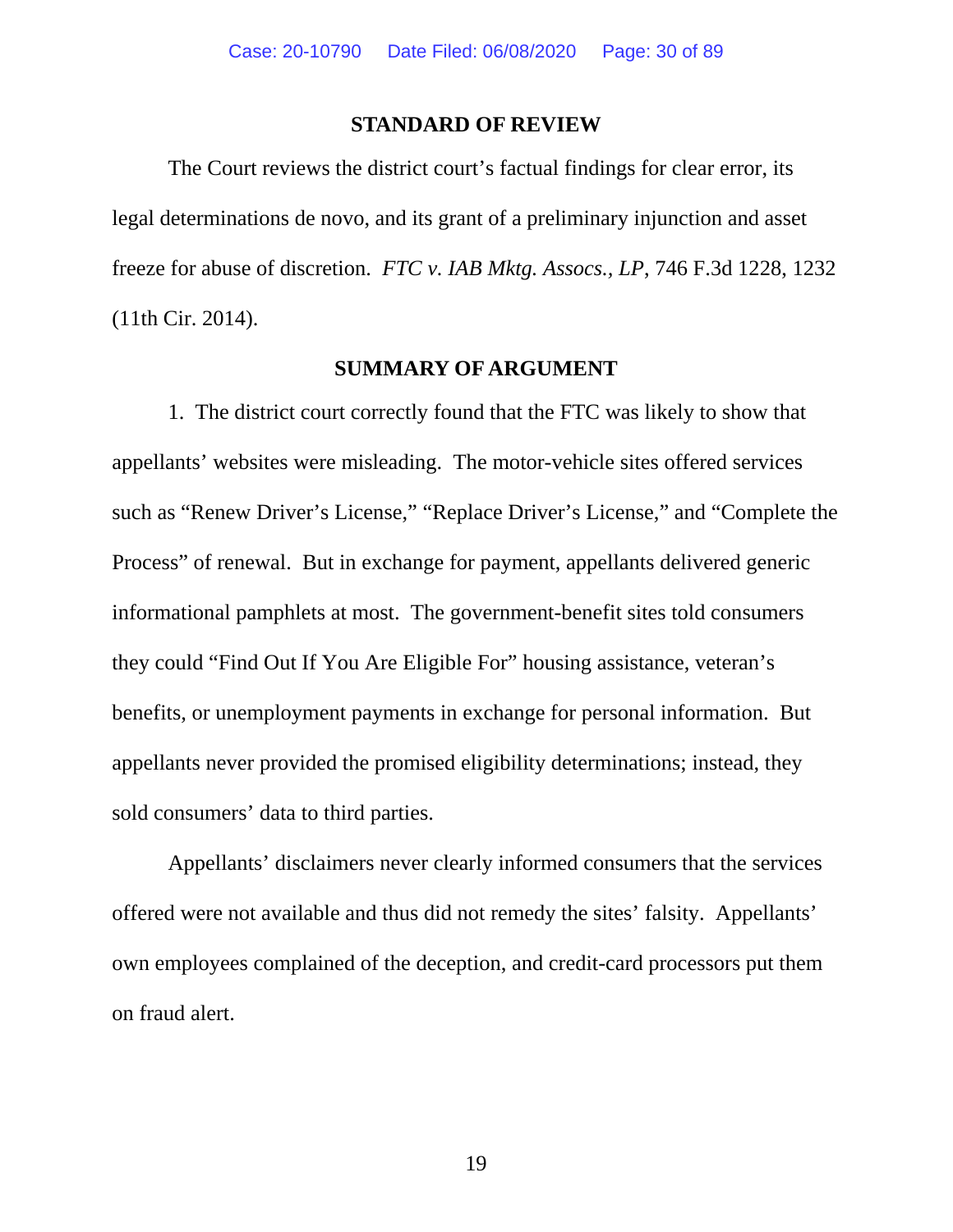#### Case: 20-10790 Date Filed: 06/08/2020 Page: 31 of 89

2. The district court correctly found that the FTC is likely to prove that the various corporate appellants acted as a common enterprise, each liable for the activity of the whole. Its oral findings comport fully with Rule 52 of the Federal Rules of Civil Procedure, because they allow this Court to discern the basis for the district court's decision and undertake meaningful appellate review. Rule 52 requires no more.

All of the Katz companies were owned by one or more of the individual appellants, including Katz and Zangrillo. The companies commingled their funds and shared personnel (who almost universally used "onpointglobal.com" email address), offices, operations, and marketing.

Zangrillo's Dragon Global companies were part of the common enterprise. Its three partners—including Zangrillo and Katz—were also On Point's Chairman, CEO, and CFO. Zangrillo himself sat on a board of managers with complete and exclusive power over On Point. The Dragon Global and On Point companies shared personnel, office space, and money. Zangrillo's claim that he was a minority investor "not affiliated with On Point" is fatally undercut by that record. Even if he is a venture capitalist, the FTC Act has no venture capital exception.

3. The district court correctly found that the individual appellants would likely be held liable for the unlawful acts of the business enterprises they owned and ran. Katz was President and CEO, with approval authority over all corporate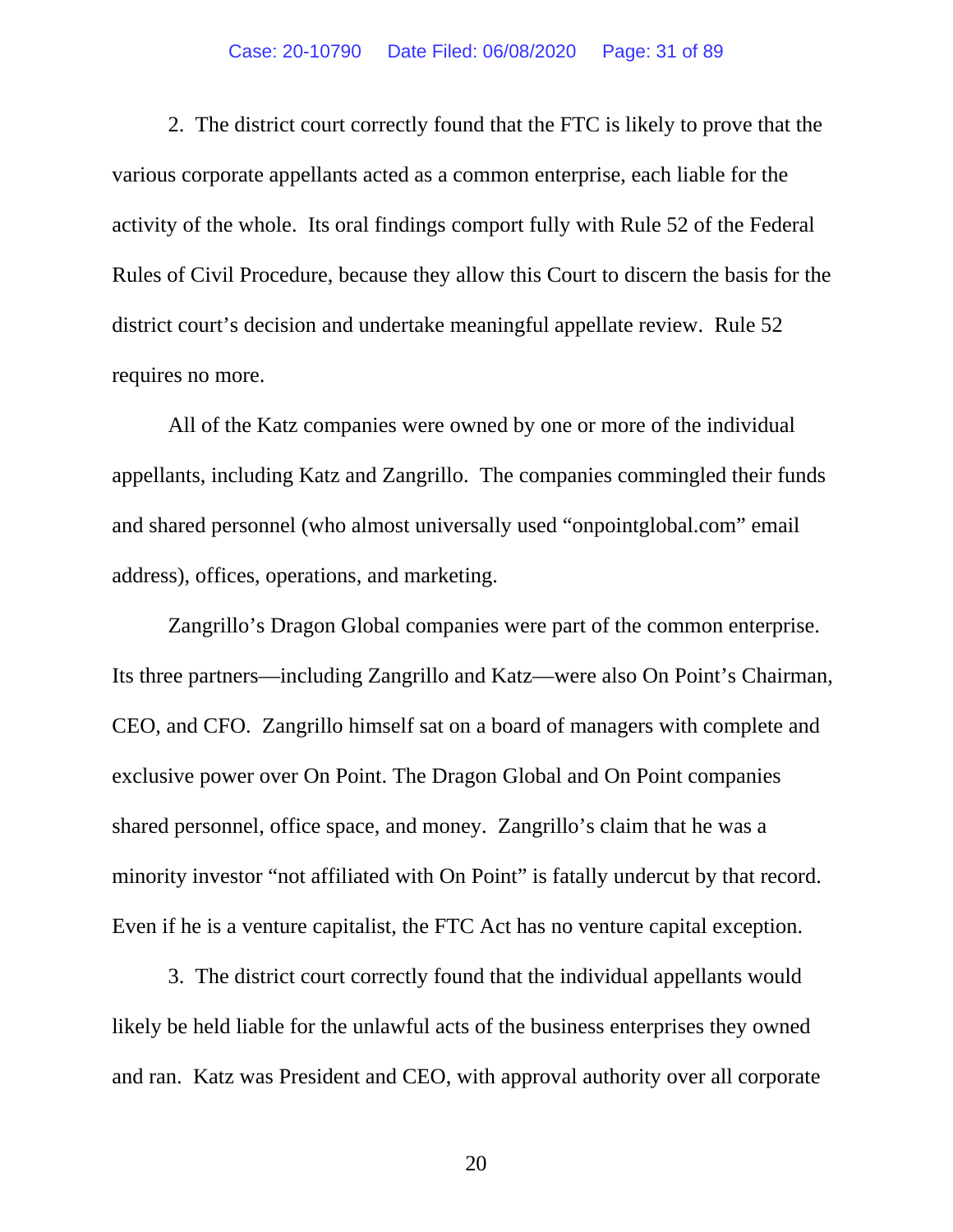decisions. He participated directly in the wrongdoing, overseeing the websites' content and hiring their writers and editors, and thus knew that consumers were misled by the sites. Zangrillo was Chairman, also with approval authority over corporate decisions, and had the power to fire the CEO and CFO. He, too, was directly involved in the company's conduct; indeed, to attract investors to these very websites, he told them that he was "very active" in corporate affairs. Similar considerations apply to the other individual appellants, who also had some control over company activities and knew of and participated in the deception.

4. The district court properly appointed a receiver and froze appellants' assets. This Court's binding precedent clearly permits a freeze of assets approximating a possible final recovery—here, according to the report of the receiver, about \$80 million, an amount far exceeding the frozen assets. Appellants are wrong that the district court was required to calculate an exact figure and that they derived most of their income from lawful websites. The receiver reported otherwise, and the district court properly credited that determination. Appellants' professed valuation is artificially inflated because it rests on a revenue stream derived from unlawful activity.

5. Zangrillo's argument that the asset freeze violated his Sixth Amendment rights is premature. After the district court imposed the freeze, Zangrillo asked the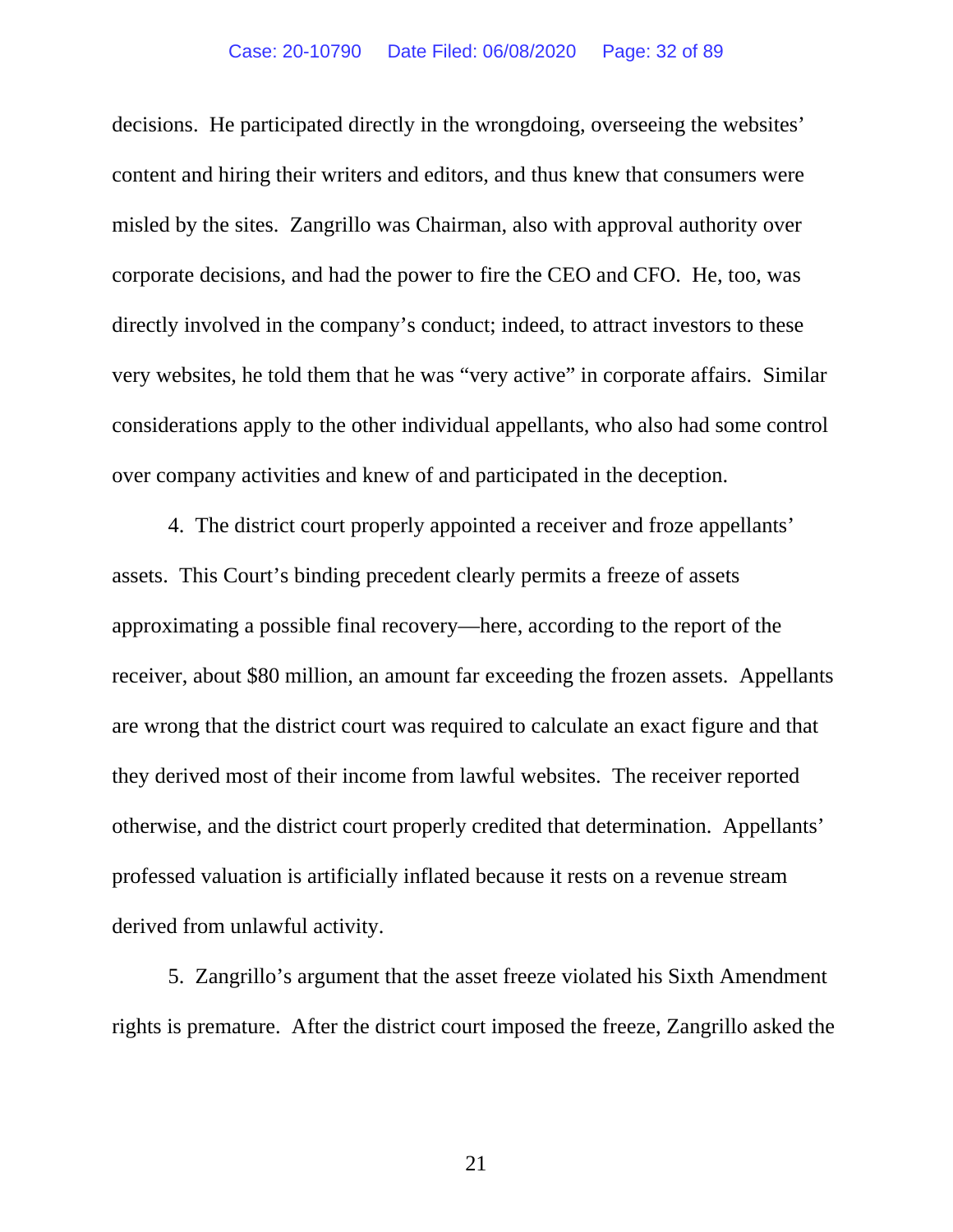court to release assets for his criminal defense. The court denied the request, and Zangrillo has filed a separate appeal of that decision, pending in No. 20-11615.

6. The district court correctly found that the asset freeze and preliminary injunction serve the public interest. The public interest favors shutting down deceptive websites to protect consumers from further harm, not perpetuating the operation of those websites, as Katz wrongly contends. The asset freeze furthers the public interest because it preserves money that can be made available for future consumer redress. Otherwise, appellants would be free to spend the money, leaving less, or none, for victims.

7. Appellants spend much of their briefs urging the Court to overturn decades of established precedent recognizing the FTC's statutory ability to seek and receive monetary relief on behalf of victims. That attempt is barred by the panel precedent rule, under which a panel of this Court may not overturn precedent unless an intervening Supreme Court decision clearly requires a different outcome. Appellants identify no such decision. *Meghrig v. KFC Western, Inc*., 516 U.S. 479 (1996), is neither intervening (it was decided before most of the Court's existing decisions) nor controlling. The case involved a private lawsuit that failed to satisfy a threshold statutory prerequisite to suit under a statute that provided more limited remedies than public enforcement under the FTC Act. The result in *Meghrig* is not inconsistent, let alone "clearly" so, with the Court's existing decisions.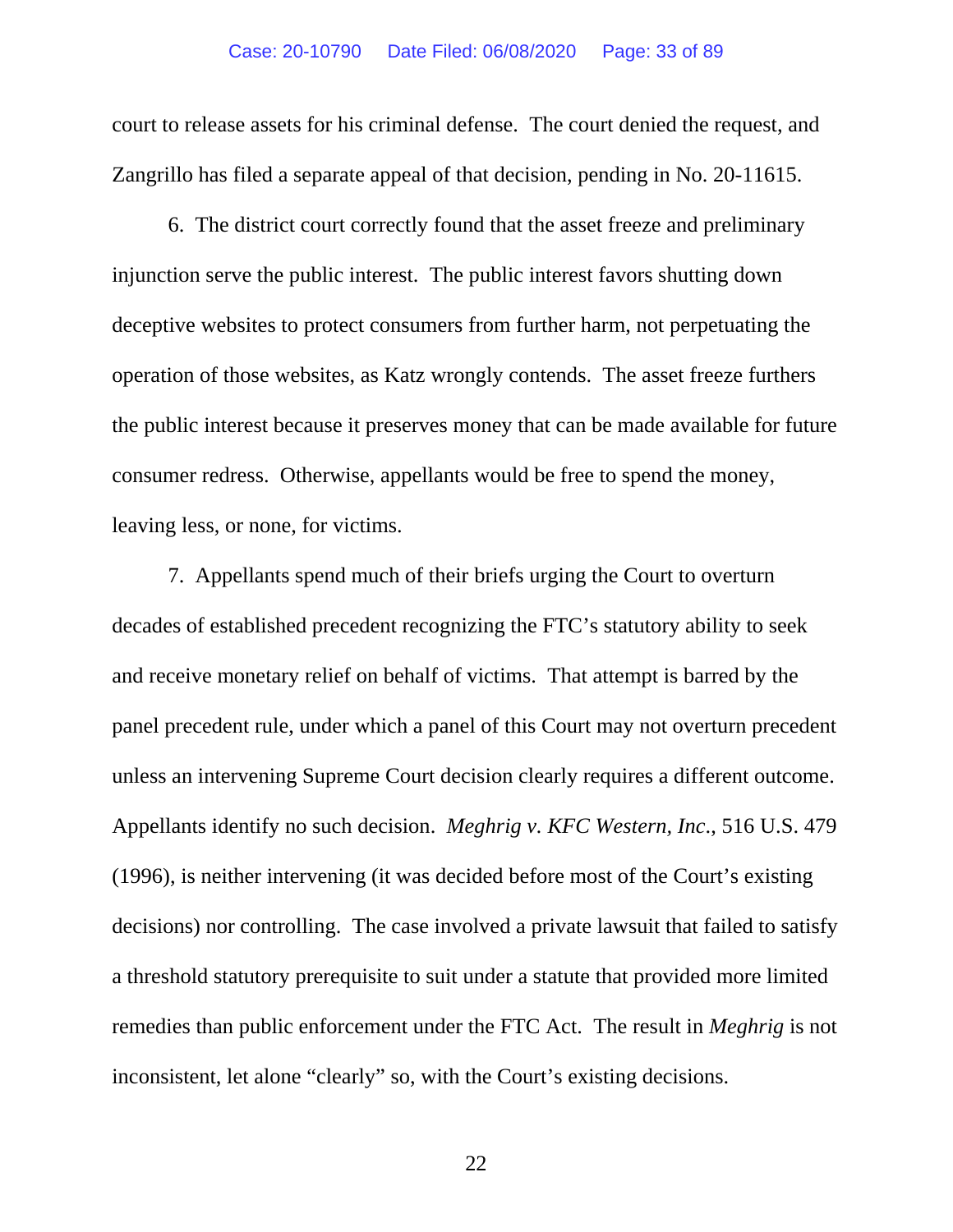Underscoring that point, appellants' argument has been soundly rejected by other courts of appeals that have considered the effect of *Meghrig* on their analogous precedent.

 Similarly, *Great-West Life & Annuity Ins. Co. v. Knudson*, 534 U.S. 204 (2002), is not clearly inconsistent with the Court's controlling precedent. The statute at issue there limited the scope of equitable relief available, while the FTC Act has no such limit, as this Court has explained. Finally, just a few months ago, a panel of this Court rejected the claim that *Kokesh v*. *SEC*, 137 S. Ct. 1635, 1638 (2017), is clearly inconsistent with binding precedent.

The availability of monetary relief under statutes authorizing injunctions is deeply rooted in the law, going back to the earliest days of the Republic. The Supreme Court has recognized as much repeatedly (and recently), and Congress has ratified its intent that the FTC be able to redress consumer injury through suits in equity.

#### **ARGUMENT**

In FTC enforcement cases, a district court may grant a preliminary injunction when the FTC shows that "(1) it is likely to succeed on the merits, and (2) injunctive relief is in the public interest." *FTC v. IAB Mktg. Assocs., LP*, 746 F.3d 1228, 1232 (11th Cir. 2014) (citing *FTC v. Univ. Health, Inc.*, 938 F.2d 1206,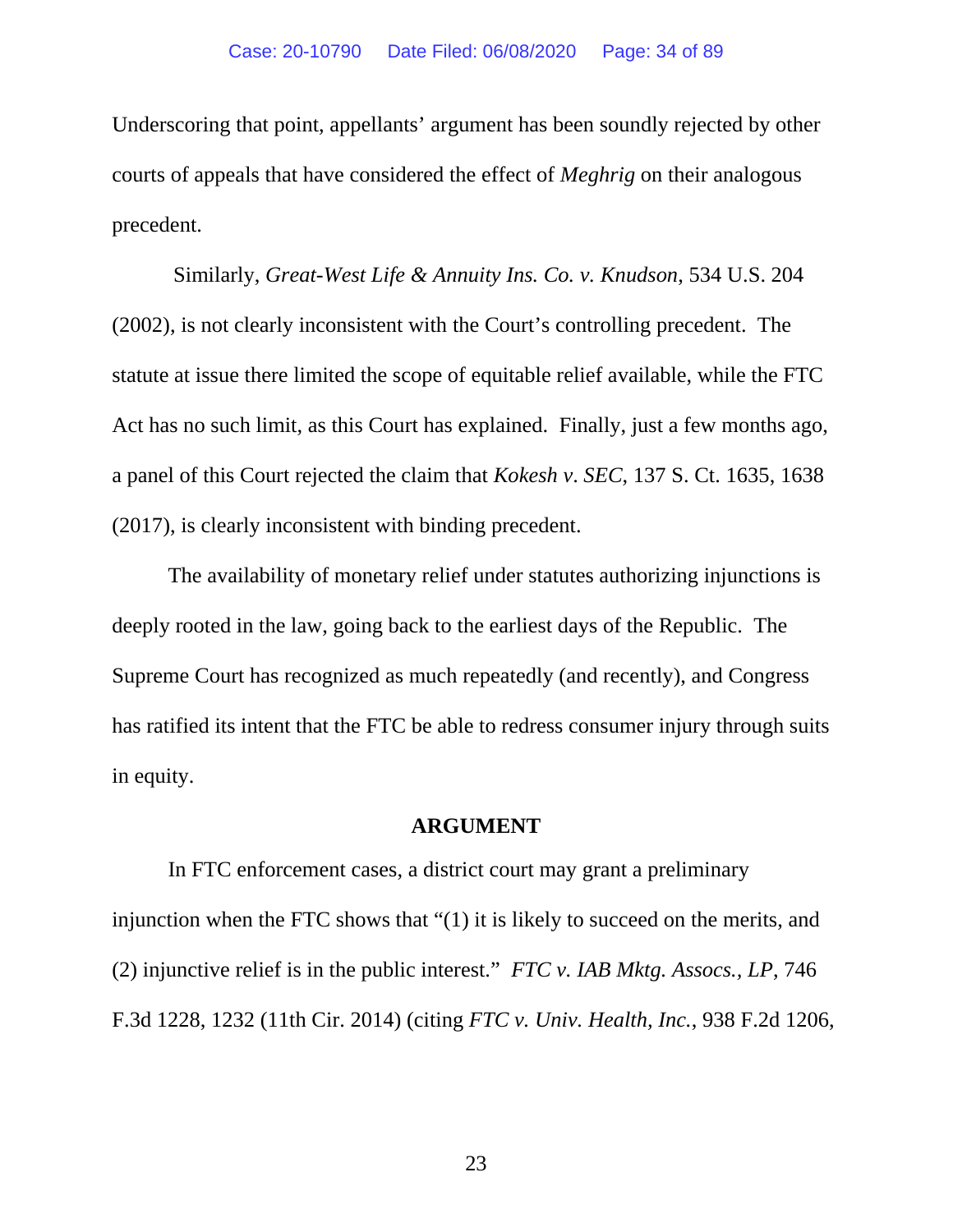1217-18 (11th Cir. 1991)). The agency met both prongs, and the court acted well within its discretion.

## **I. THE DISTRICT COURT CORRECTLY RULED THAT THE FTC IS LIKELY TO PROVE THAT APPELLANTS VIOLATED THE FTC ACT**

## **A. The District Court Did Not Clearly Err In Finding Appellants' Websites Deceptive**

Section 5 of the FTC Act prohibits a person from (1) making a

representation that (2) is likely to mislead customers acting reasonably under the circumstances and (3) is material to a consumer's decision to act. *FTC v. Tashman*, 318 F.3d 1273, 1277 (11th Cir. 2003). The only question here is whether appellants represented that they would perform government services; they do not dispute that such a promise would be false and material. The district court did not clearly err in finding that the FTC was likely to prove they made that representation.

Misleading claims may be express or implied. *Kraft, Inc. v. FTC*, 970 F.2d 311, 318-22 (7th Cir. 1992). A court must assess whether the "net impression" of the statements would likely lead at least a "significant minority of reasonable consumers" to "take away the misleading claim." *Fanning v. FTC*, 821 F.3d 164, 170-71 (1st Cir. 2016) (cleaned up). Revealing the truth in disclaimers that consumers are unlikely to notice, read, or understand is insufficient to escape liability. *FTC v. Brown & Williamson Tobacco Corp.*, 778 F.2d 35, 42-43 (D.C.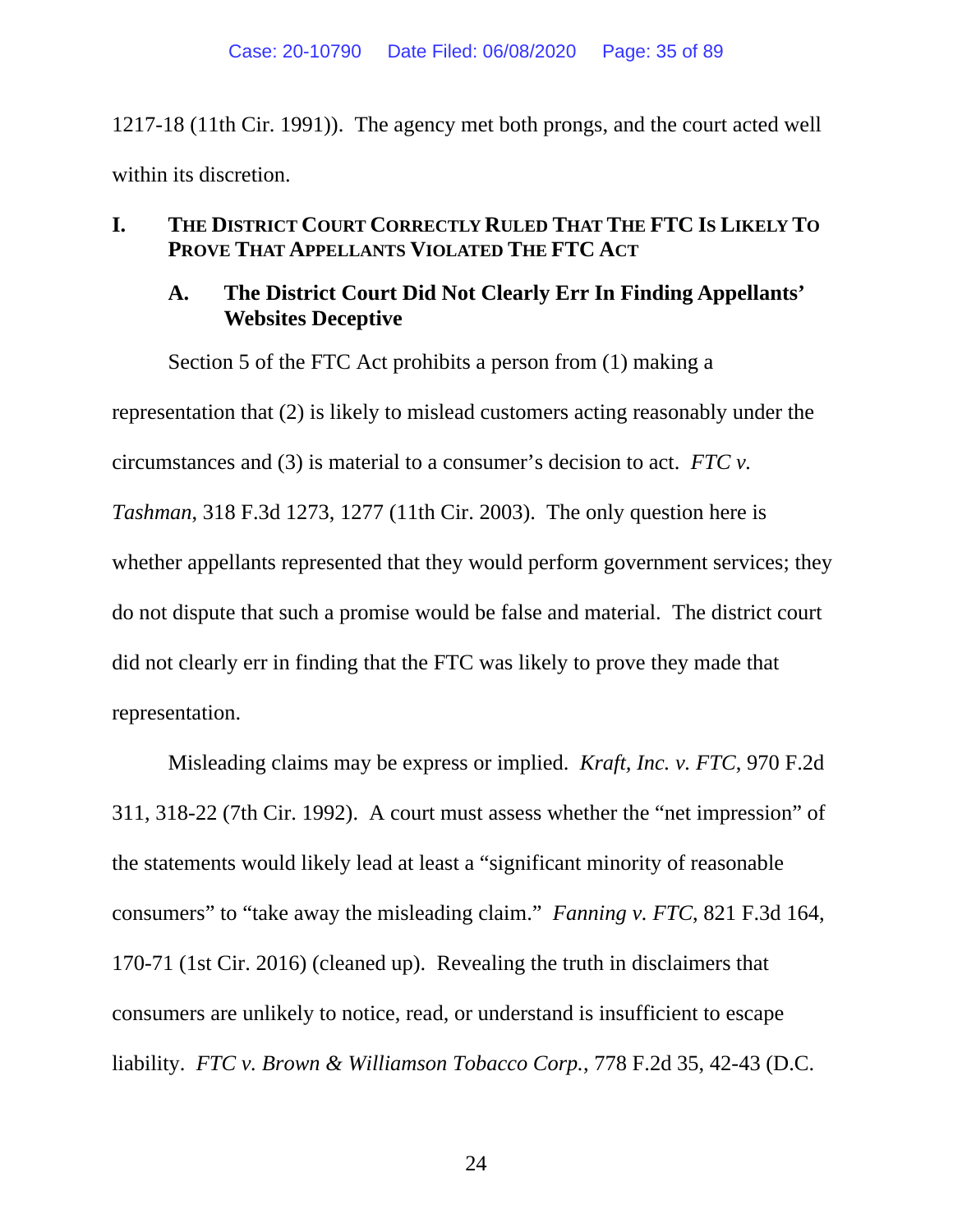Cir. 1985). As this Court has explained, "*[c]aveat emptor* is not the law in this circuit." *IAB*, 746 F.3d at 1233; *Tashman*, 318 F.3d at 1277.

### **1. The Websites Were Misleading On Their Face**

*The Licensing Sites.* Appellants clearly promised to render licensing services. The Facebook page for DMV.com exclaimed, "you can renew you[r] driver licenses online here!! Skip the lines doing it from you[r] home." FA.132-2 at 303-04. The sites themselves were nearly as overt. They claimed to be a "comprehensive resource for all you[r] driver license-related services"; featured a bold headline encouraging visitors to "**Renew Drivers License In Your State**"; and urged consumers in orange capital letters to "COMPLETE THE PROCESS NOW." FA.132-1 at 121, 207, 219. The payment page instructed consumers to "SELECT A SERVICE," with checkboxes to "Renew Driver's License" and "Replace Driver's License." *Id.* at 123, 208, 220. Appellants requested the consumer's birth date—necessary to renew a license, but not to provide a how-to guide. *Id* at 208, 220. The district court described these representations as "patently misleading." KA.126 at 2.

Katz (but not Zangrillo) disputes this finding. He first tries to minimize the wrongdoing by claiming that it involved "approximately 6 of more than 200 websites." Katz Brief ("KBr") 2-3, 14, 44. The FTC's complaint charges that "more than 200" of appellants' sites contained deceptive claims, KA.1 ¶112, and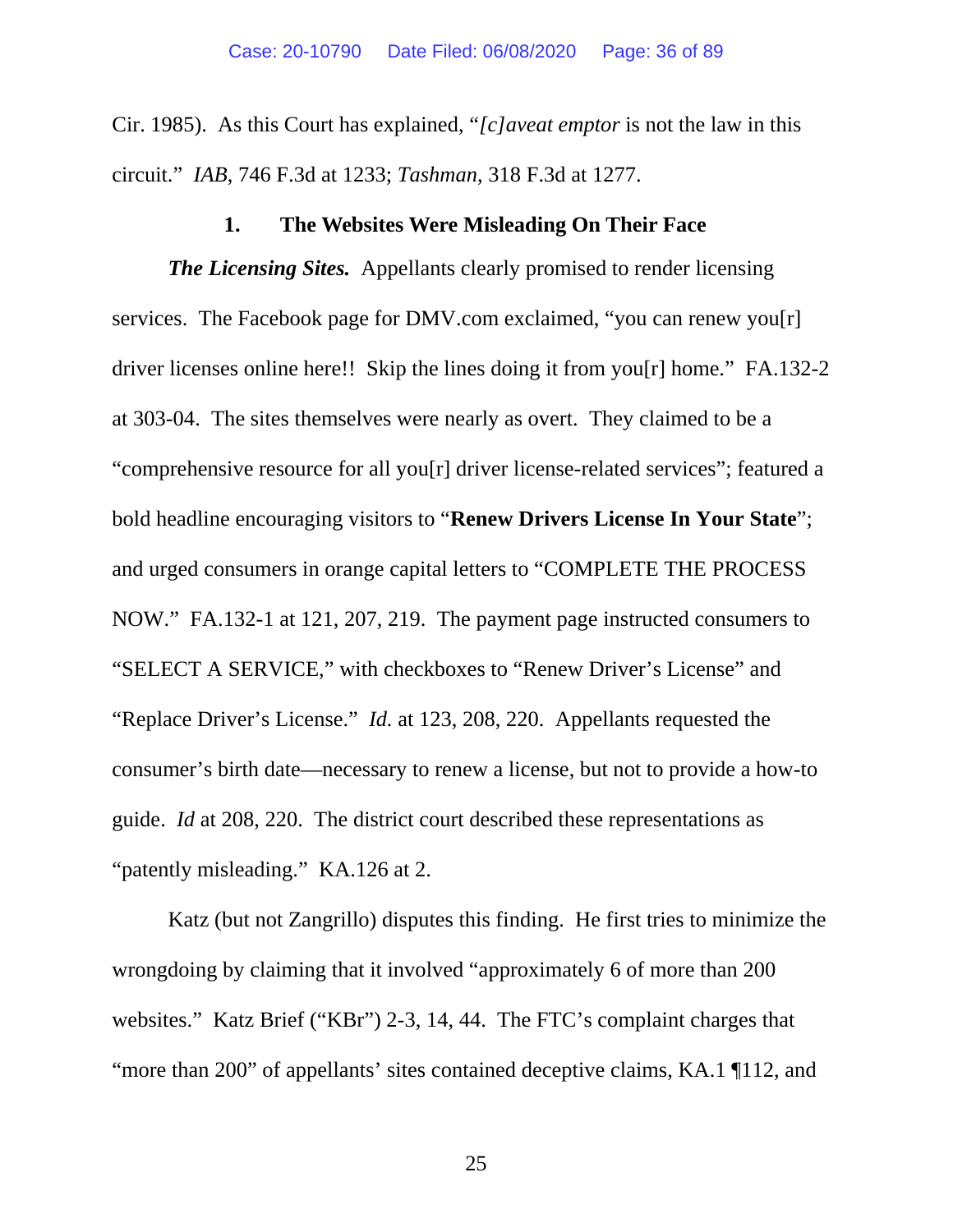#### Case: 20-10790 Date Filed: 06/08/2020 Page: 37 of 89

the receiver explained that she "took offline 57 websites that … deceptively charged consumers to obtain guides or 'assistance' for government services." KA.108 at 5; *see also* FA.132-1 at 121-32, 134-43, 193-204 (screenshots from dozens of deceptive sites).

Katz next invokes the fine-print disclosures, but as the district court found, those disclosures never "clearly inform[ed]" consumers "that they could **not** obtain the government service they were misled to believe was available to them." KA.126 at 2. Disclaimers can remediate otherwise false representations only if "they are sufficiently prominent and unambiguous to change the apparent meaning of the claims and to leave an accurate impression." *FTC v. Direct Mktg. Concepts, Inc.*, 624 F.3d 1, 12 (1st Cir. 2010) (quotation omitted). Appellants' disclosures do not come close to that standard.

For example, the mention of a "road guide" on which Katz relies, KBr.45, is insufficient because consumers reasonably could have believed that the sites offered *both* license renewal *and* a guide. Indeed, the reference to a "road guide" appears on the same page that describes the site as a "comprehensive resource" for "all … driver license-related services" and directed consumers to "SELECT A SERVICE," including "Renew Driver's License." KA.78-3 at 23; *see also id.* at 9- 10 (similar text for hunting sites).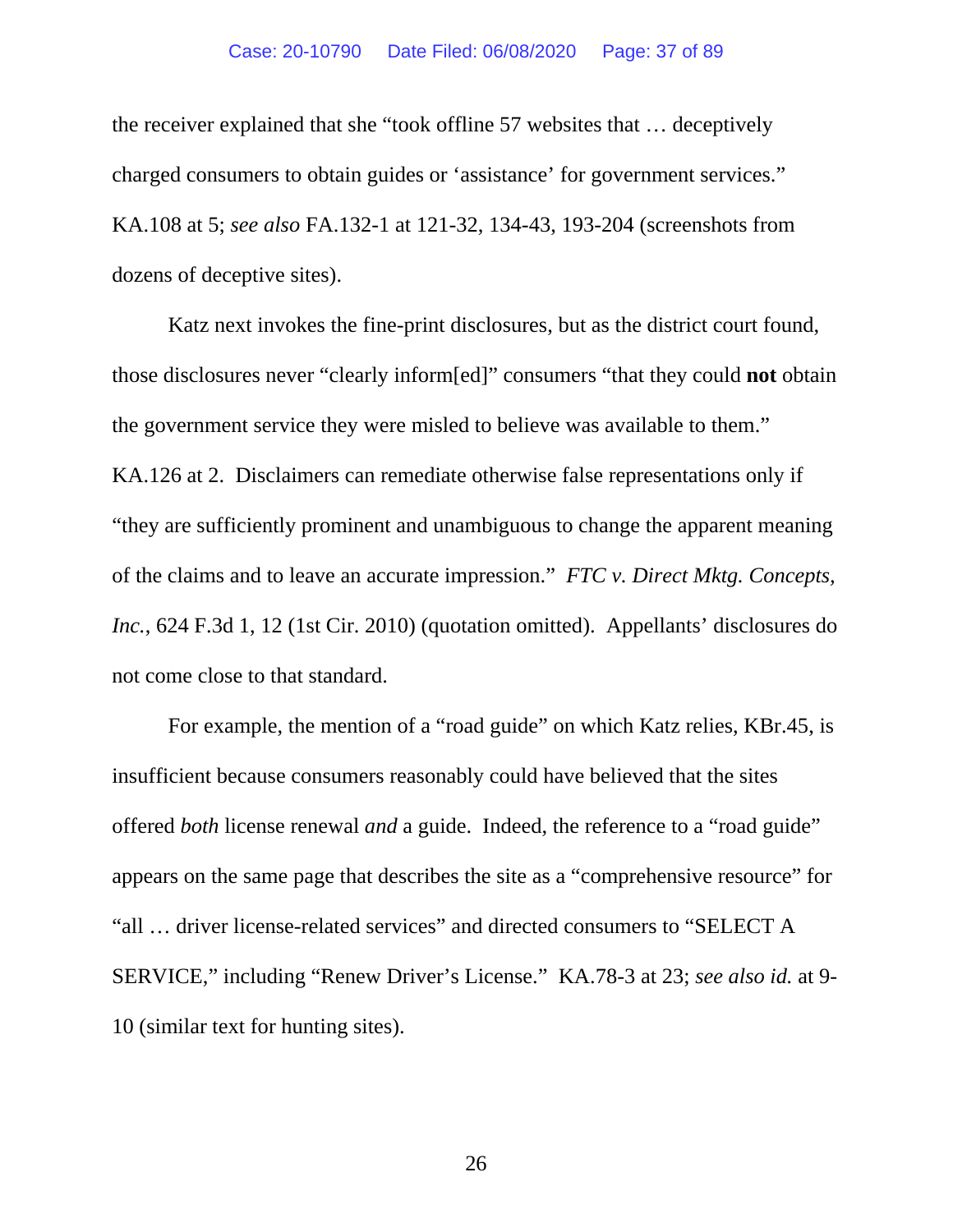#### Case: 20-10790 Date Filed: 06/08/2020 Page: 38 of 89

That the sites disclose they are "privately owned," KBr. 46-47, is immaterial. Even if consumers understood that information, the clear message was that they could renew their licenses from that site. Privately owned vendors often represent consumers when dealing with the government.

Moreover, the references to private ownership were likely to evade notice. One (shown at p.7 above) appears in a pop-up window laden with irrelevant, confusing, and threatening information.  $KA.78-3$  at 21.<sup>42</sup> The pop-up distracted consumers with a boldfaced warning that "**[d]riving a motor vehicle without a valid driver's license, car registration or car title may be illegal, as is driving with expired credentials.**" *Id.* Yet it never revealed that appellants could not help consumers renew their licenses. If anything, it suggested the opposite by promising "live support for a fee" to "ensure that the process is handled in a compliant and timely manner." KA.78-3 at 21*.*

Katz (at KBr.46) also relies on a tiny, light gray banner at the top of the page, KA.78-3 at 10, as well as a "terms and conditions" page containing three paragraphs of small-print legalese in which the consumer, among other things, "agree[s] to comply with all applicable laws and regulations," agrees that

 $\overline{a}$ 

 $42$  Katz accuses the FTC of "selectively omit[ting]" the pop-up from its presentation to the district court. KBr.44. But the FTC *did* submit the pop-up, FA.132-1 at 277, including an expert report testing consumer reactions to it, *see* FA.132-5 at 24.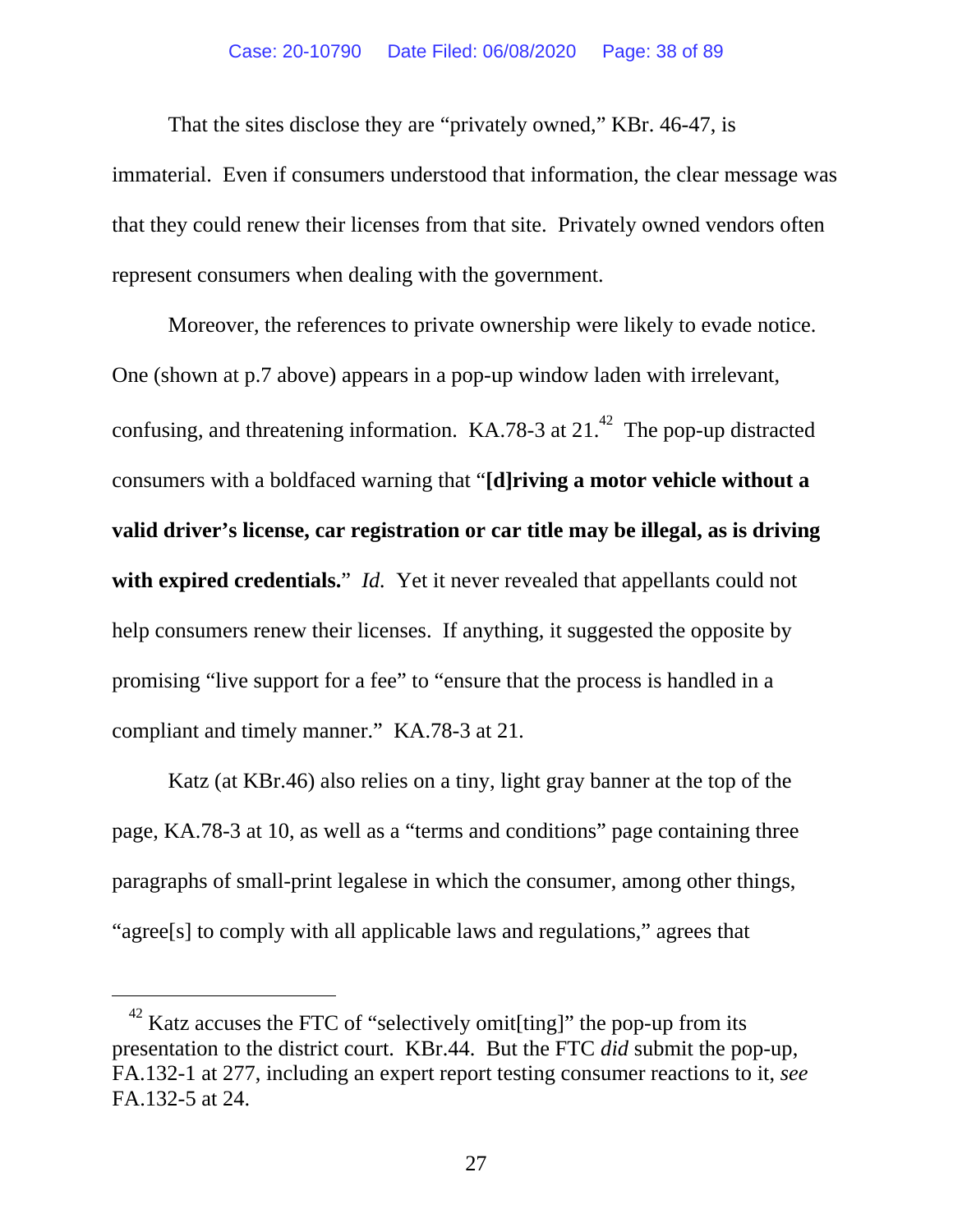appellants are "not a law firm," and agrees to "waiv[e] the right to a trial by jury." *Id.* at 24. Like the others, these disclaimers never clearly stated that license renewals were unavailable. The "terms and conditions" suggest that renewal services *are* available by offering consumers "an automated software solution … to complete the form(s) on our Site using the license-driver.com developed form(s), where applicable." *Id.*

The district court was clearly right to find that even if appellants' disclaimers contained some relevant information, the sites were "cleverly designed" so that consumers' "attention would be drawn to links and language in larger, more colorful font that directed them to the service they were seeking," leading consumers to "ignore the disclosures written in relatively smaller and palecolored font." KA.126 at 2. *See Brown & Williamson*, 778 F.2d at 42-43 ("inconspicuous" disclaimers ineffective because consumers were unlikely to "pay attention" to them).

*The Government Benefit Sites*. Appellants' benefit-eligibility sites were even more explicit in promising government services, and Katz barely claims otherwise. In a bold headline, the sites urged consumers to turn over their personal information to "**Find Out if You Are Eligible For the Section 8 Program**," FA.132-1 at 288, the "**Medicaid Program**," *id.* at 197, the "**Food Stamps Program**," FA.132-2 at 107, and so on. The sites then directed consumers to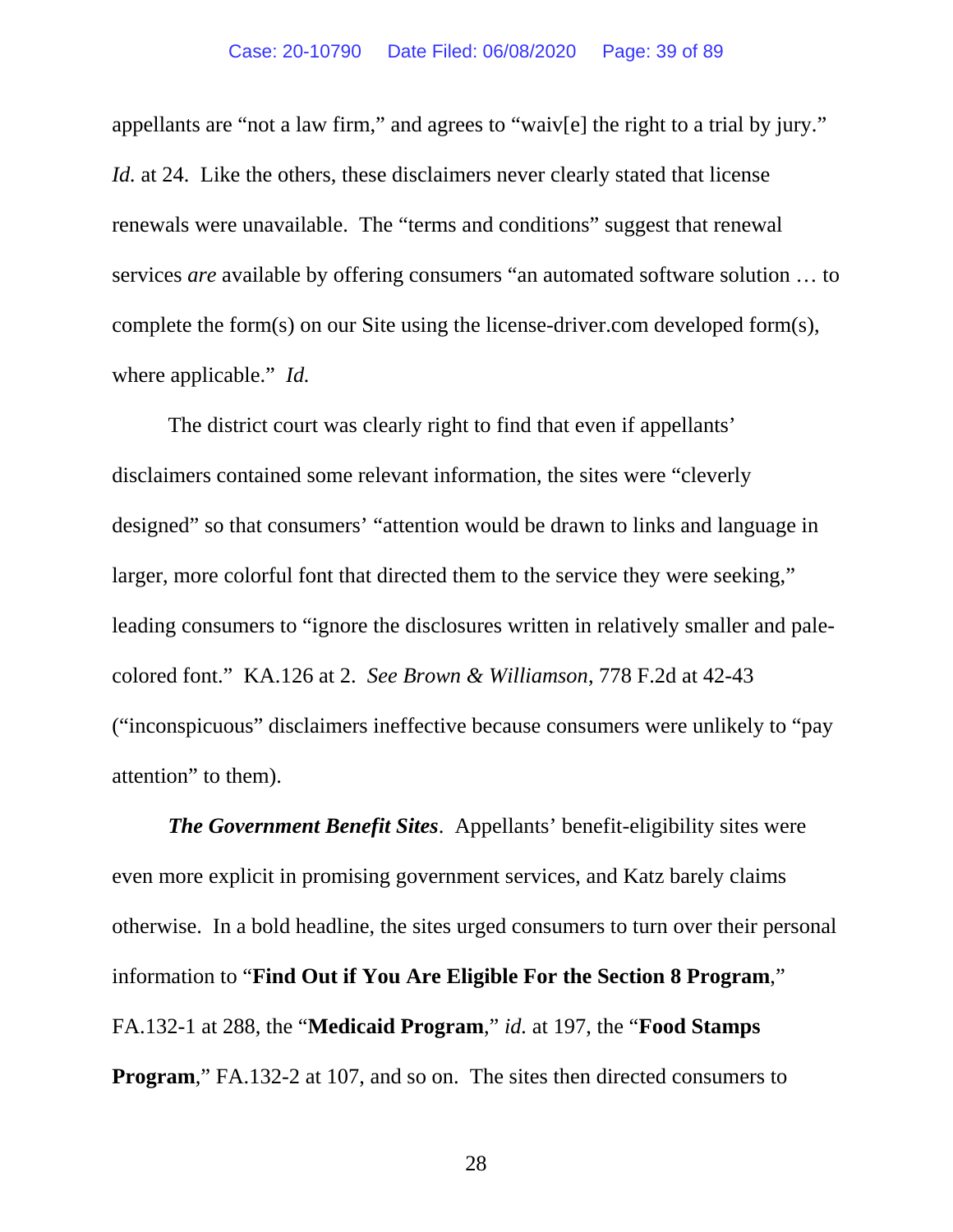"**Confirm Your Eligibility**" by providing sensitive personal information, such as household income, debt information, and medical diagnoses. *Id.* at 108-24. Although the sites mentioned "guides," they never said that consumers would *only* receive a guide or tell them that benefits determinations were unavailable.

Katz's only response is that users "consent[ed] to receive" "targeted advertising." KBr.6. But they did *not* consent to appellants' selling information about their debts and chronic illnesses to third parties. *See* FA.132-1 at 290. Any consent that consumers did provide was void, since it was premised on appellants' false promise to assess their eligibility for benefits.

## **2. Appellants Knew That Consumers Were Misled**

The FTC Act does not require deceptive intent, but it is clear that appellants intended to deceive consumers. As early as 2011, an associate told Katz that he "eliminated the questions about child support" on the driver's-license site because "if someone is filling out this info under the auspices or belief of getting his or her license, the child support could cause them to abandon the registration process." FA.132-3 at 59.

Years later, Katz and his staff fielded complaints from On Point employees remorseful about deceiving consumers. Katz's office contained the results of a "company culture survey" in which an employee lamented that On Point did not "add[] value to the users. Guides are sometimes confusing for the people and that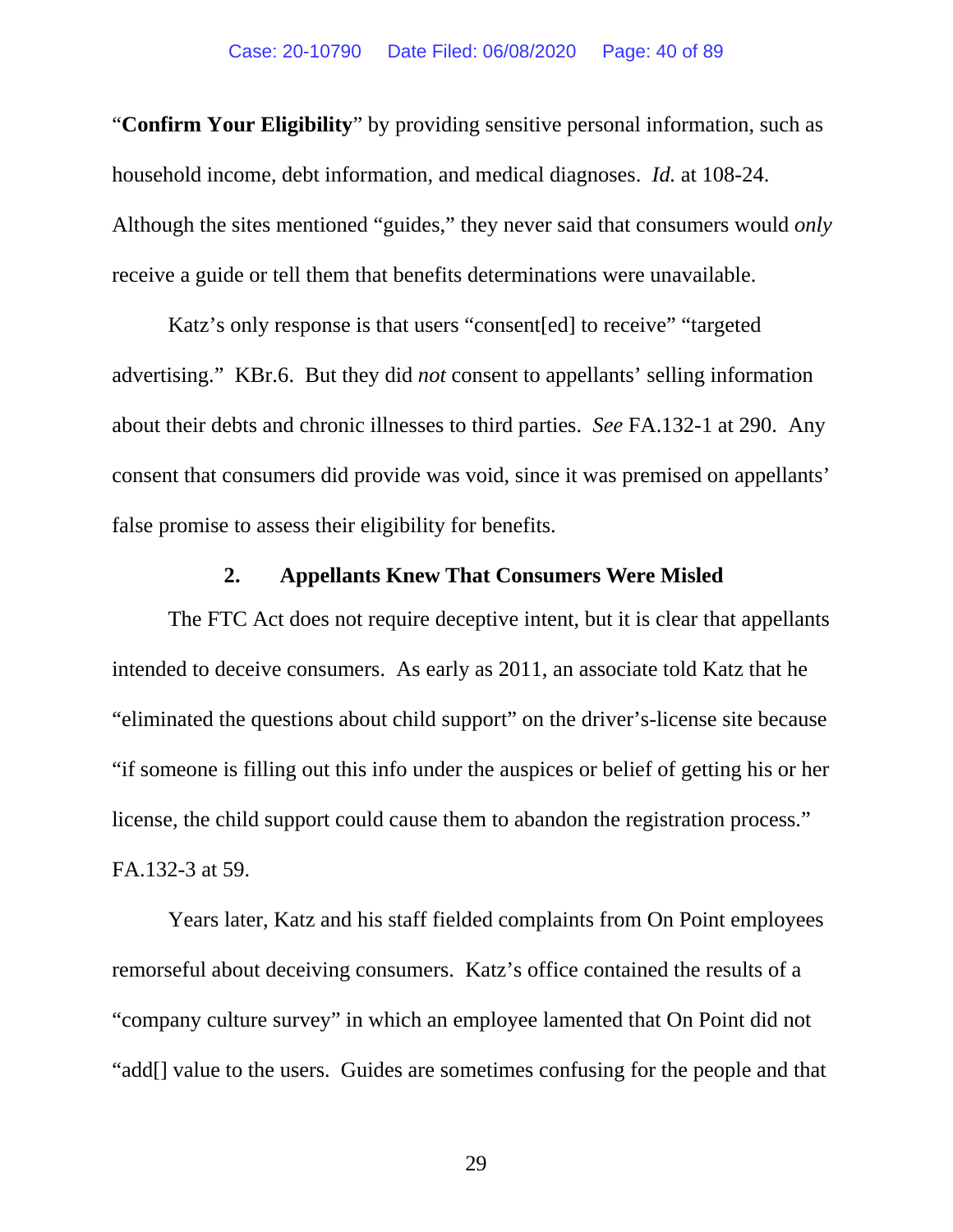causes problems for us such as suspensions from our main platforms Google & Bing." FA.132-23 at 30-31. Another employee complained that "some of the money we earn comes from a service that has, at least in the past, tried to misrepresent itself as something other than a how-to guide." *Id.* In a "Fraud Reduction Plan," appellants freely acknowledged that their disclaimers did not resolve "confusion from consumers." FA.132-14 at 20.

Appellants also knew of correspondence from multiple state Attorneys General questioning their practices, FA.132-23 at 120-34, as well as frequent consumer complaints and credit-card chargebacks, triggering Visa's fraudmonitoring thresholds 64 times in three years, FA.132-7 at 4¶18, which by itself constitutes "mounting evidence of fraud." *FTC v. WV Univ. Mgmt., LLC*, 877 F.3d 1234, 1237 (11th Cir. 2017). In response, appellants simply tried to suppress the evidence of fraud by creating new front companies with different accounts, artificially deflating their chargeback ratios, and creating fake customer reviews. *See supra* pp. 8-9.

### **3. Expert Surveys Confirm The Deception**

The district court determined that the FTC's expert, Dr. Mazurek, "clearly show[ed] that consumers were misled by the websites." KA.126 at 2; *see supra* p. 16. She showed that 87 to 90 percent of the consumers who completed the licensing transaction believed the sites had actually renewed their licenses.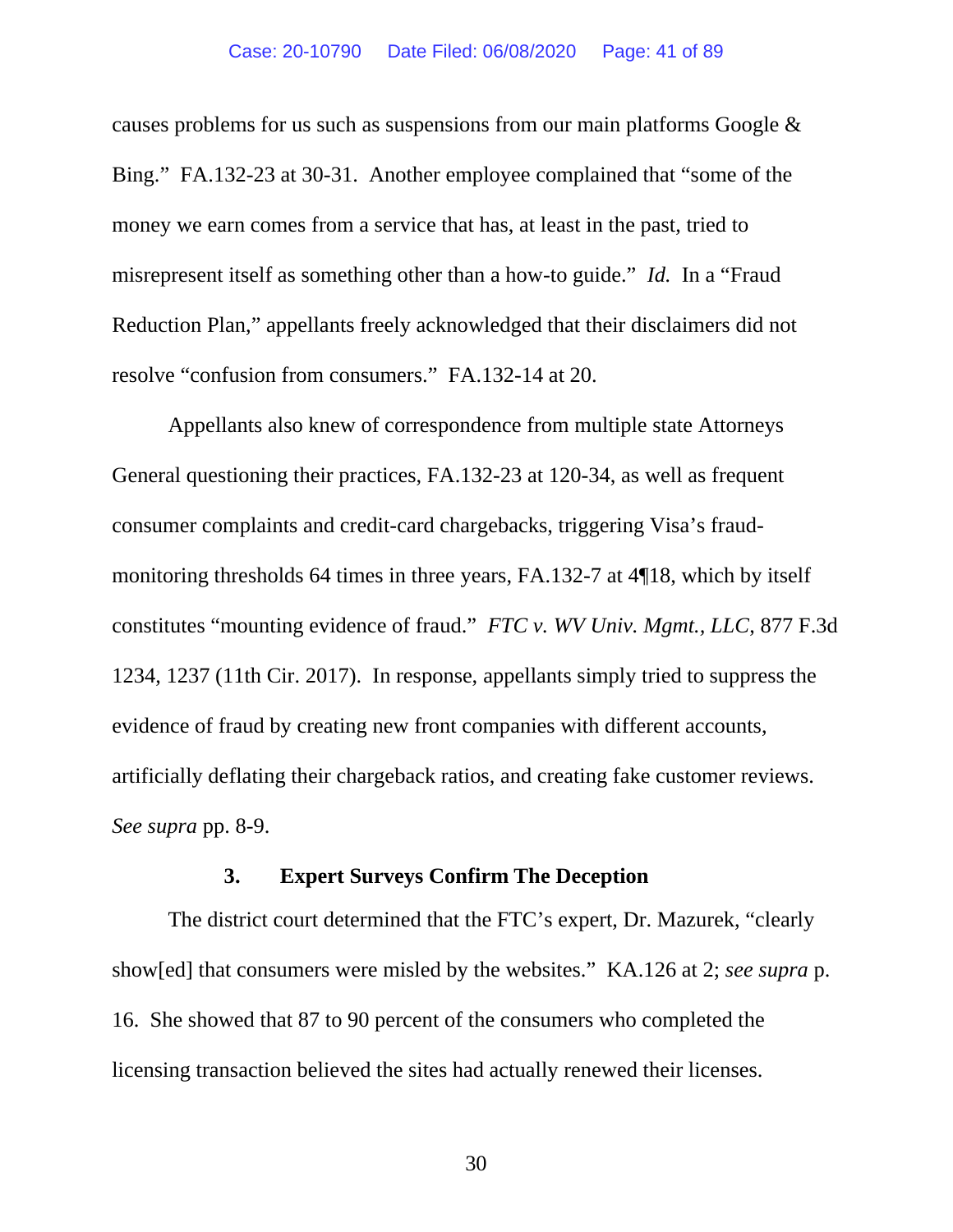FA.132-5 ¶88. Most of the participants who viewed the government-benefits sites believed they would receive an eligibility determination; about half believed they were government-owned. *Id.* ¶[106-07, 109-110. Most consumers did not notice, read, or understand the disclaimers. *Id.* ¶¶93-99, 117-19. Courts have upheld deception findings on surveys showing that "an ad misleads '15% (or 10%) of the buying public.'" *ECM BioFilms, Inc. v. FTC*, 851 F.3d 599, 610-611 (6th Cir. 2017) (cleaned up) (collecting cases).

In a passing, unelaborated sentence, Katz lists several alleged flaws in the study. *See* KBr.48-49. That is insufficient to preserve an argument, nor may Katz save the claim by incorporating arguments raised below. *See Greenbriar, Ltd. v. City of Alabaster*, 881 F.2d 1570, 1573 n.6 (11th Cir. 1989); *Four Seasons Hotels & Resorts, B.V. v. Consorcio Barr S.A.*, 377 F.3d 1164, 1167 n.4 (11th Cir. 2004). And even if he had preserved his arguments, they are immaterial. The district court ruled that because the websites were facially misleading, liability did not "depend on a consumer survey." KA.126 at 2. For all the reasons stated, that determination is solidly grounded in the record.

### **4. Katz's Defenses Are Meritless**

Katz's remaining objections to the deception findings are unavailing. He argues that consumers could not reasonably have believed the sites offered license renewals because they did not request consumers' license numbers. KBr.45-46.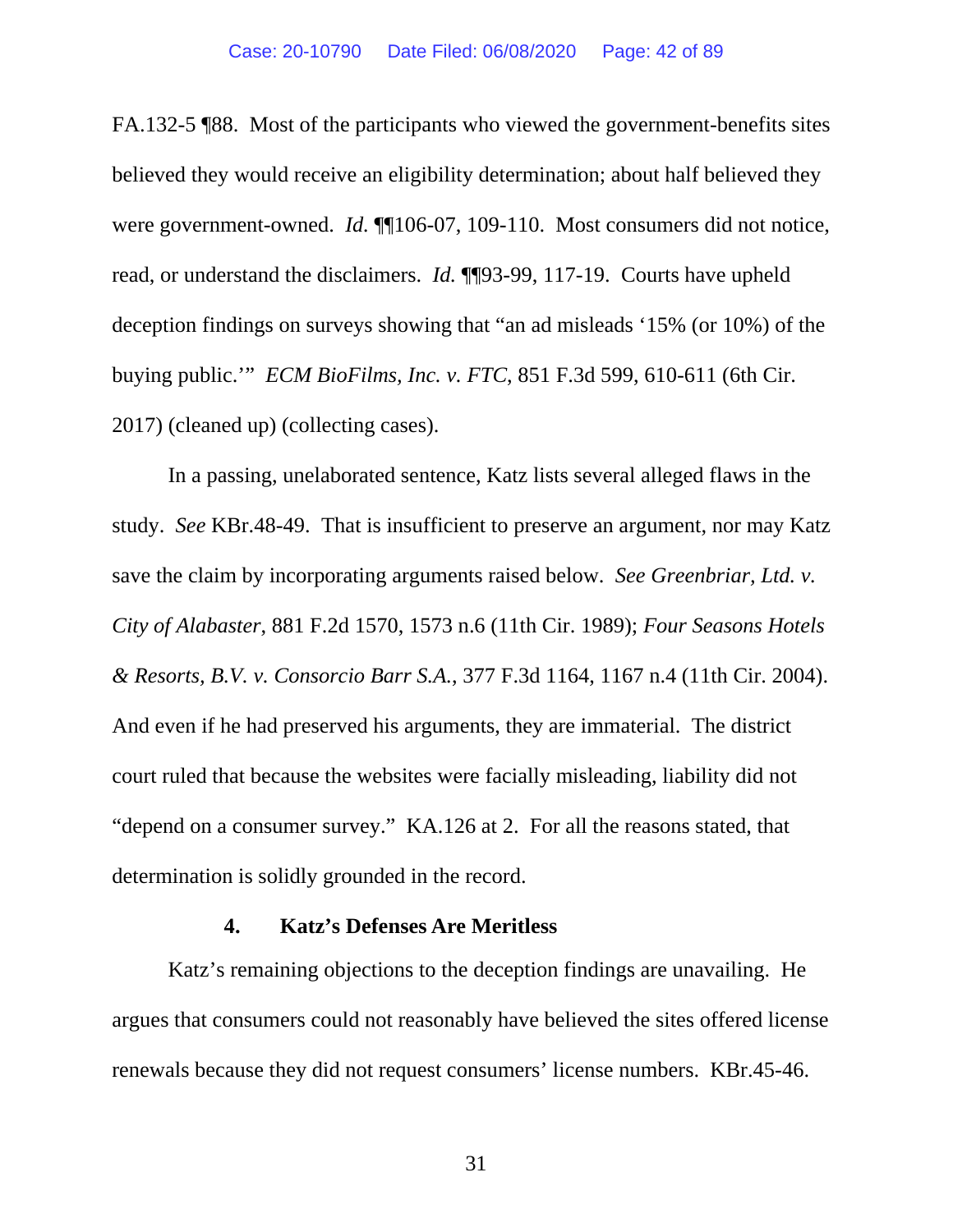But the sites asked for name, address, and date of birth, and consumers reasonably could believe they could renew their licenses with that information.

Katz claims that appellants' PDF guides are "valuable" (KBr.47-48), but "liability for deceptive sales practices does not require that the underlying product be worthless." *IAB*, 746 F.3d at 1233. The guides' "utility" is irrelevant; "all that is at issue are the statements made by the defendants." *Tashman*, 318 F.3d at 1277. "The fraud [is] in the selling, not the value of the thing sold." *McGregor v. Chierico*, 206 F.3d 1378, 1388-89 (11th Cir. 2000) (quotation omitted).

Nor does it matter that appellants may have sometimes issued refunds. KBr.6-7, 49. The "existence of a money-back guarantee" is an "insufficient" defense "as a matter of law." *FTC v. Pantron I Corp.*, 33 F.3d 1088, 1103 (9th Cir. 1994).

Katz claims the sites had "repeat visitors" (KBr.48), but a defendant cannot defeat deception charges by pointing to some "satisfied customers." *Tashman*, 318 F.3d at 1278; *FTC v. Freecom Communications, Inc.*, 401 F.3d 1192, 1206 n.8 (10th Cir. 2005). Besides, customers may have returned to appellants' sites not because they were satisfied, but because they were trying to understand how they got scammed or to seek a refund.

Katz argues that only a small percentage of visitors purchased a guide; his implication is that few were misled. KBr.48. But whatever the proportion, the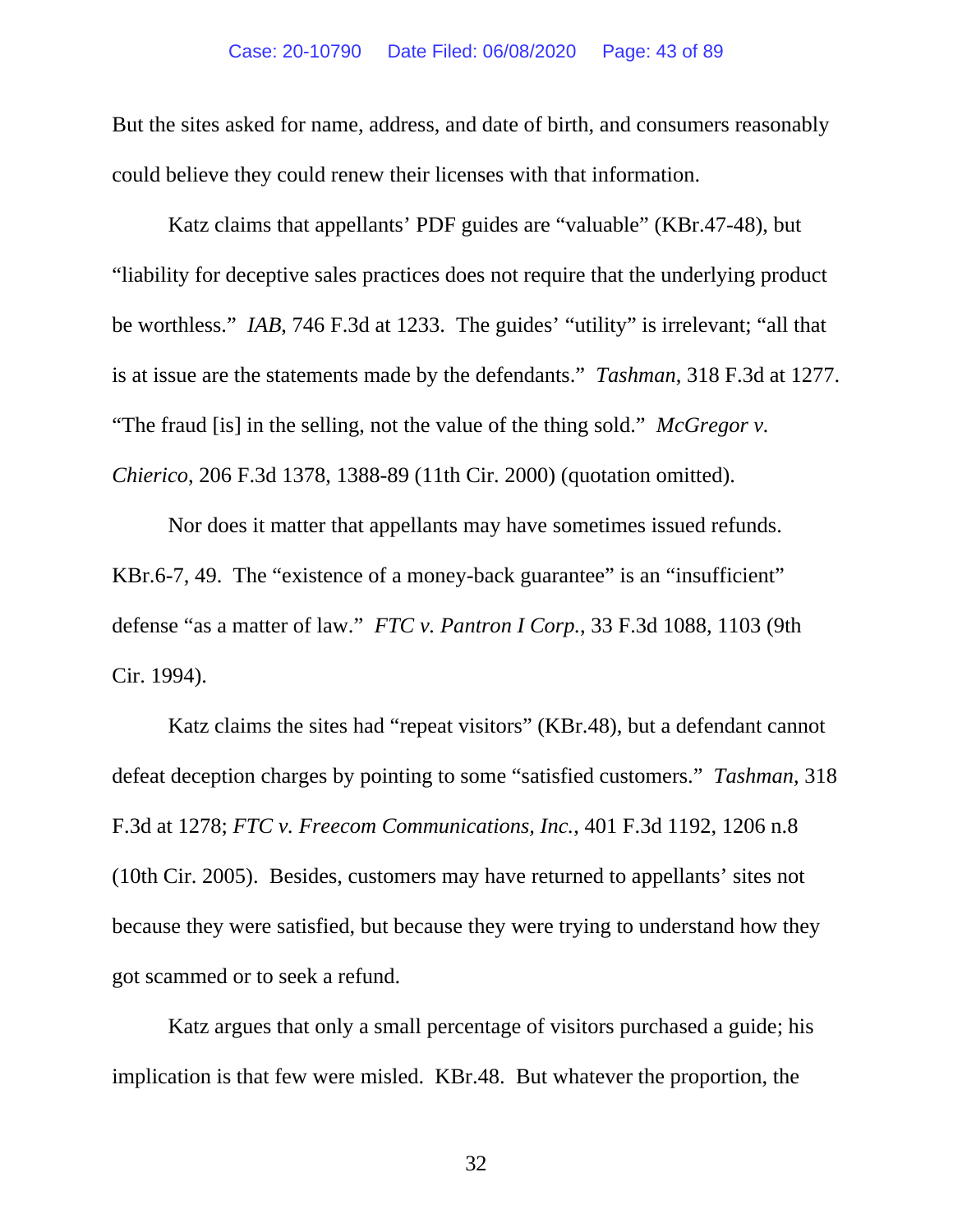total number of victims is huge. In the last two years, appellants made \$63.2 million (KA.108 at 21) from consumers paying about \$27 each (KBr.6)—more than 2 million Americans. It is implausible that so many people would knowingly pay for publicly available information on how to renew a driver's or fishing license.

As a last resort, Katz tries to "shift the blame to [his] customers," a tactic this Court has condemned. *IAB*, 746 F.3d at 1233. Katz claims it wasn't his fault that consumers saw appellants' websites high in search results and "projected the user's expectation" that the sites would provide actual services. KBr.49. But appellants paid to have their sites presented when users searched for government services, *see*, *e.g.*, FA.132-1 at 340, FA.132-23 at 236, 295, and they used government-like names such as DMV.com, floridadriverslicenses.org, and foodstamps.org. The FTC's consumer declarants explained that such factors led them to believe the sites provided government services. FA.132-18 at 2-3, 20-21, 26-28, 36-37.

Remarkably, Katz admits that appellants' sites provoked "confusion," but once again blaming the victims—he chalks it up to "user error in managing internet searching and interpreting results." KBr.50. Of course, the "user error" was induced by Katz himself. He seemingly thinks consumers should have seen through the scam, but "[c]onsumer-protection laws are 'not made for the protection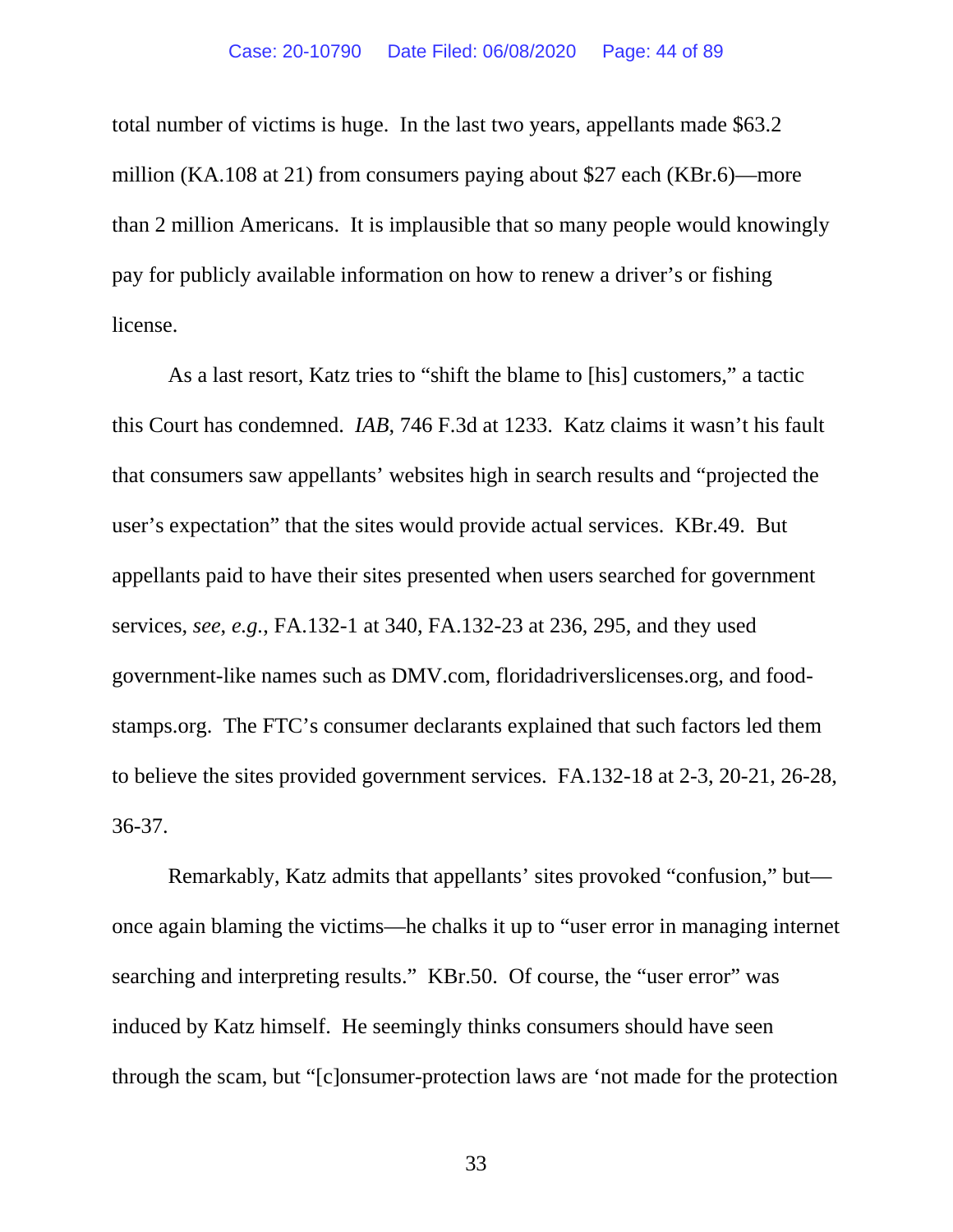of experts, but for the public—that vast multitude which includes the ignorant, the unthinking, and the credulous.'" *Bishop v. Ross Earle & Bonan, P.A.*, 817 F.3d 1268, 1276 (11th Cir. 2016) (quoting *Charles of the Ritz Distrib. Corp. v. FTC*, 143 F.2d 676, 679 (2d Cir. 1944)).

# **B. Appellants Show No Clear Error In The District Court's Factual Finding That The Corporate Appellants Acted As A Common Enterprise**

The FTC Act "disregards corporateness" where "the structure, organization, and pattern of a business venture reveal a common enterprise or a maze of integrated business entities." *FTC v. E.M.A. Nationwide, Inc.*, 767 F.3d 611, 636- 37 (6th Cir. 2014) (quotation omitted). This Court recently confirmed that courts may "justly" impose joint-and-several liability against all members of a common enterprise. *WV Univ.*, 877 F.3d at 1239-40. The district court correctly found that the corporate appellants likely operated as a common enterprise. KA.162 at 314:8- 314:16.

A common enterprise exists when businesses "exhibit either vertical or horizontal commonality—qualities that may be demonstrated by a showing of strongly interdependent economic interests or the pooling of assets and revenues." *FTC v. Network Servs. Depot, Inc.*, 617 F.3d 1127, 1142-43 (9th Cir. 2010). Indications of common enterprise include: (1) common control; (2) shared officers and employees; (3) shared offices; (4) commingled funds; and (5) shared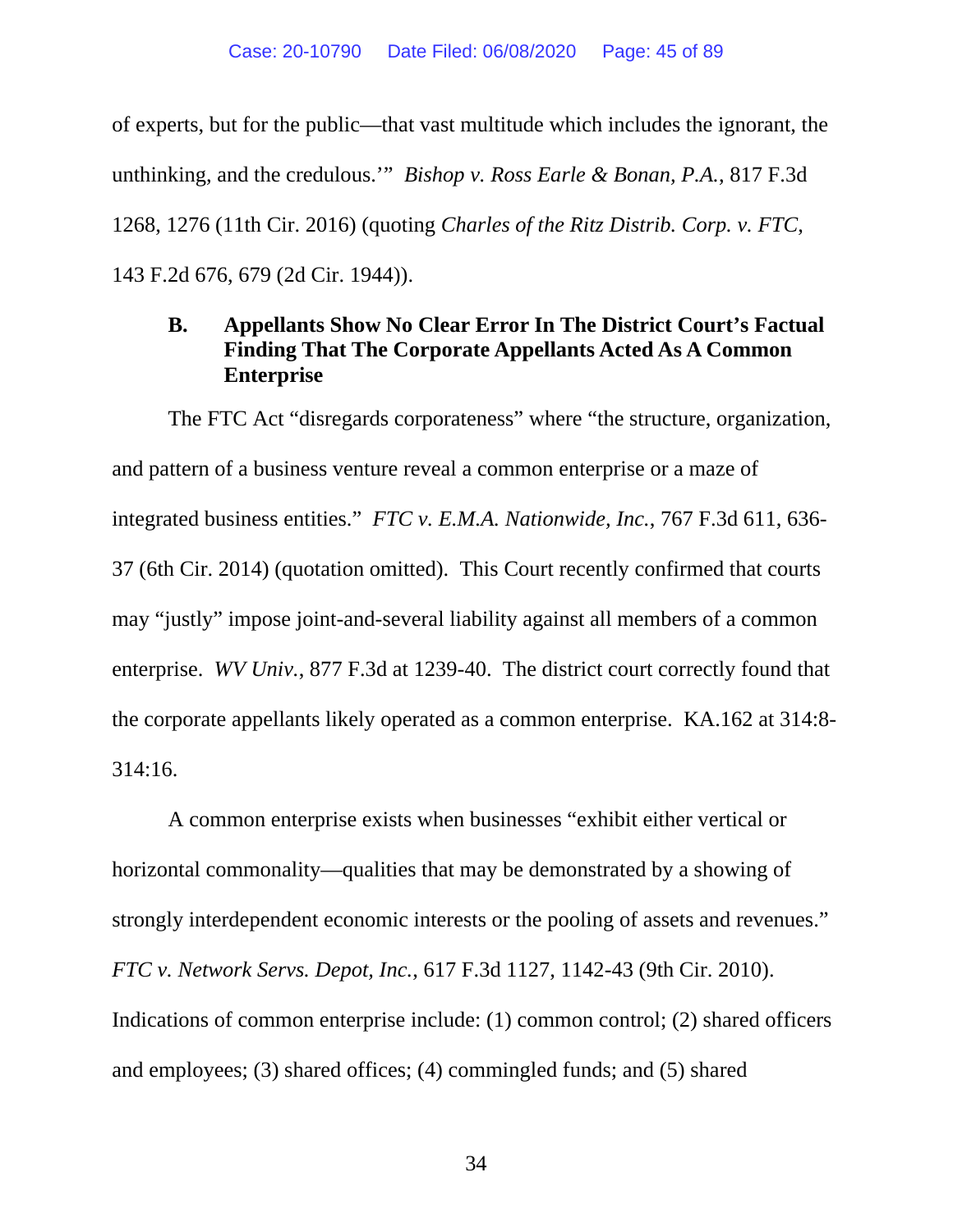advertising and marketing. *E.M.A. Nationwide*, 767 F.3d at 636-37; *accord FTC v.* 

*Lanier Law, LLC*, 715 F. App'x 970, 979-80 (11th Cir. 2017). The ultimate

question is whether the businesses are so integrated that "there is no reasonable

basis on which to determine the relative contribution[s]" of each one to the

"indivisible harm" suffered by consumers. *See WV Univ.*, 877 F.3d at 1242-43.

The district court found that the FTC was likely to meet the common

enterprise standard:

After considering the written submissions of the parties, the testimony, and all the evidence that was presented, I find that the FTC has met its burden as to both the entities and the individual defendants. I find that there has been a showing that there was a common enterprise based upon shared control[], shared offices, shared payroll, commingled funds, [and] that the individuals, the government has shown that each of them had sufficient control and knowledge to make them responsible.

KA.162 at 314:8-314:16.

## **1. The District Court Issued Sufficient Findings Of Fact**

Katz and Zangrillo complain that the district court erred by announcing its common enterprise findings orally, KBr.38; ZBr.29, but the Federal Rules expressly permit oral findings. Rule 52(a) provides that "[i]n granting or refusing an interlocutory injunction, the court must … state the findings and conclusions that support its action," and may do so "on the record after the close of the evidence." Fed. R. Civ. P.  $52(a)(1)-(2)$ . This Court has affirmed oral findings where they are "sufficient to allow [the Court] to discern the basis for the court's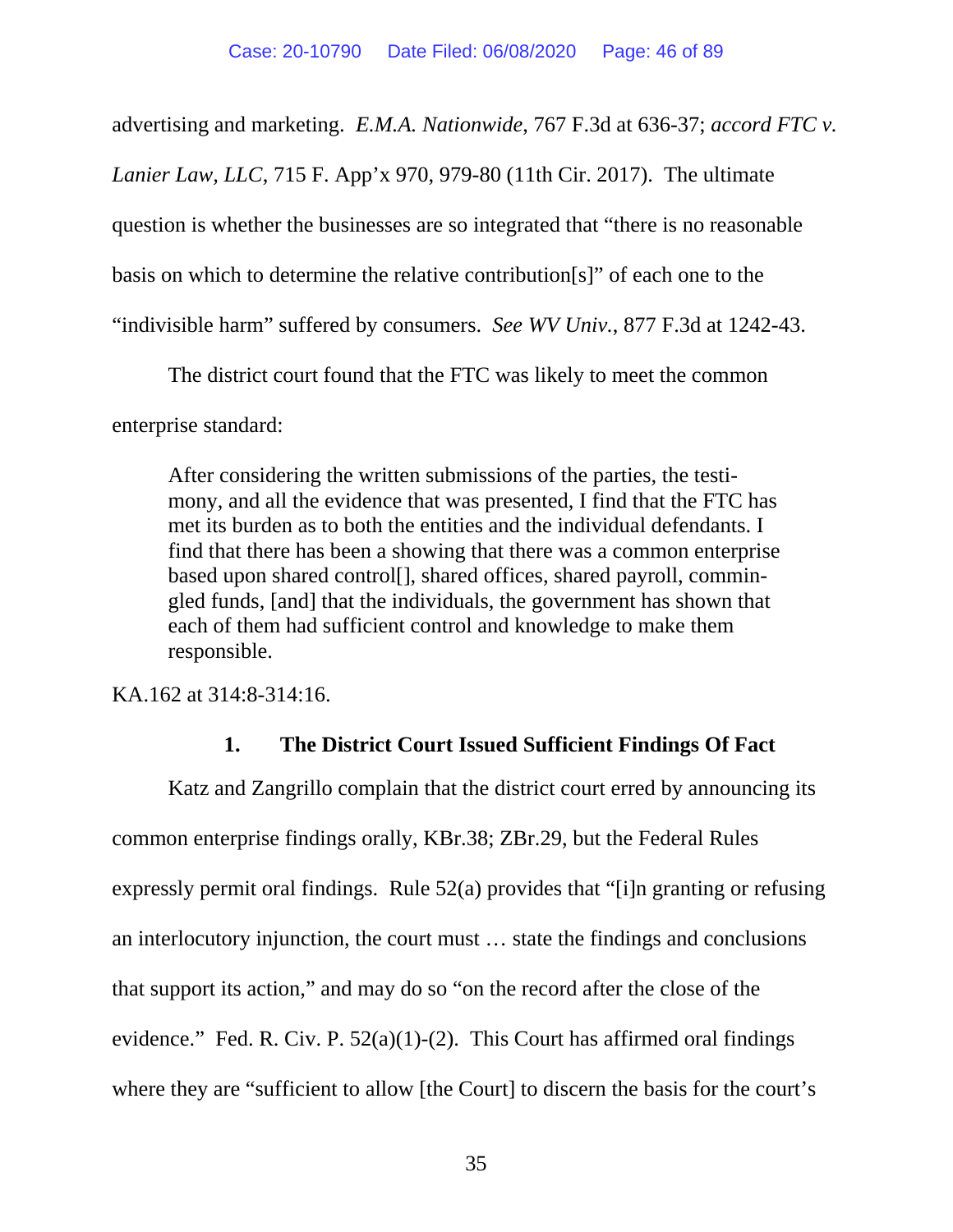decision." *SME Racks, Inc. v. Sistemas Mecanicos Para, Electronica, S.A.*, 243 F. App'x 502, 504 (11th Cir. 2007).

Katz and Zangrillo claim the findings were not specific enough. KBr.38; ZBr.29. But those findings left no doubt as to the court's basis for freezing the companies' assets on a joint-and-several basis: they were "a common enterprise based upon shared control[], shared offices, shared payroll, [and] commingled funds." KA.162 at 314:11-314:14.

Rule 52 demands nothing more. It requires only "brief, definite, pertinent findings and conclusions upon the contested matters; there is no necessity for overelaboration of detail or particularization of facts." *Stock Equip. Co. v. Tenn. Valley Auth.*, 906 F.2d 583, 592 (11th Cir. 1990), (quoting Fed. R. Civ. P. 52, Advisory Committee Note (1946)). Findings need only afford a "meaningful" basis for appellate review. *Barber v. Int'l Brotherhood of Boilermakers*, 778 F.2d 750, 755 (11th Cir. 1985).

The findings below enable meaningful review. The district court plainly articulated the common-enterprise factors it determined: shared control, shared offices, shared personnel, and commingled funds. KA.162 at 314:11-314:14. Zangrillo faults the court for not describing specific evidence or explaining why it rejected his arguments. ZBr.29-30. But this Court has explained that Rule 52 requires no such thing, holding instead that "[a]lthough there must be sufficient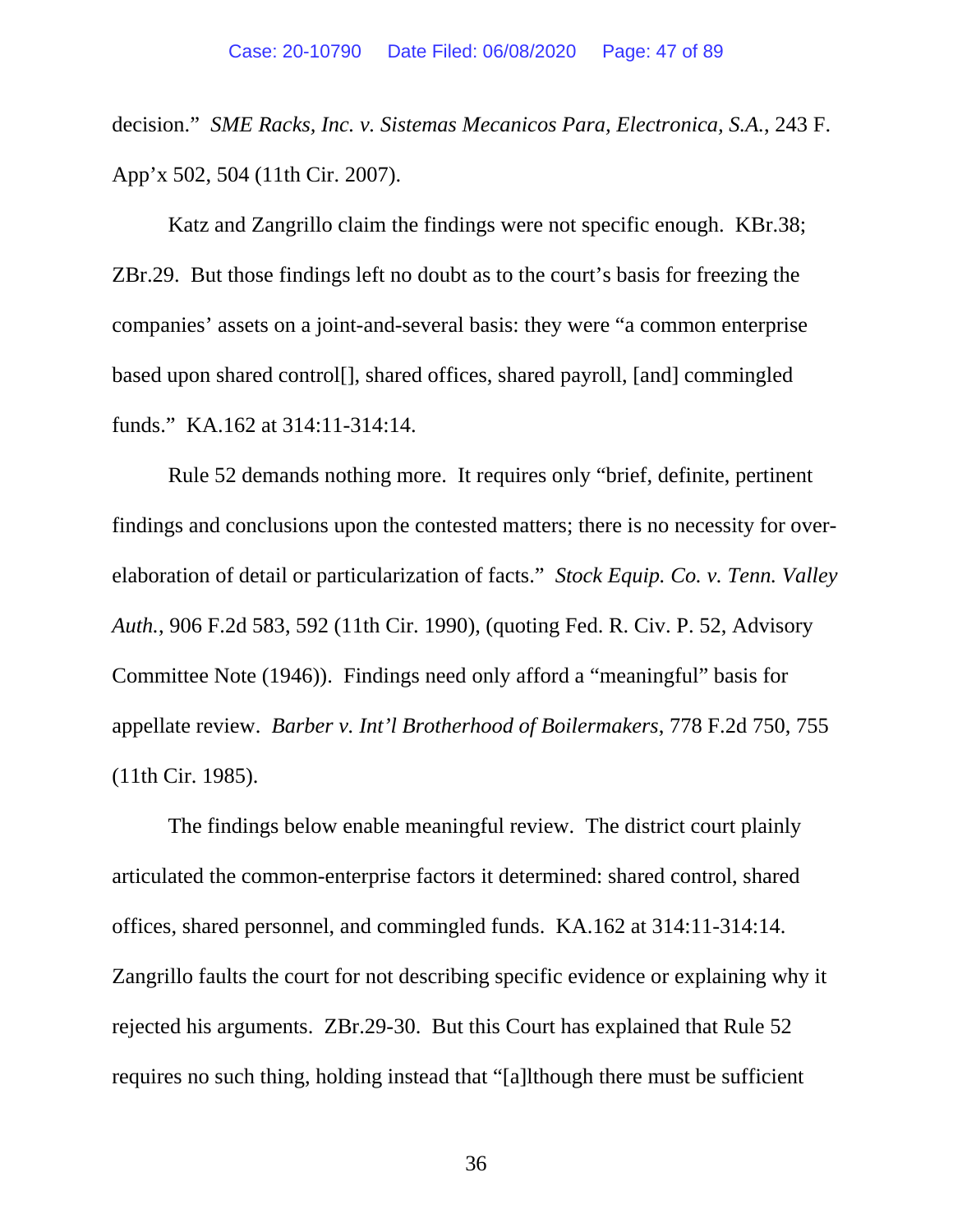record evidence to support the findings," the district court "need not state the evidence or any of the reasoning upon the evidence, nor assert the negative of rejected propositions." *Stock Equip.*, 906 F.2d at 592 (cleaned up).

# **2. The Record Supports The Finding That The Katz Entities Acted As A Common Enterprise**

The Katz appellants bore every hallmark of a common enterprise, and Katz disputes none of the material facts.

*Common control.* The 49 Katz corporate appellants were all owned by one or more of the five individual appellants (Katz, Levison, Rothman, Sherman, and Zangrillo). *See supra* n. 30 (ownership records and organizational charts). A few front companies listed other nominee "owners," who were actually midlevel On Point employees. For example, Borat Media is "owned" by On Point software engineer Charles Ohana, while Chelsea Media is "owned" by On Point call-center supervisor Gersom Bustos. *See*, *e.g.*, FA.132-15 at 28, 48; FA.132-2 at 251, 258; FA.132-23 at 117. The true ownership is with Katz and his fellow appellants.

*Shared personnel.* On Point employees organized the appellant front companies that processed transactions. FA.132-3 at 21-23; FA.132-13 at 1-4; FA.132-23 at 117. On Point VP Arlene Mahon (a defendant below) oversaw nearly all bank accounts across those companies and signed numerous contracts on their behalf identifying herself as "owner." FA.132-15 at 1-3; FA.132-16 at 2-29; FA.132-23 at 141-60. On Point VP Ramiro Baluga was also CEO of appellant G8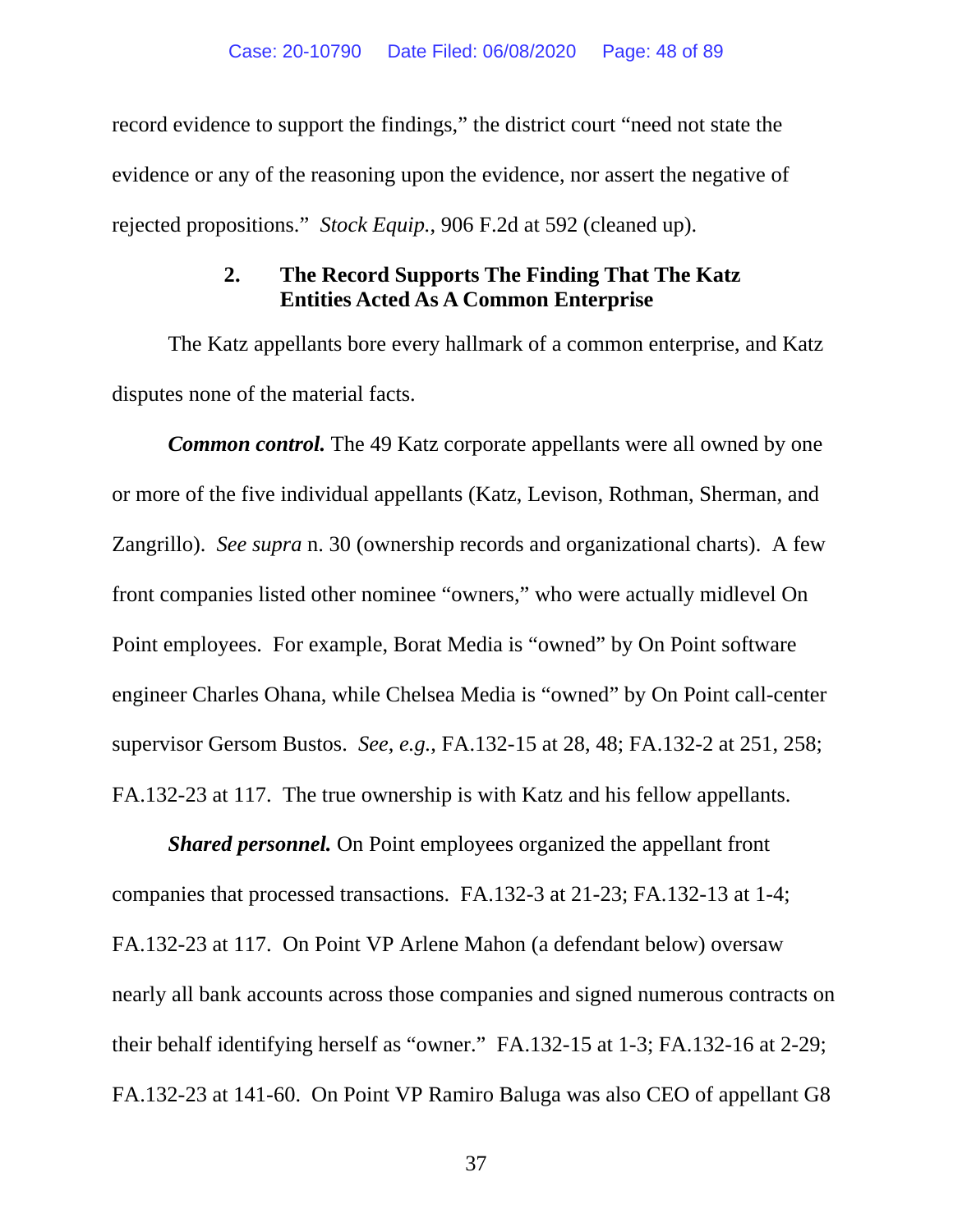Labs, which developed websites, and a member of appellant Direct Market, which sold consumer data. FA.132-1 at 151; FA.132-2 at 202, 204-07, 246-47; KA.108 at 22. On Point's general counsel, Levison, was also acting operations manager for appellant BV Media, which ran On Point's Costa Rican call center. FA.132-2 at 223-24, 240-41.

*Shared offices.* The corporate appellants shared office space, with most listing their addresses as either On Point's current Miami headquarters (350 NE 60th Street) or its former headquarters (425 NW 26th Street). FA.132-11 at 1; FA.132-12 at 6-7; FA.132-14 at 76. On Point also operated a Boca Raton satellite office, which appellant Issue Based Media administered and "subleased" to many other corporate appellants. FA.132-13 at 35-42.

*Commingled funds.* The appellant front companies would take consumers' money and transfer it without differentiation to central operating accounts like those of appellant Cambridge Media, which, in turn, would move funds into the individual appellants' personal and holding-company accounts. FA.132-6 at 4- 7¶¶9-15; FA.132-1 at 52- 59¶¶191-96; FA.132-10 at 43-195; FA.132-23 at 221-22.

*Shared operations and marketing.* Even though the websites were nominally owned by distinct entities, appellants described them to investors—and reported their revenues—as all belonging to one company, "On Point." FA.132-23 at 251-52, 259-60, 263-65. Katz explained that On Point has many "operating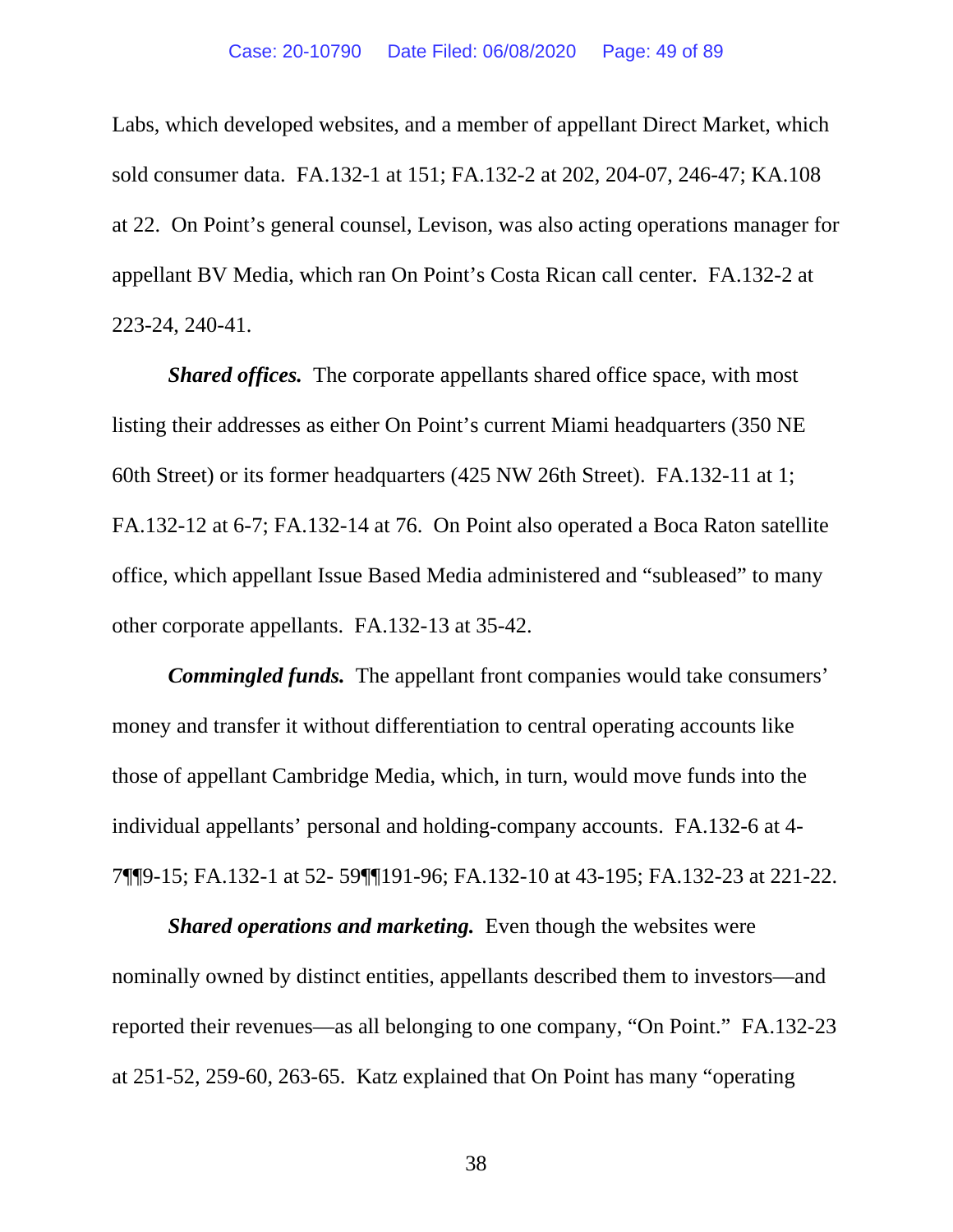entities," each of which "holds a separate group of domains." FA.132-23 at 223- 24. Corporate appellants that maintained separate names (such as BV Media) identified themselves as "an On Point Company." FA.132-2 at 198-200, 300. On Point often hired their employees. *Id.* at 194-96. Employees across the companies, whoever their nominal employer, had "onpointglobal.com" email addresses. FA.132-21 at 125.

While appellants' consumer-facing websites typically listed only the names of the 30 front companies, FA.132-3 at 79-87 (*e.g.*, quickdriversinfo.com associated with Borat Media), the sites used identical tactics and templates to sell a single product: the PDF "guides," FA.132-1 at 5-7¶¶19-20, 25. On Point also posted those guides to a single website under its own branding, onpointguides.com. *Id.* at 173-83.

Katz contends in passing that the entities "were run separately and had individual executives, dedicated resources, specific technology platforms, and segmented operational and financial reporting." KBr.38. He provides no appropriate record citations, and as shown above, every assertion in that sentence is false.

## **3. The Record Supports The Determination That The Zangrillo Entities Participated In The Common Enterprise**

The district court correctly found that the Dragon Global entities were part of the On Point common enterprise because they were under common control, had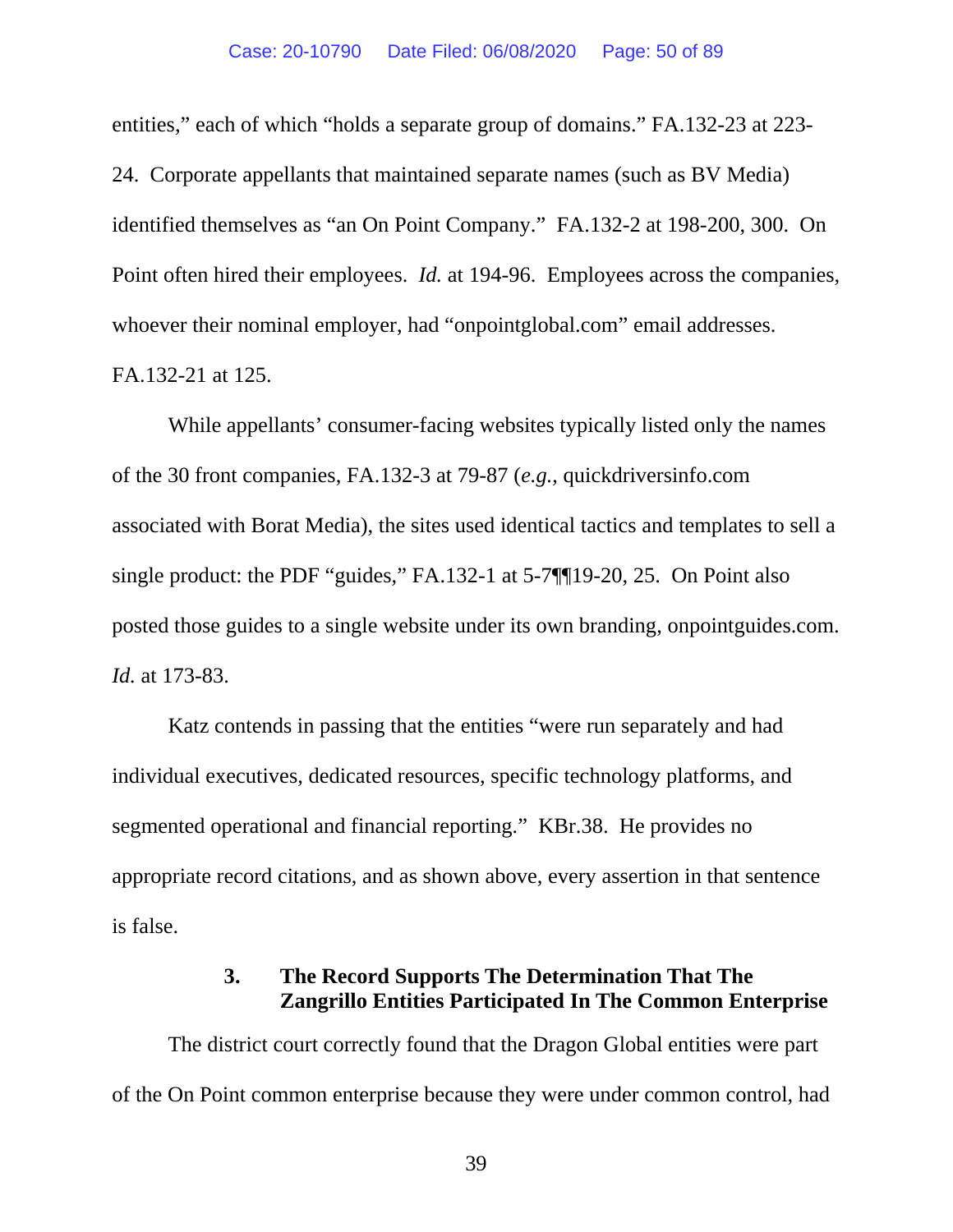shared personnel and office space, and commingled funds. KA.162 at 314:8- 314:16. Zangrillo's counterarguments misstate the record and do not establish clear error.

*Common control.* The record fatally undercuts Zangrillo's repeated claim that Dragon Global was only a "minority investor" that was "not affiliated with On Point." ZBr.2-4, 7, 37. Dragon Global had plenary control over On Point. Its three venture partners—Zangrillo, Katz, and Bob Bellack—were On Point's Chairman, CEO, and CFO, respectively. FA.132-1 at 151, 186; FA.132-23 at 257- 58. Zangrillo and Katz were the two largest shareholders in On Point, holding a majority stake between them. FA.132-15 at 132; ZBr.7-8. Zangrillo tries to spin On Point as "just one" of Dragon Global's many investments. ZBr.37. But Dragon Global's website described On Point as its *only* "current early-stage control investment," which entailed taking "controlling, majority ownership stakes" in and "[w]orking in close partnership with" On Point. FA.132-1 at 190.

Zangrillo—along with Dragon Global partner Katz—had "special approval rights" requiring signoff on On Point Global's activities, and they sat on the Board of Managers, which possessed "full, complete and exclusive authority, power, and discretion to manage and control the business, property and affairs" of On Point. FA.132-21 at 28-29, 37. Zangrillo denies that he "ever exercised any of these approval rights," but that is patently false. ZBr.42. He and Katz provided physical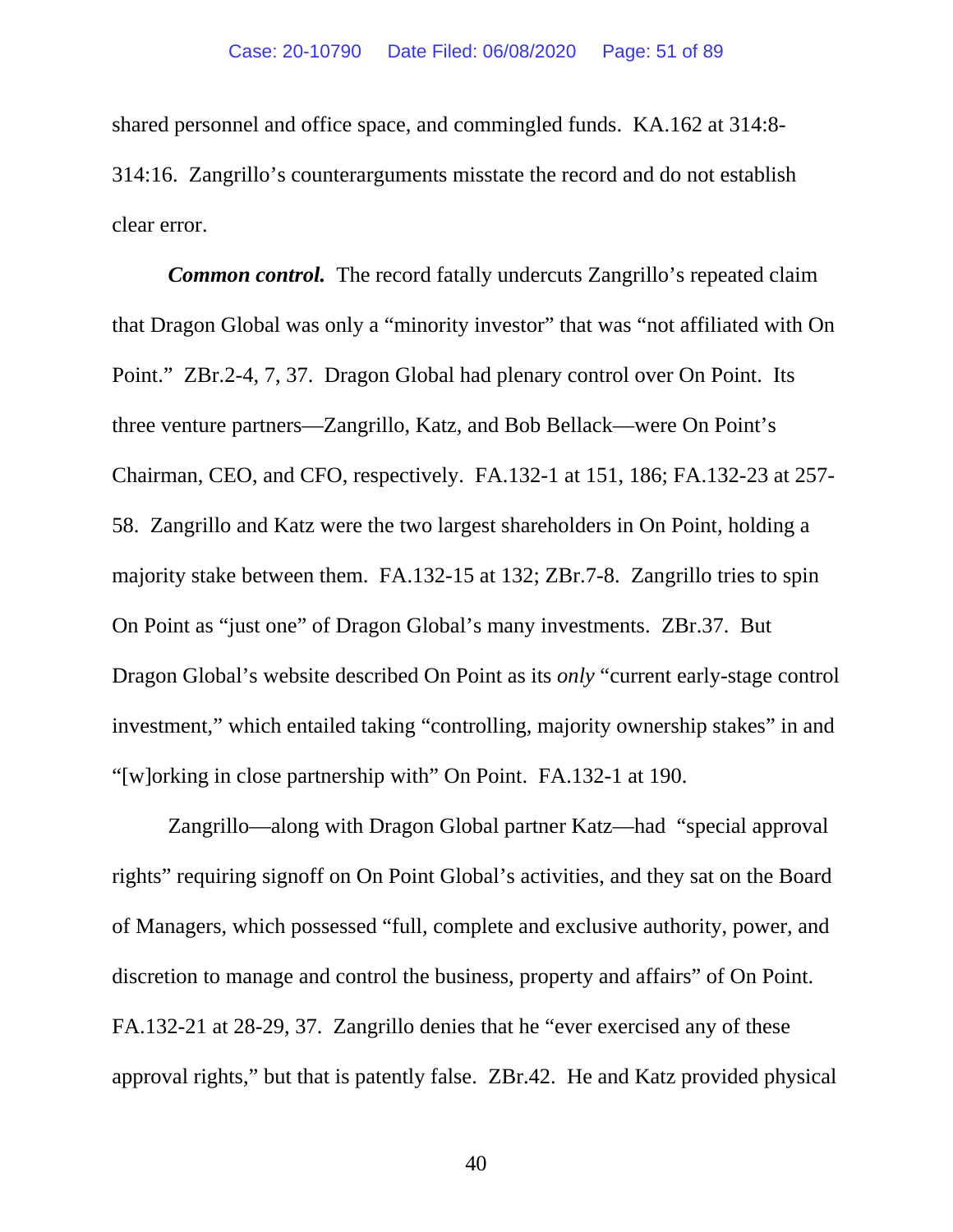#### Case: 20-10790 Date Filed: 06/08/2020 Page: 52 of 89

signatures authorizing each of On Point's corporate resolutions and activities, including loans, stock distributions, domain name purchases, and the hiring of key executives, such as the chief product officer and corporate secretary. FA.132-19 at 72-143. To this day, Zangrillo's holding company maintains control of On Point, listing his lawyer as its "manager." *See supra* p. 14.

Zangrillo concedes he had authority to "hir[e] and "fir[e]" On Point's "CEO, President, and CFO" and make other "high-level" decisions but claims was he was powerless to affect "day-to-day operations." ZBr.41-42. That is absurd. If Zangrillo objected to any business practice, he could have fired the top executives and replaced them with people sharing his agenda. Indeed, the record shows that Zangrillo involved himself in matters as small as hiring interns and the removal of a freezer from the office. FA.132-23 at 197, 267.

Zangrillo claims that Dragon Global cannot be held accountable because it is it is merely a "venture capital" or "private equity" investor, ZBr.37, but that is irrelevant. The FTC Act has no venture capitalist exemption, and venture capitalists are liable just like anyone else for deceptive activities within their knowledge and control. Zangrillo's purported expert declaration is not to the contrary. It discusses "VC investors" generally but offers no opinion about whether Dragon Global and Zangrillo exercised control in this case. ZA.366-72. Also, Zangrillo's role in this case was nothing like that of a passive investor. For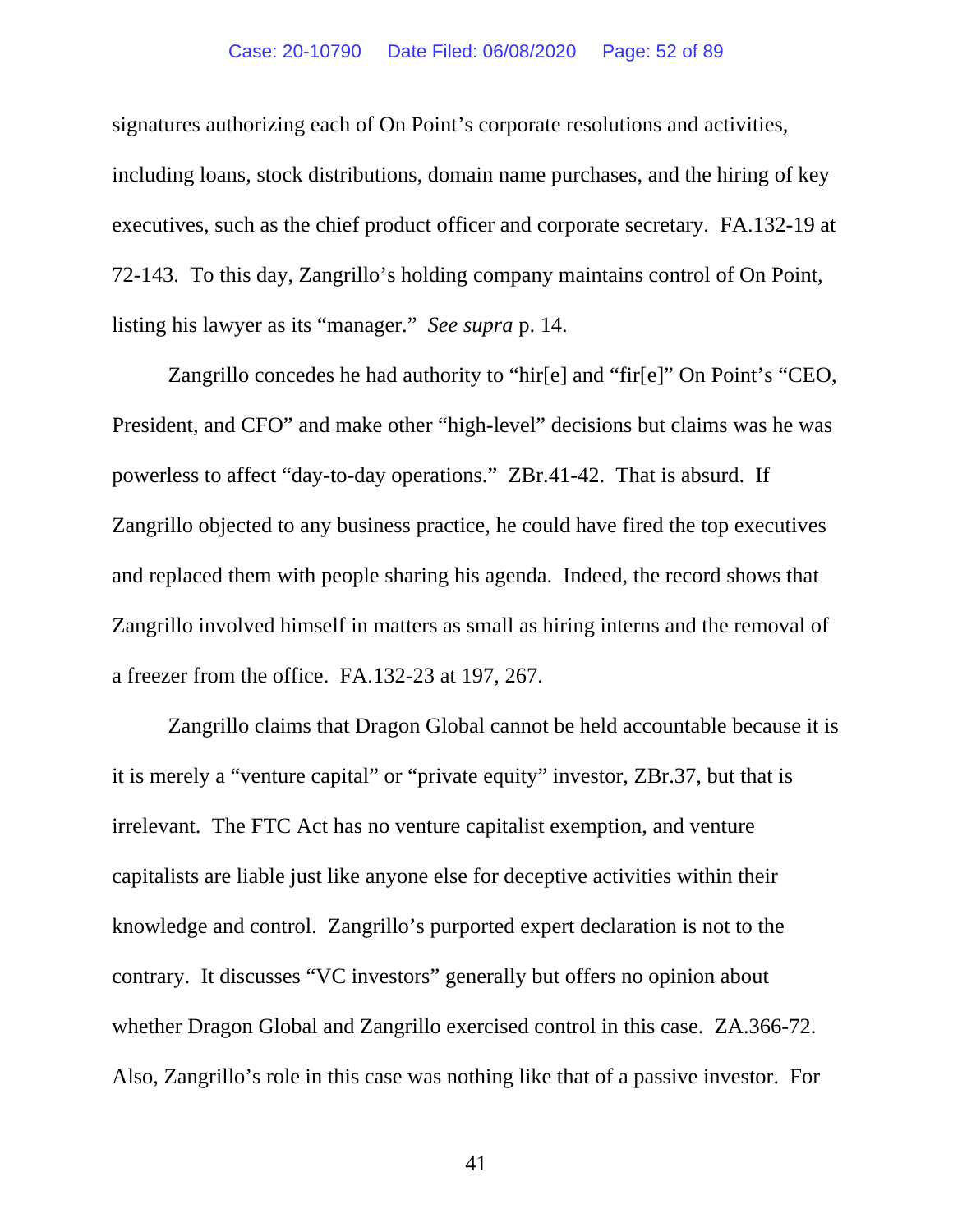instance, he used his On Point corporate credit cards to bankroll over \$125,000 in expense "reimbursements" over nine months, *see* FA.132-1 at 53¶192, including a four-day trip to New York City that cost On Point \$15,000 for hotels and \$4,000 for car service alone, FA.132-19at 42, 44, 57 (expense reports).

*Shared personnel.* Besides its venture partners, Dragon Global had just four full-time employees, FA.108 at 28, two of whom played key roles at On Point. Dede Loftus signed the corporate papers for appellant DG DMV, the owner of DMV.com. FA.132-1 at 186; FA.132-3 at 3-4; FA.132-17 at 2. Megan Black did extensive work for On Point over several months in 2018. FA.108 at 31.

Zangrillo claims that On Point reimbursed Dragon Global for Black's services (ZBr.38-39), but that is immaterial. "[T]he common enterprise analysis is distinct from the alter ego inquiry, such that the entities formally may be separate corporations but operate as a common enterprise." *FTC v. Pointbreak Media, LLC*, 376 F. Supp. 3d 1257, 1283 (S.D. Fla. 2019) (cleaned up).

On Point and Dragon Global also shared an identical roster of "advisors." FA.132-1 at 151, 186. Zangrillo claims these advisors played a "minimal" role, ZBr.39, but he *personally* sought their counsel on important issues for On Point, including locating a security firm to help design products and sites, securing a "senior contact" at Google regarding search engine advertising, and deciding which technology tools to use. FA.132-23 at 319-20.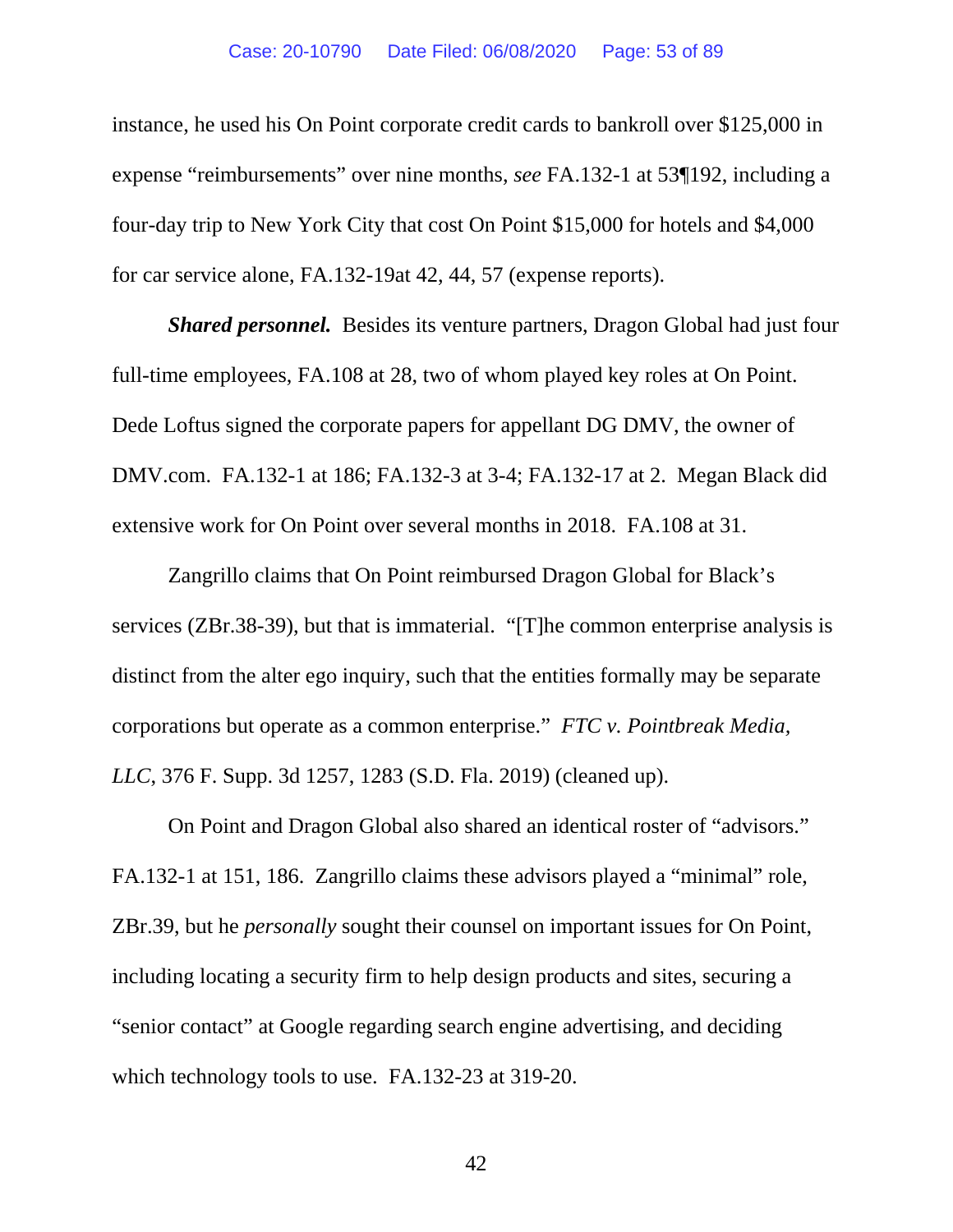*Shared office space.* The LinkedIn page for Dragon Global listed its address as On Point's Miami headquarters (350 NE 60th Street). FA.132-2 at 286. According to company seating charts, all three Dragon Global partners—Katz, Bellack, and Zangrillo—occupied the executive corner office in that building. FA.132-23 at 14-15, 26, 28; *see* FA.132-21¶7 Zangrillo acquired the building through a company called "Magic City Properties," which is Dragon Global's branding for Miami real-estate projects. FA.132-3 at 28-31.

Zangrillo asserts that Dragon Global sometimes listed other addresses, ZBr.37-38, citing ZA.355, but those are only a UPS Store and Loftus's house. FA.132-1 at 72; 132-11 at 26-30. Zangrillo does not claim to have run Dragon Global out of those locations, or anywhere other than On Point's Miami headquarters.

On Point and Dragon Global also shared office space in Los Angeles. Although Dragon Global's name was on the door and Zangrillo personally used the offices, On Point employees (*e.g.*, Levison) also had access, the office contained On Point records, and Katz sought to get On Point's name added to the door. FA.132-20¶5; FA.132-21 at 98-102; FA.132-22 at 4; FA.132-23 at 189. Zangrillo claims that Dragon Global "subleased *the same office space* to other portfolio companies," ZBr.38, but this does not rebut the showing that Dragon Global and On Point also shared the space.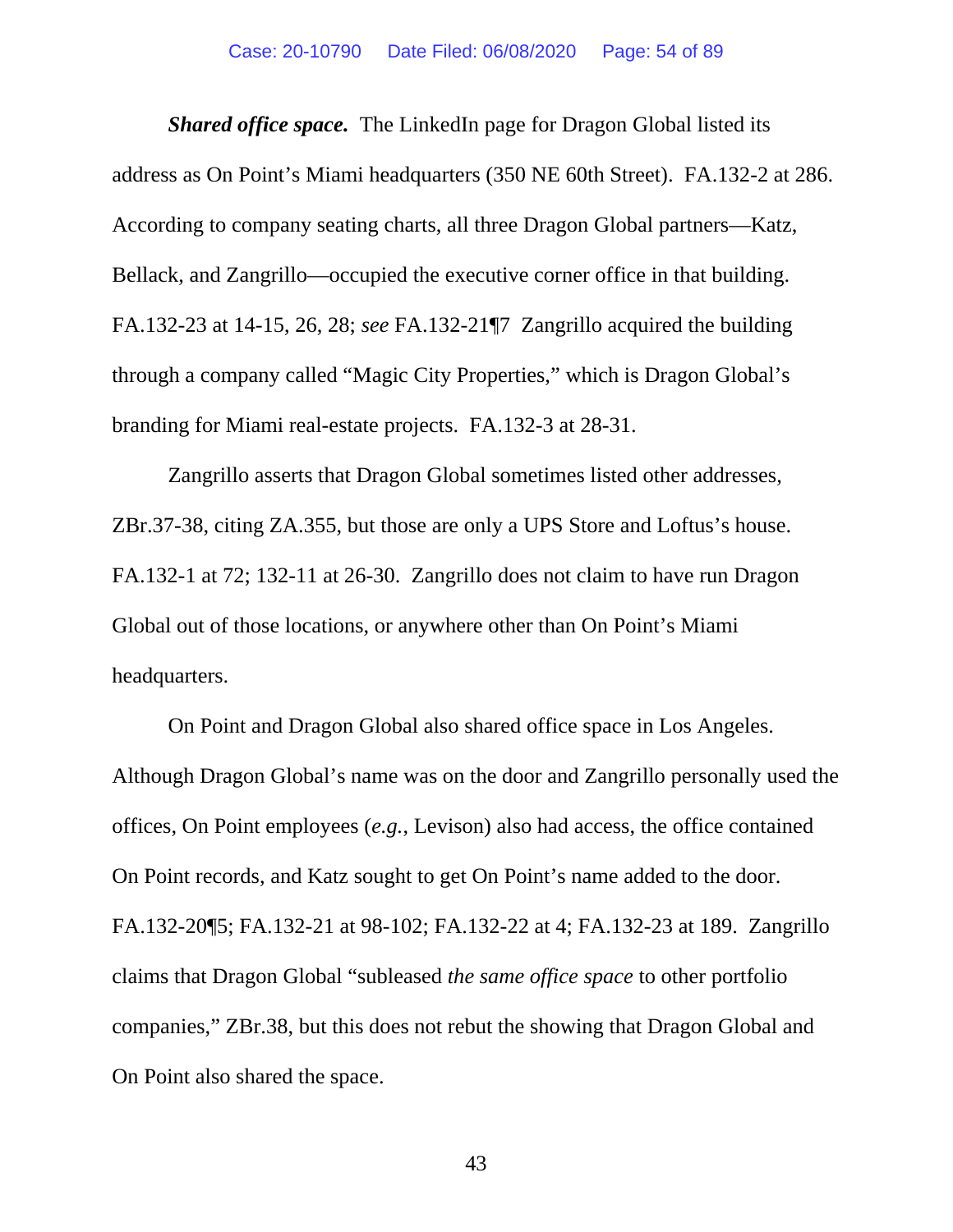*Commingled funds.* On Point and Dragon Global commingled funds in their handling of the Los Angeles office lease. Dragon Global was the tenant, but On Point and its subsidiary Issue Based Media often paid the rent, referencing Dragon Global on the check. FA.132-1 at 63-64¶200; FA.132-20¶5. Dragon Global then subleased that space (without a written agreement) to a third party, which paid rent interchangeably to On Point and Dragon Global. FA.132-1 at 59- 63¶197-99; KA.162 at 180:15-181:12. Zangrillo maintains that the written sublease agreement between On Point and Dragon Global was "arm's-length" (ZBr.38), but their implementation of the agreement was anything but. Zangrillo's expenditures charged to an On Point credit card also suggests commingling. *See supra* p. 41-42.

*Shared marketing*. Zangrillo claims that Dragon Global was not part of the On Point common enterprise because it had its own "well-established brand in the venture capital world." ZBr.40. He misses the point. As Zangrillo admits (at ZBr.9-10), Dragon Global lent its name, reputation, and resources to the *On Point* brand. As On Point's Chairman, Zangrillo was the lead recruiter for new investors. Prominently displaying the Dragon Global logo, FA.132-23at 256, 258, Zangrillo's investor presentations promoted On Point's lucrative work with "Free Guides," "Paid Guides," "Services," and acquisition of "Third Party Data." *Id.* at 251-53.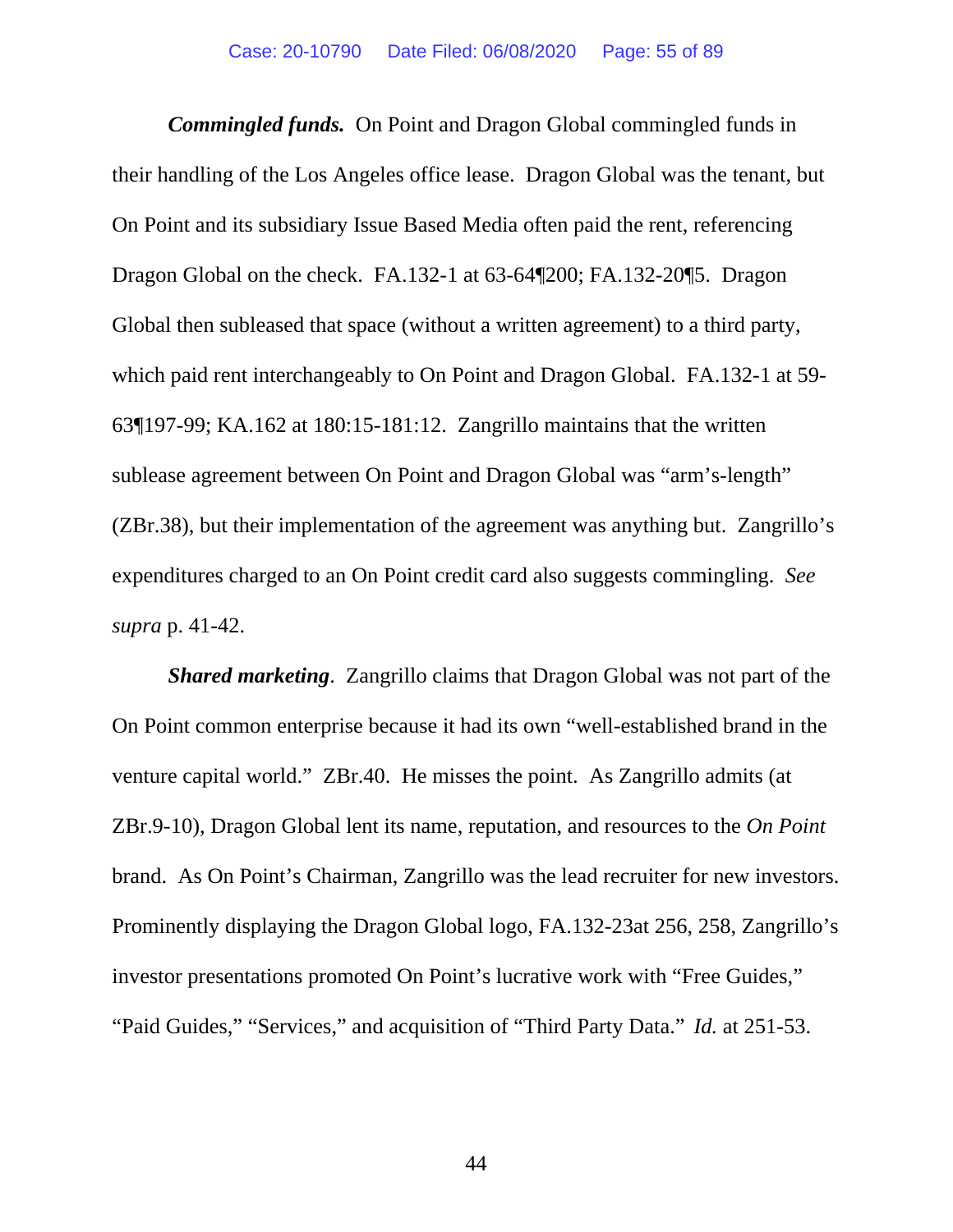Having joined forces with On Point in promoting the very conduct at issue in this case, Dragon Global and Zangrillo are equally liable for its wrongdoing.

## **C. The District Court Did Not Clearly Err In Finding The Officers Individually Liable**

The district court correctly found that all five individual appellants will likely be held personally liable for the corporate FTC Act violations. Individuals face personal liability if they "participated directly in the practices or acts or had authority to control them." *FTC v. Gem Merchandising Corp*., 87 F.3d 466, 470 (11th Cir. 1996) (quotation omitted). Authority to control can be shown through "active involvement in business affairs and the making of corporate policy." *IAB*, 746 F.3d at 1233 (quotation omitted).

To obtain monetary relief, the FTC must also show that a defendant had "some knowledge" of the deception. *Gem Merch.*, 87 F.3d at 470. The FTC need not prove "actual knowledge" if the defendant "was recklessly indifferent to the truth or falsity of a misrepresentation, or had an awareness of a high probability of fraud along with an intentional avoidance of the truth." *FTC v. Cyberspace.Com LLC*, 453 F.3d 1196, 1202 (9th Cir. 2006); *accord FTC v. Primary Group, Inc.*, 713 F. App'x 805, 807 (11th Cir. 2017).

The Katz appellants present no factual defense to individual liability, complaining only that the district court's findings were insufficiently precise. KBr.39. The court made clear why it froze the individuals' assets: "each of them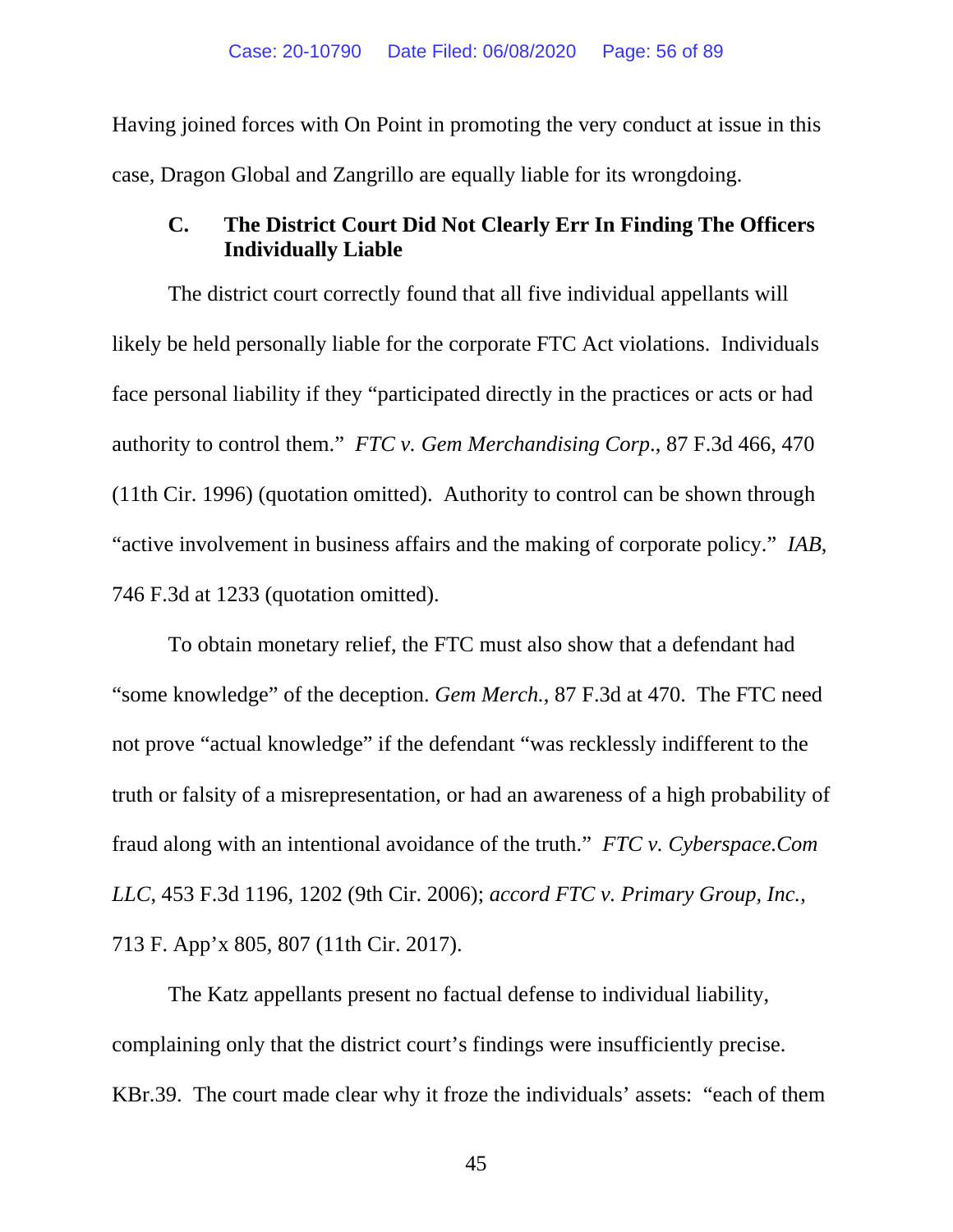had sufficient knowledge and control to make them responsible" for violations by the common enterprise. KA.162 at 314:8-314:18. Those findings satisfied Rule 52 because they enable this Court to "discern the basis for the [district] court's decision." *SME Racks*, 243 F. App'x at 504.

Abundant evidence supports the individual liability of all five individuals.

**Katz** was On Point's President, CEO, and one of its two largest shareholders. *Supra* pp. 13. Along with Zangrillo, he had "special approval rights" over all On Point decisions, including the hiring of key personnel. *Supra* pp. 14, 40. Bank documents for various On Point subsidiaries list Katz as "Key Executive" or "Owner" with "Control of the Entity." FA.132-16 at 79, 102, 126. Katz obtained three merchant accounts for On Point subsidiaries and was a signatory on 27 bank accounts. FA.132-13 at 2; FA.132-15 at 1-3.

Katz participated directly in the wrongdoing. He knew the websites gave consumers the false "belief of getting his or her license." *Supra* p. 29; FA.132-3 at 59. He provided specific directives to his staff regarding the websites' formatting, advertising, and revenue-building practices. FA.132-23 at 226. He personally oversaw On Point's hiring process for writers and editors. *Id.* at 232.

Katz's pervasive "involvement in [the] fraudulent scheme alone is sufficient to establish the requisite knowledge for personal restitutionary liability." *FTC v. Grant Connect, LLC*, 763 F.3d 1094, 1101-02 (9th Cir. 2014) (quotation omitted).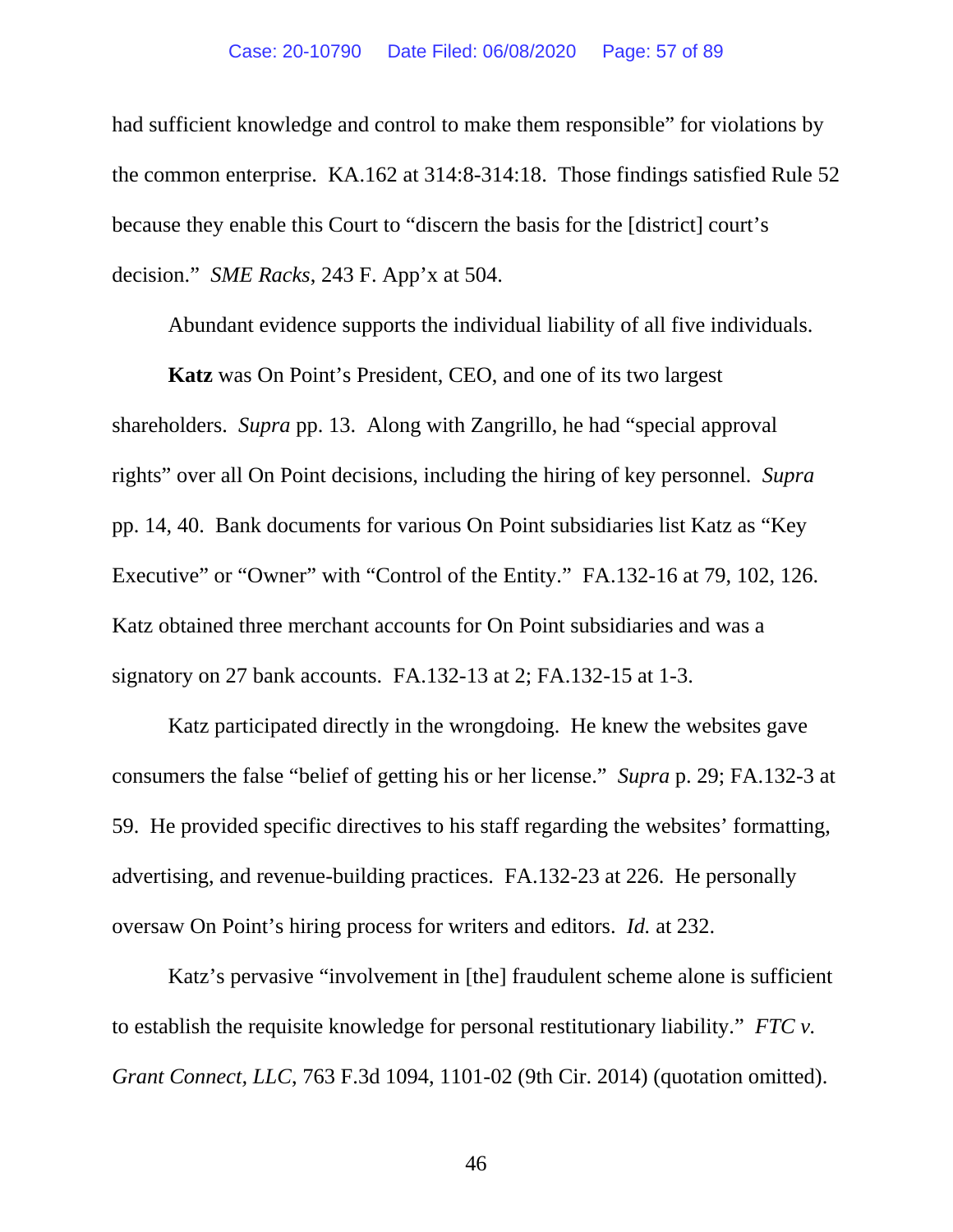Moreover, he personally received complaints from employees that the sites did not "add[] value to the users" and "misrepresent[ed] [themselves] as something other than a how-to guide." FA.132-23 at 30-31. He also knew of On Point's high chargeback ratios. *Id.* at 200-18.

**Levison** also had control as On Point's chief administrative officer and general counsel, *supra* pp. 14-15, supervisor of "the e-commerce and product fulfillment teams," FA.132-2 at 241, and fourth-largest shareholder, FA.132-15 at 132. Since 2013, Levison obtained many of the scheme's credit-card processing accounts and was a signatory on approximately 30 bank accounts. FA.132-13 at 1- 4; FA.132-15 at 1-3. He also obtained several of the company's mailboxes, frequently signed its corporate filings and office leases, and registered 177 of its domain names. FA.132-1 at 49¶181; FA.132-2 at 320-22; FA.132-3 at 21-23; FA.132-11 at 1; FA.132-15 at 34-39, 52-57. *See FTC v. Publ'g Clearing House, Inc.*, 104 F.3d 1168, 1170 (9th Cir. 1997) (corporate officer with authority to sign documents "had the requisite control over the corporation").

Levison also knew of the deception: he managed the call center that fielded On Point's consumer complaints, FA.132-2 at 223-24, 241, and knew of high chargeback ratios, FA.132-23 at 200-18.

**Rothman** and **Sherman** were On Point's directors of data processing and co-owners of appellant Direct Market, which sold consumer data from On Point's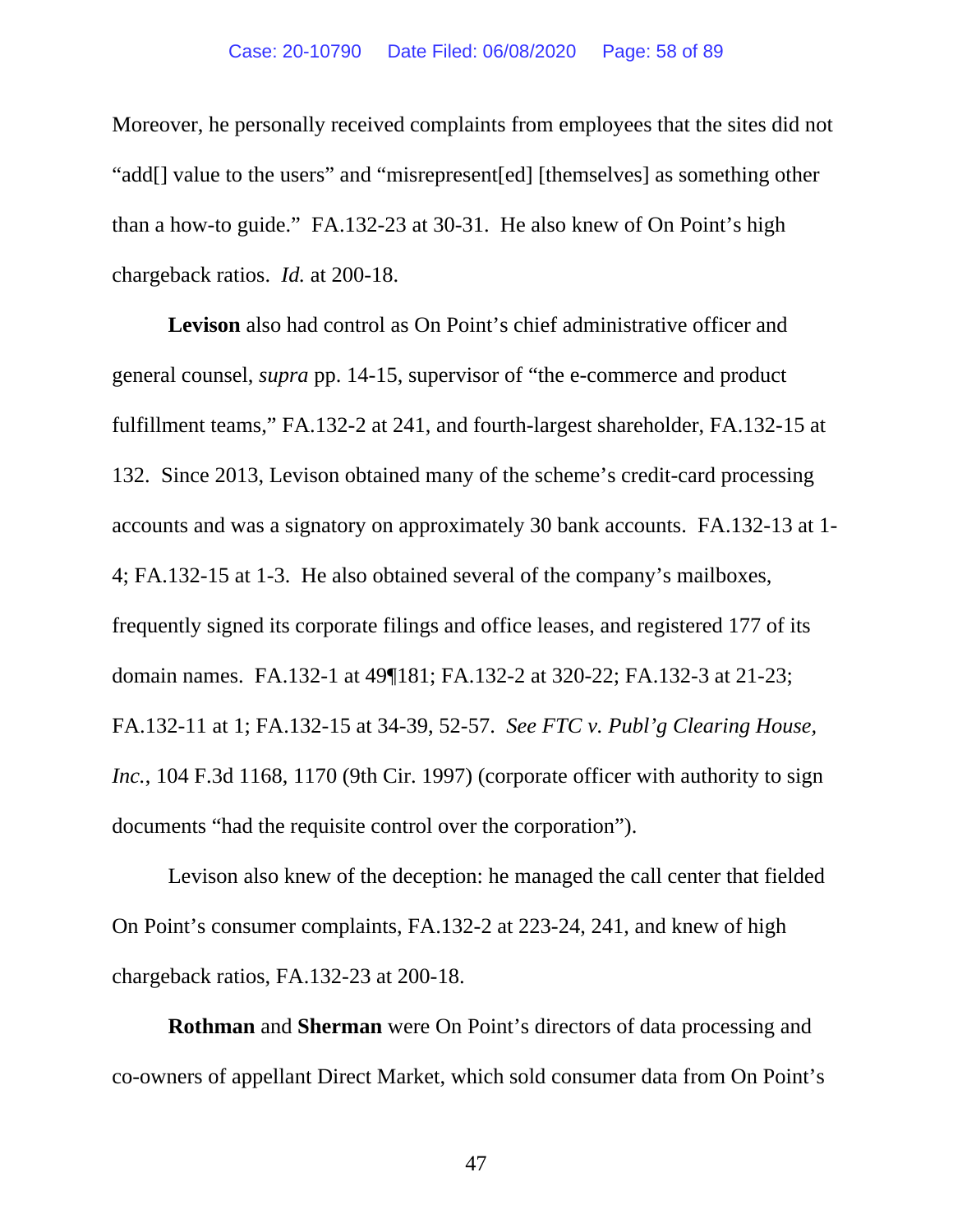websites. FA.132-2 at 202, 266, 271; FA.132-3 at 142; FA.132-15 at 63; KA.108 at 22. Rothman was also On Point's third-largest shareholder, after Zangrillo and Katz. FA.132-15 at 132. Rothman and Sherman secured many of On Point's mailbox rentals and merchant accounts and were signatories on numerous bank accounts. FA.132-11 at 1; FA.132-13 at 1-4; FA.132-15 at 1-3. Sherman also registered 85 of On Point's domain names, FA.132-2 at 325-26, and led its efforts to acquire new domains—such as unemploymentoffice.us—creating the false impression of a government service provider. FA.132-23 at 313-14. Both Rothman and Sherman personally received notice of On Point's excessive chargeback ratios. FA.131-23 at 162-66; 200-18.

Finally, **Zangrillo** exercised ultimate control, as outlined above. As On Point's Chairman and a top shareholder, he wielded "special approval rights" over all company decisions, sat on the Board of Managers, and admittedly could have fired the CEO and CFO. FA.132-21 at 28-29. As Zangrillo concedes, courts have found authority to control when a defendant "admitted to having the power to hire and reprimand employees." ZBr.47 (quoting *FTC v. Moses*, 913 F.3d 297, 307-08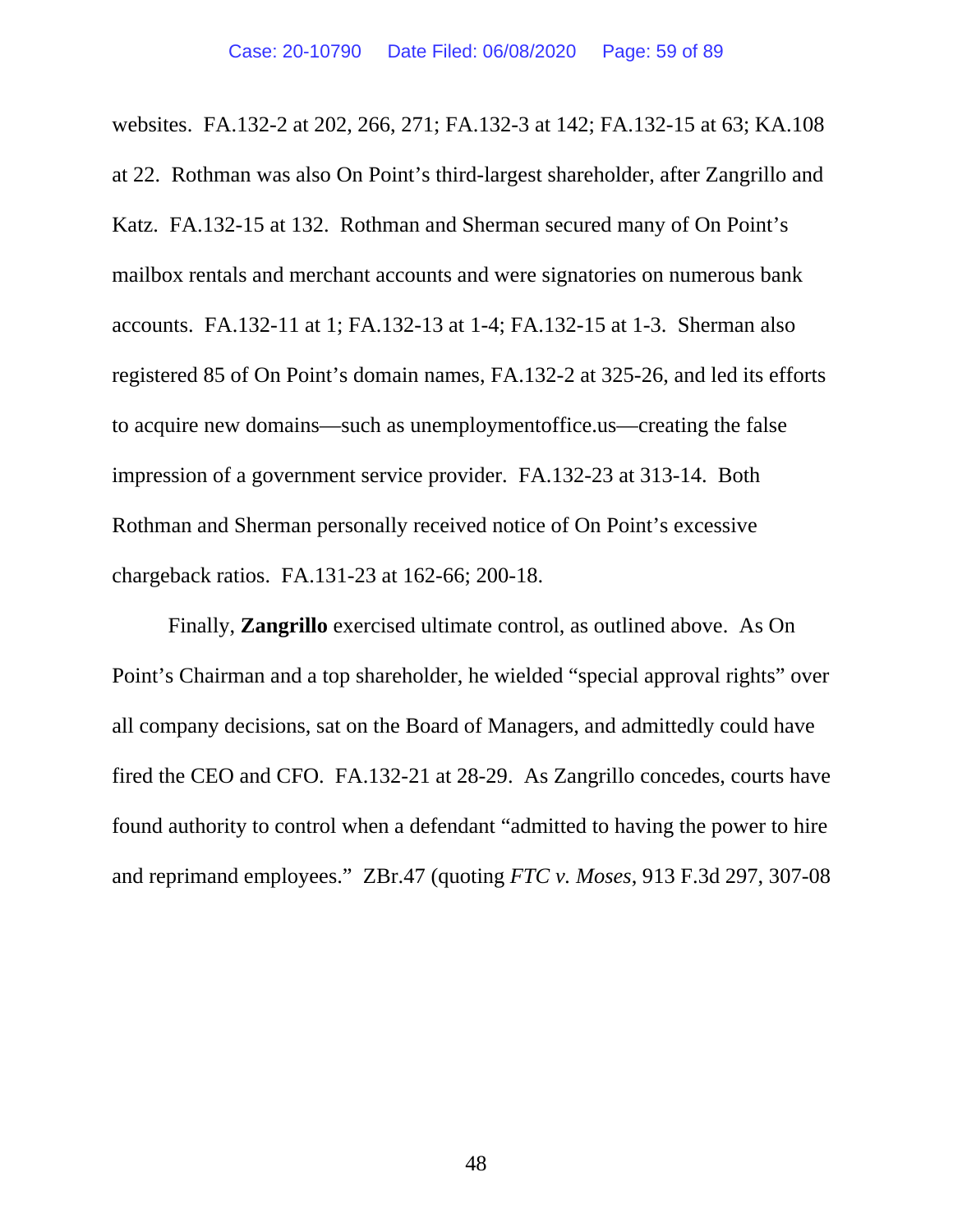(2d Cir. 2019)). $^{43}$  Bank records listed Zangrillo as an "Owner with Control of the Entity" for at least one On Point subsidiary. FA.132-16 at 102.

Zangrillo claims these supervisory powers are insufficient because "the majority of On Point's business was legal," ZBr.48, but he does not explain why that matters. Besides, the business was overwhelmingly *unlawful*. The receiver reported that On Point reaped over \$80 million from the deceptive sale of paid guides and from using or selling personal information harvested from consumers who visited the public-benefit sites; in contrast, defendants received only \$17.1 million from separate websites (not challenged in the FTC's complaint), which ostensibly provided other services. FA.108 at 20-23.

Zangrillo also claims he lacked authority to control because he was "uninvolved in the deceptive conduct." ZBr.47. But a defendant is personally liable when he *either* directly participates in "or" has authority to control the conduct. *Gem Merch.* 87 F.3d at 470; *IAB*, 746 F.3d at 1233. The "dispositive issue" is not whether Zangrillo "*exercised* authority to control the Corporate Defendants' conduct," but whether he "*possessed*" that authority, *Moses*, 913 F.3d at 308, which he undisputedly did.

-

 $43$  This case has nothing in common with *FTC v. Vylah Tec LLC*, 328 F. Supp. 3d 1326 (M.D. Fla 2018), where the individual defendant "never owned" most of the entities and was "rarely, if ever, involved in … business affairs and corporate policy." *Id.* at 1334.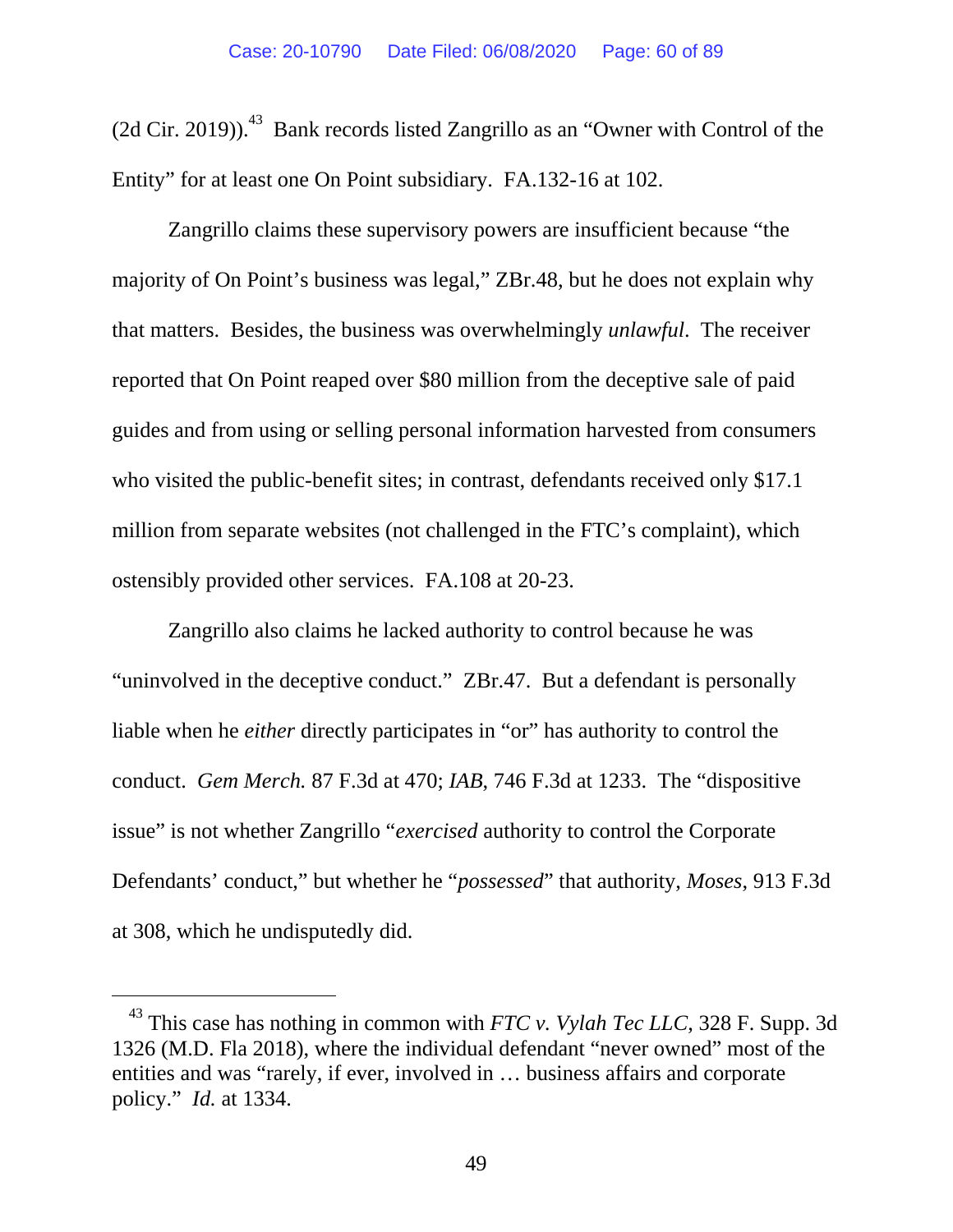Regardless, Zangrillo *did* directly participate in the deceptive scheme. He purchased and registered the domain name onpointguides.com, which housed all of On Point's guides. FA.132-1 at 49¶180, 173-83; FA.132-2 at 329; FA.132-23 at 279-80; ZA.255-56¶33. Zangrillo admits that On Point's websites "redirected consumers" to onpointguides.com when sending them links to the PDF documents that they provided instead of the advertised services. ZBr.45. Zangrillo claims that the site was dormant when he purchased it, *id.*, but that is both unsurprising and irrelevant. On Point then developed the site to carry out its scheme.

Zangrillo assured investors that he was closely involved in On Point's activities, explaining that "I have recently joined as Chairman and have been very active in my role." FA.132-23 at 327. As the receiver reported, Zangrillo "reviewed and approved the slide deck for the investors, coordinated [and] … sat in on investor meetings, and updated the investors after the investments had been made." FA.108 at 31. Promoting the lucrative potential of the very websites at issue in this case, Zangrillo garnered over \$19 million in investments and personally took a \$400,000 cut of that money in fees. *Id.* at 30. Zangrillo admits these activities but calls them "normal activities of venture investors." ZBr.46. He falsely presumes that "venture investors" are immune from the FTC Act.

Nor does it matter whether Zangrillo personally "design[ed], maint[ained], or operat[ed]" the websites or authored the misleading claims. *See* ZBr.43-44, 46,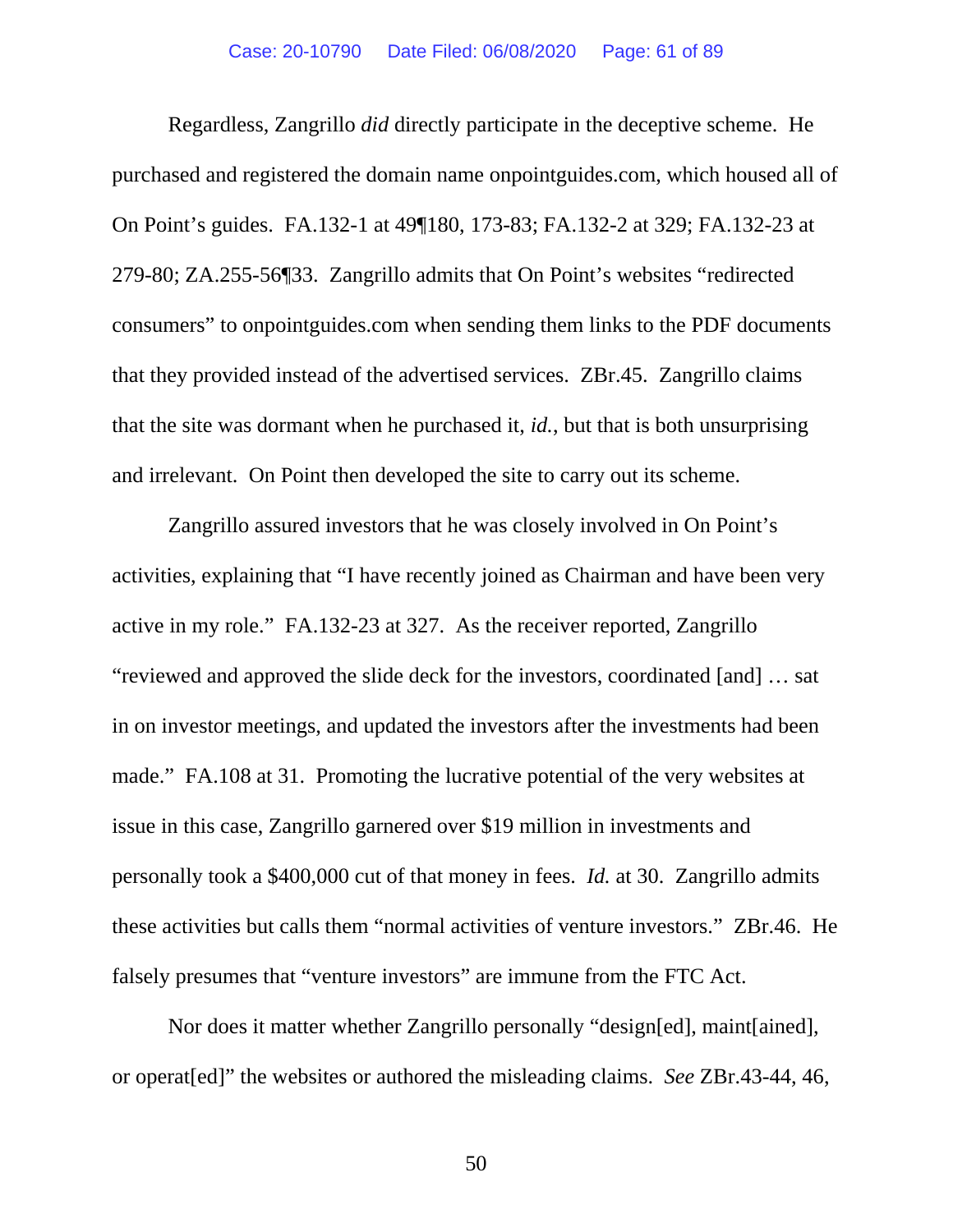48-49. Any "gaps" in Zangrillo's "responsibilities" are "simply irrelevant," since as Chairman and lead financier with final say over corporate affairs, he indisputably "could have nipped the offending [representations] in the bud." *Direct Mktg. Concepts*, 624 F.3d at 12-13. That is enough to show individual liability.

These facts also establish Zangrillo's awareness of wrongdoing. As discussed, Zangrillo had actual knowledge that On Point's websites made money by distributing PDF "guides" and selling personal information extracted from consumers. Indeed, he does not deny familiarity with the content of On Point's websites. *See* ZBr.50-51. Nor could he, since his investor presentations referenced those websites by name and even included small screenshots of them. FA.132-23 at 251-52, 263.

Zangrillo claims this showing was insufficient. His argument is that corporate officers have been personally liable when they knew telemarketers were making deceptive statements in phone calls with consumers, whereas here the deception took place on websites. ZBr.50. That is a distinction without a difference, since the question is whether the officer knew of the deception, and there is no doubt that Zangrillo knew what claims On Point was making on its websites.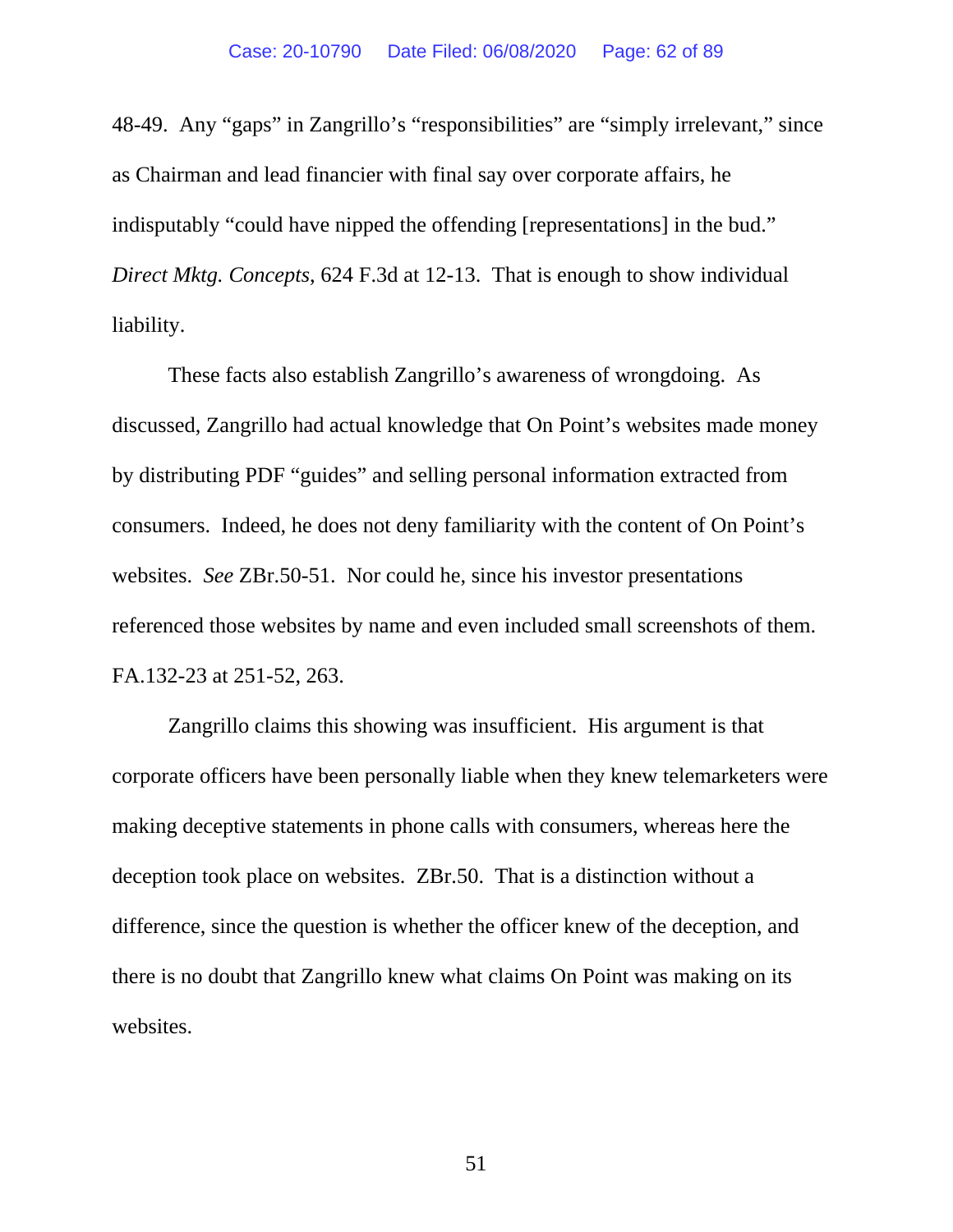## **II. THE DISTRICT COURT PROPERLY IMPOSED THE ASSET FREEZE AND RECEIVERSHIP**

The district court's receivership and asset freeze were consistent with longstanding circuit precedent, amply supported by the factual record, and well within its discretion.

## **A. Circuit Precedent Permits Asset Freezes**

Section 13(b) of the FTC Act, 15 U.S.C. § 53(b), empowers the FTC to seek and the district court to grant "a permanent injunction." This Court has explained that "the unqualified grant of statutory authority to issue an injunction under section 13(b) carries with it the full range of equitable remedies," including an order that a defendant "disgorge illegally obtained funds" to prevent "unjust enrichment." *Gem Merch.*, 87 F.3d at 468-70;<sup>44</sup> *accord WV Univ.*, 877 F.3d at 1239; *FTC v. Washington Data Res., Inc.*, 704 F.3d 1323, 1326 (11th Cir. 2013). When a court has entered a preliminary injunction in an action under Section 13(b), "[a]n asset freeze is within the district court's equitable powers." *IAB,* 746 F.3d at 1234; *accord FTC v. U.S. Oil & Gas Corp.*, 748 F.2d 1431, 1434 (11th Cir. 1984). The freeze must reflect a "reasonable approximation of a defendant's illgotten gains." *IAB*, 746 F.3d at 1234 (citation omitted).

-

<sup>44</sup> Similar language in other statutes likewise authorizes monetary relief. *CFTC v. Wilshire Inv. Mgmt. Corp.*, 531 F.3d 1339, 1344 (11th Cir. 2008); *SEC v. ETS Payphones, Inc.*, 408 F.3d 727, 734-35 (11th Cir. 2005).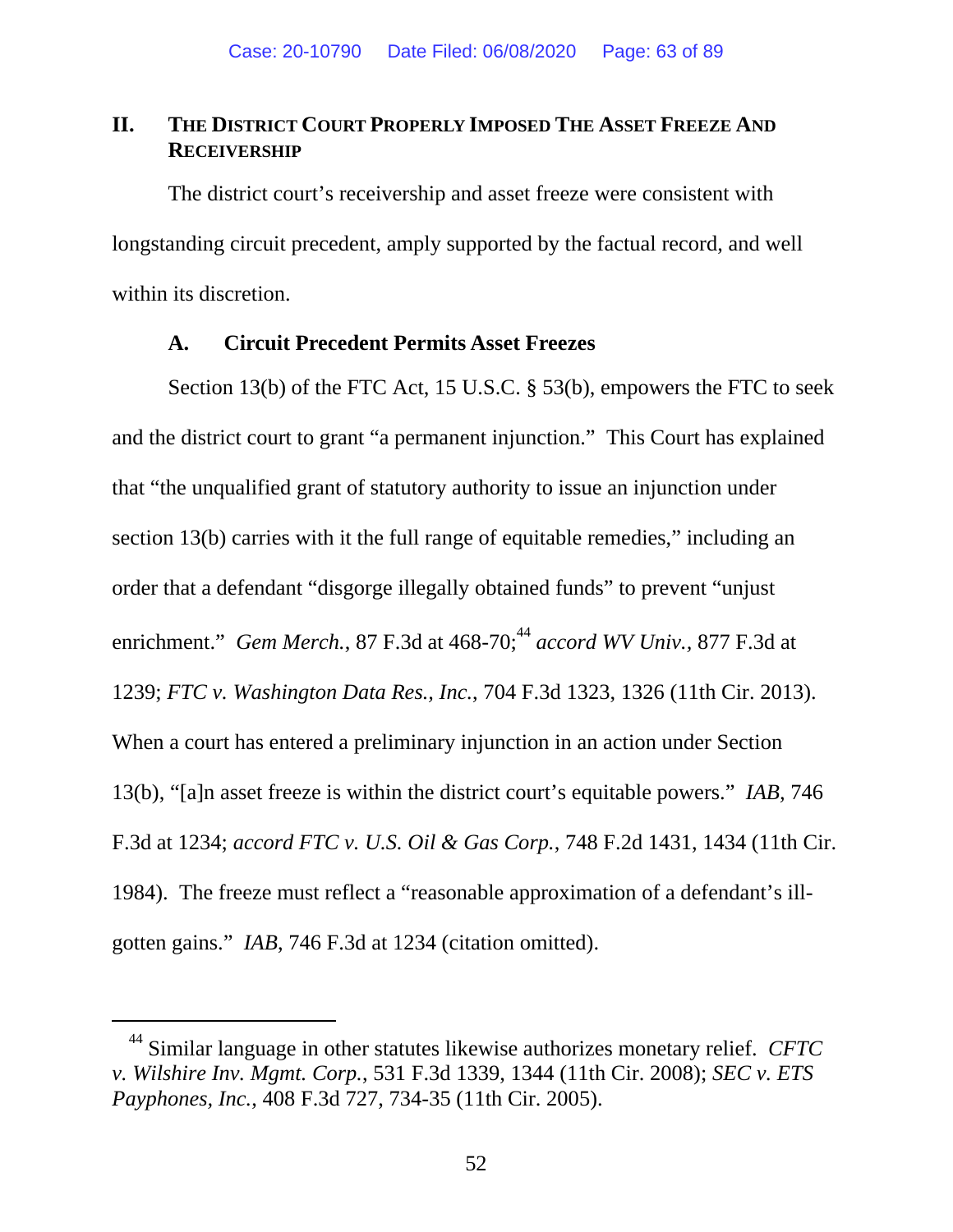Katz and Zangrillo do not dispute that the district court had authority under existing law to freeze assets and appoint a receiver. They devote much of their briefs to the argument that the Court should simply overturn that law. We address the merits of their claims in Argument III; for present purposes, however, a panel of this Court is "duty-bound to apply this Court's precedent." *Gissendaner v. Comm'r, Ga. Dep't of Corrs.*, 779 F.3d 1275, 1284 (11th Cir. 2015). The Court applied the panel precedent rule to reject an effectively identical argument a few months ago. *FTC v. Simple Health*, 801 F. App'x 685 (11th Cir. 2020).

The panel precedent rule also forecloses appellants' argument that monetary relief under the FTC Act is limited to "net profits," such that they can deduct the costs they incurred in defrauding consumers. KBr.27-28, 30, 33; ZBr.34. This Court has rejected that argument, holding that "net revenue (gross receipts minus refunds), rather than the amount of profit (net revenue minus expenses), is the correct measure of unjust gains under Section 13(b)." *Wash. Data*, 704 F.3d at 1327; *accord WV Univ.*, 877 F.3d at 1244 n.9.

 Net revenue is the proper measure *regardless* of whether the assets are "traceable" to the wrongdoing. *See* KBr.17, 27, 34, 37-38. Limiting monetary relief to "the actual assets unjustly received would lead to absurd results" because "a defendant who was careful to spend all the proceeds of his fraudulent scheme, while husbanding his other assets, would be immune from an order of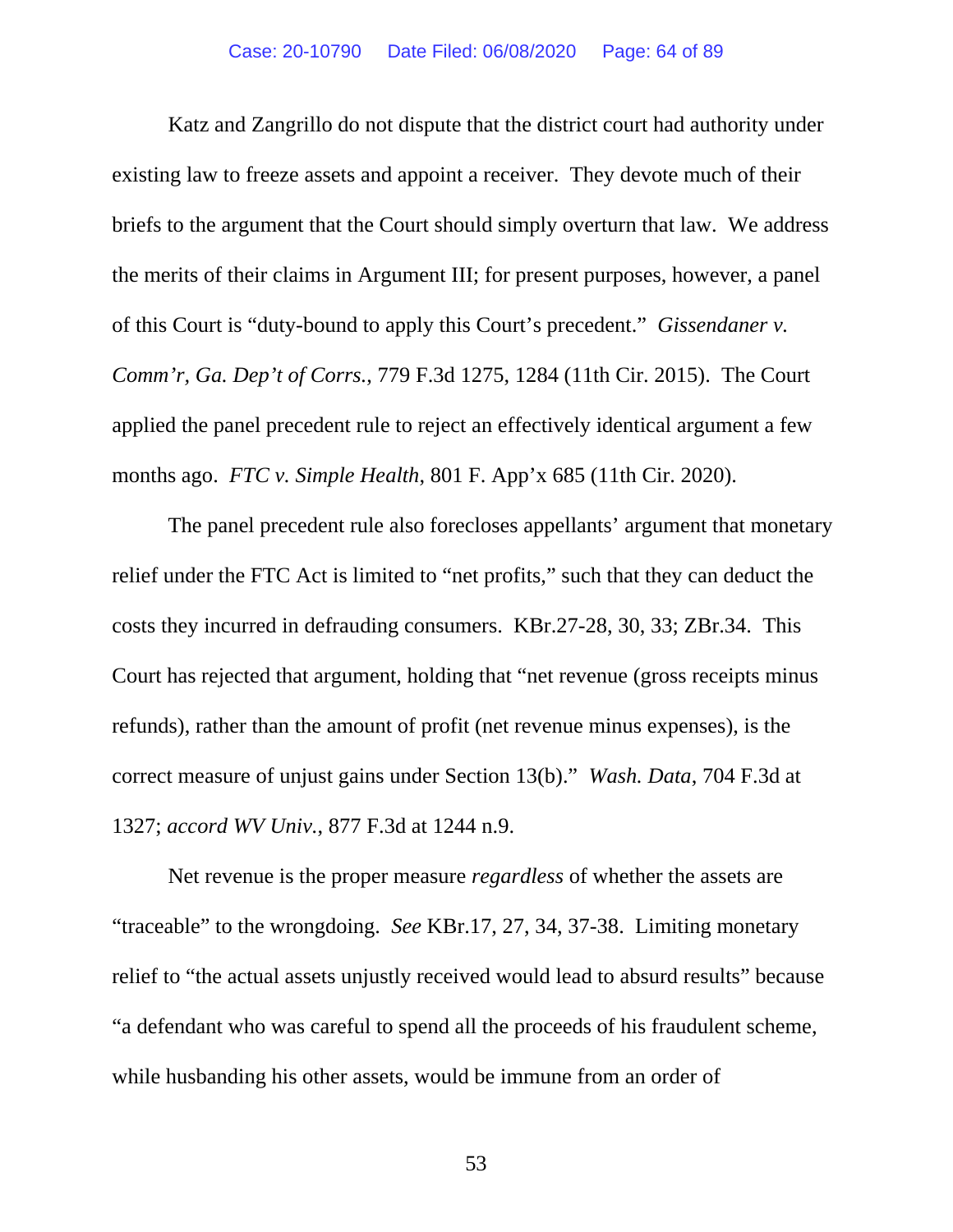disgorgement." *FTC v. Leshin*, 719 F.3d 1227, 1234 (11th Cir. 2013) (cleaned up). Tracing "would perpetuate rather than correct an inequity." *Id.* (citation omitted).<sup>45</sup>

This Court has also foreclosed appellants' claim that Section 13(b) does not permit joint-and-several liability. KBr.28-29, 34; ZBr.27, 34-35. As discussed above, corporate defendants can be held jointly-and-severally liable for all misdeeds of a common enterprise, *WV Univ.*, 877 F.3d at 1239-40, 1242-43; *Lanier Law*, 715 F. App'x at 979-80; and individual defendants can be personally liable for corporate wrongdoing, *Gem Merch.* 87 F.3d at 470; *IAB*, 746 F.3d at 1233. Individuals therefore can bear responsibility for "the total amount of unjust gains *to all the defendants*." *W.V. Univ.*, 877 F.3d at 1243.

# **B. The Asset Freeze Relies On A Reasonable Approximation Of Ill-Gotten Gains**

To obtain an asset freeze, "the FTC's burden of proof … is relatively light." *IAB*, 746 F.3d at 1234. The Commission need only provide a "reasonable approximation of a defendant's ill-gotten gains"; "[e]xactitude is not a requirement." *Id.* (quotation omitted). In *IAB*, this Court affirmed an asset freeze

 $\overline{a}$ 

<sup>45</sup> *Great-West Life & Annuity Ins*. *Co*. *v*. *Knudson*, 534 U.S. 204 (2002) and *Montanile v. Bd. of Trs*. *of Nat'l Elevator Indus. Health Benefit Plan*, 136 S. Ct. 651 (2016), are not to the contrary. They and other cases decided under ERISA rest "on the fiction that the victim at all times retained title to the property in question, which the defendant merely holds in trust for him." *FTC v*. *Bronson Partners*, *LLC*, 654 F.3d 359, 373 (2d Cir. 2011).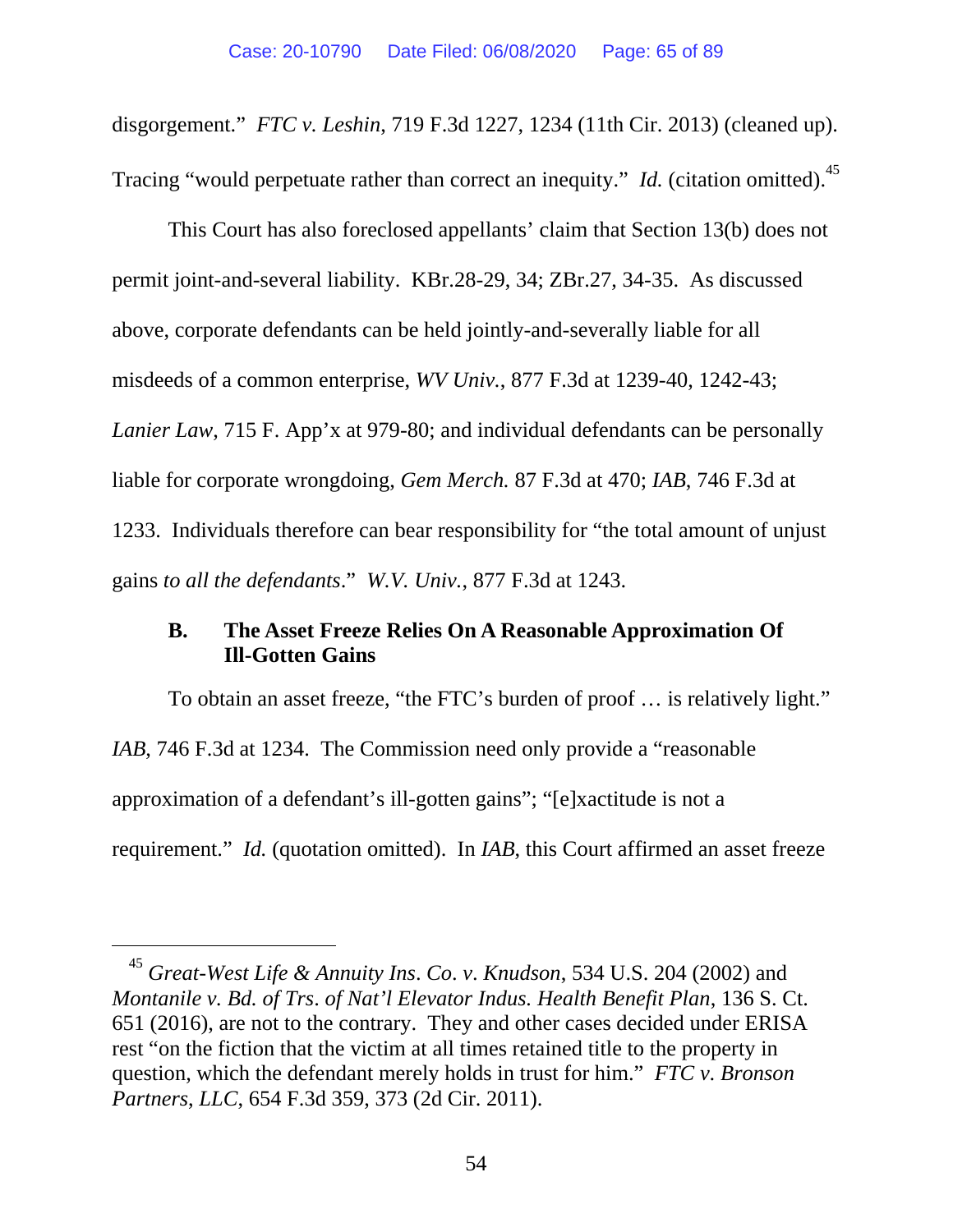where the receiver determined that the defendants' "gross income" from the challenged practices dwarfed the value of the frozen assets. *Id.*

This case presents the same scenario as *IAB*. The receiver determined that appellants' net revenue from the deceptive practices exceeded \$80.5 million in just the last two years, far more than the frozen assets. Specifically, appellants made

- \$63.2 million—after chargebacks and refunds—from the deceptive sale of paid guides between January 2018 and November 2019;
- \$9.1 million (in 2019 alone) from selling personal information they harvested from consumers who visited the public-benefit sites; and
- \$8.2 million (in 2019 alone) from sending spam "email, text, and push notifications" directing customers of the public-benefits sites to sites that generated advertising money for each link clicked.

# KA.108 at 20-23; FA.108-5.

 The frozen assets were worth far less. *At most* their nominal value was approximately \$41 million: \$2.9 million in cash from the corporate defendants; \$1.5 million owed to defendants from their payment processors; \$1.2 million in tangible assets possessed by the Dragon Global defendants; \$5.5 million in the individual defendants' bank accounts; and \$30 million for domain names (which have a lower liquidation value due to long-term debt of \$13.7 million). KA.108 at 25, 33-34; KA.162 at 122:9-122:11.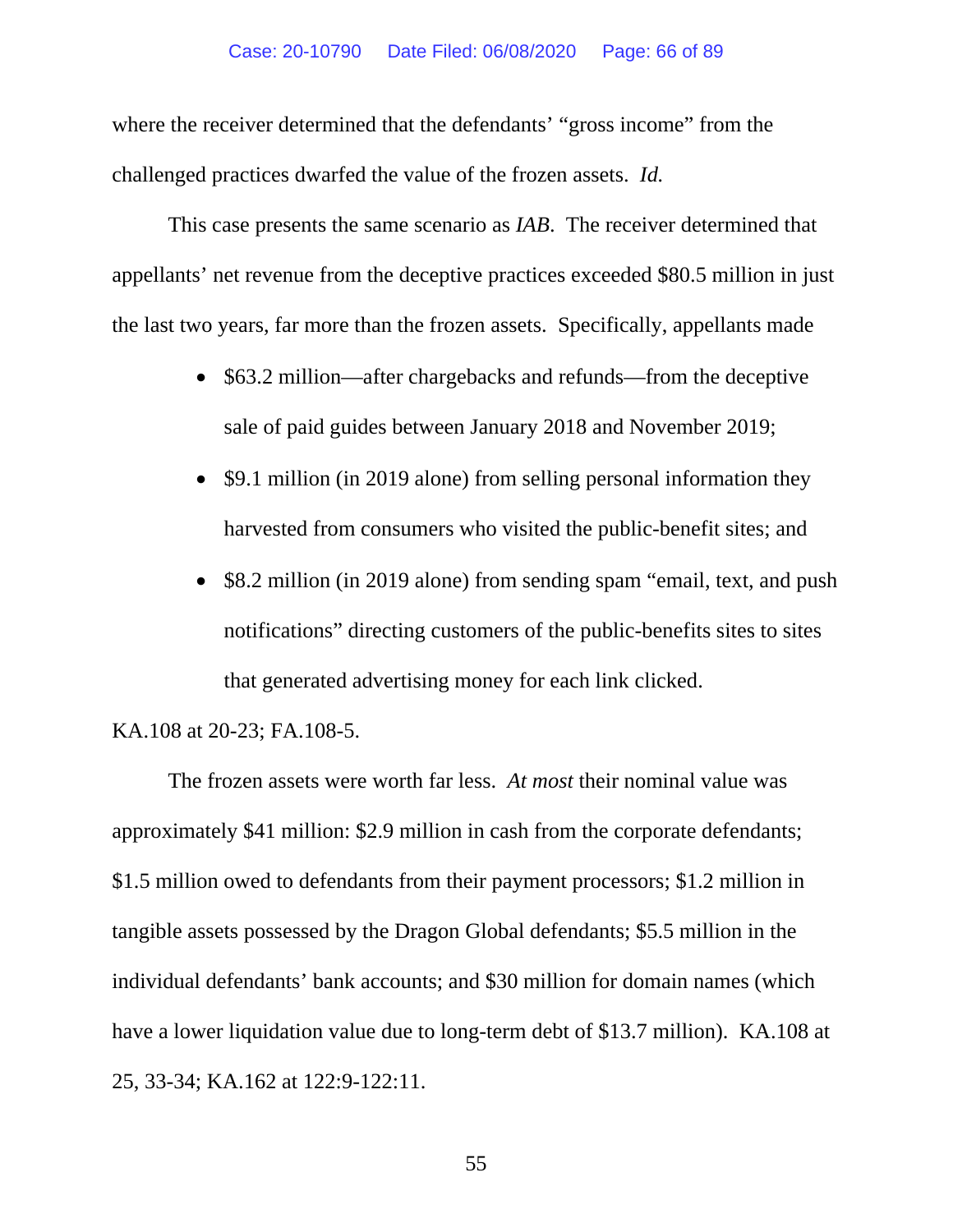The district court correctly found that "the Defendants' likely liability for their deceptive activities exceeds the total amount of frozen assets." KA.174 at 1- 2<sup>.46</sup> Because appellants' combined assets are less than a likely final judgment, the district court found "good cause to believe" that the asset freeze was necessary to prevent "immediate and irreparable damage to the Court's ability to grant effective final relief for consumers." KA.126 at 2.

Appellants' counterarguments are all obfuscation. They do not even *mention*—much less contest—the receiver's calculation of ill-gotten gains.

1. *Precise arithmetic was not required.* Appellants fault the district court for failing to specify a "figure" in its order reflecting the "likely amount of future restitution." KBr.36; ZBr.30-31. But the accounting was manifest from the receiver's report, which appellants did not dispute. A district court is only required to render findings on "contested matters." *Stock Equip.*, 906 F.2d at 592. This Court in *IAB* rejected appellants' exact argument, holding that because a receiver's report was sufficient evidence of ill-gotten gains, the court was not required to itself "calculat[e] the amount of [defendant's] ill-gotten gains before freezing any assets." *IAB*, 746 F.3d at 1234. Appellants rely on *FTC v. Bishop*, 425 F. Appx.

-

<sup>46</sup> The district court did *not* conclude that "Section 13(b) authorizes a freeze of each Defendant's assets up to the entire liability amount." ZBr.34 n.6. The court found that the *total* value of the frozen assets was worth less than the probable liability amount.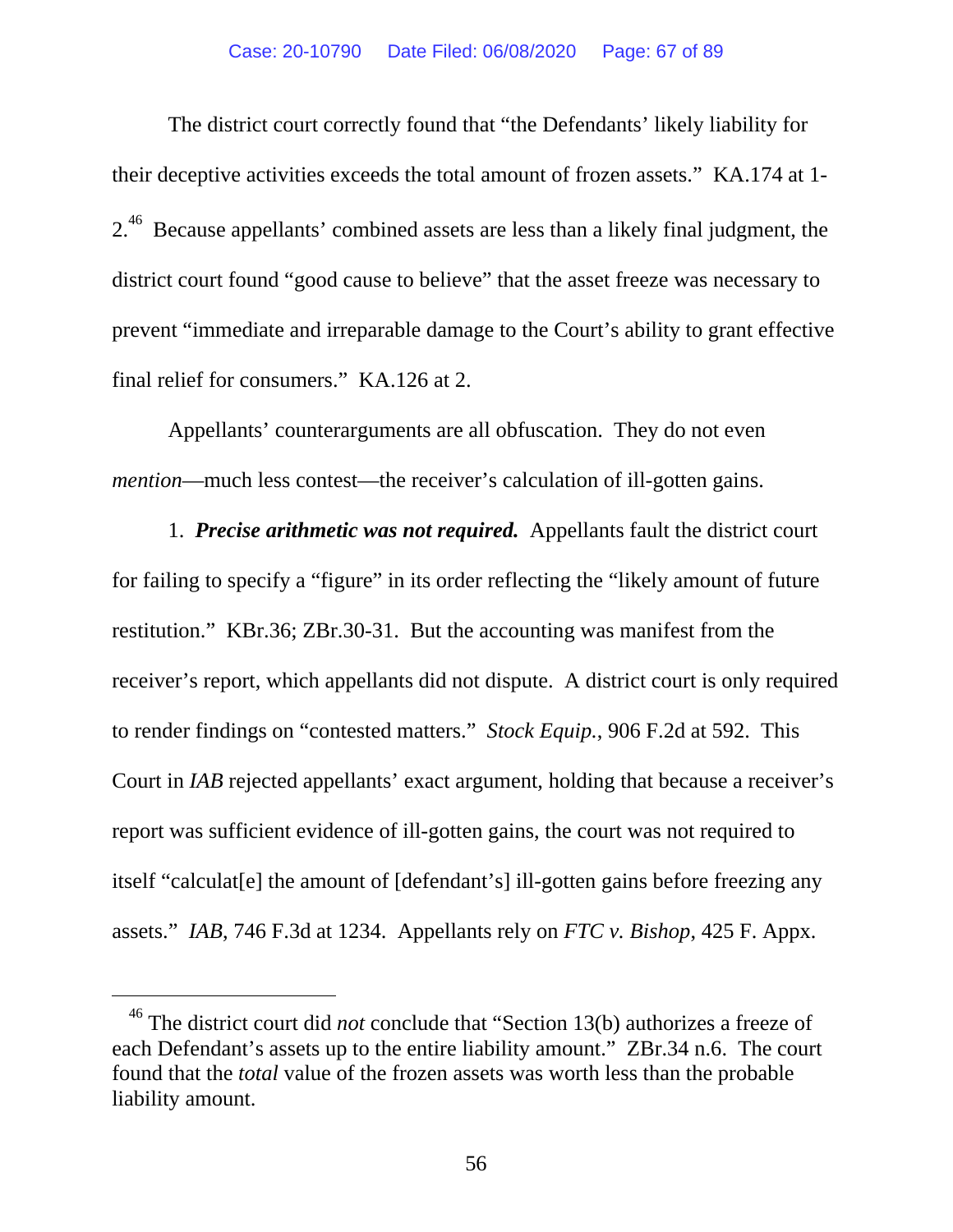796, 798 (11th Cir. 2011), but the Court's published decision in *IAB* expressly repudiated the reasoning of that unpublished, nonbinding decision, which "contains almost no analysis." 746 F.3d at 1234.

2. *The frozen assets reflect only ill-gotten gains.* Katz asserts that the FTC's restitution figure covers all websites appellants maintained, rather than just "the six e-guide sites listed in the FTC's complaint." KBr.37. Zangrillo likewise argues that the restitution figure does not "link[] the funds to the alleged scheme." ZBr.33. They misrepresent the facts.

The FTC charged that *over 200* websites were deceptive, *supra* p. 25-26, and of those most active, the receiver shut down 57 as deceptive. KA.108 at 5. As outlined above, the \$80.5 million figure only covers illicit gains from appellants' government licensing and public-benefits websites in the last two years. That figure does *not* include \$17.1 million in additional revenue flowing from appellants' separate websites (not challenged in the FTC's complaint allegations), which purportedly provided other services to consumers. *Id.* at 21-22. The FTC has not sought disgorgement of those proceeds.

3. *The order's temporal scope was correct.* Appellants claim that the illgotten gains figure was "calculated back to the beginning of 2016." KBr.37; ZBr.31. Again, the receiver made clear in undisputed findings that appellants' \$63.2 million in "guide" sales covered "January 2018 through November 2019,"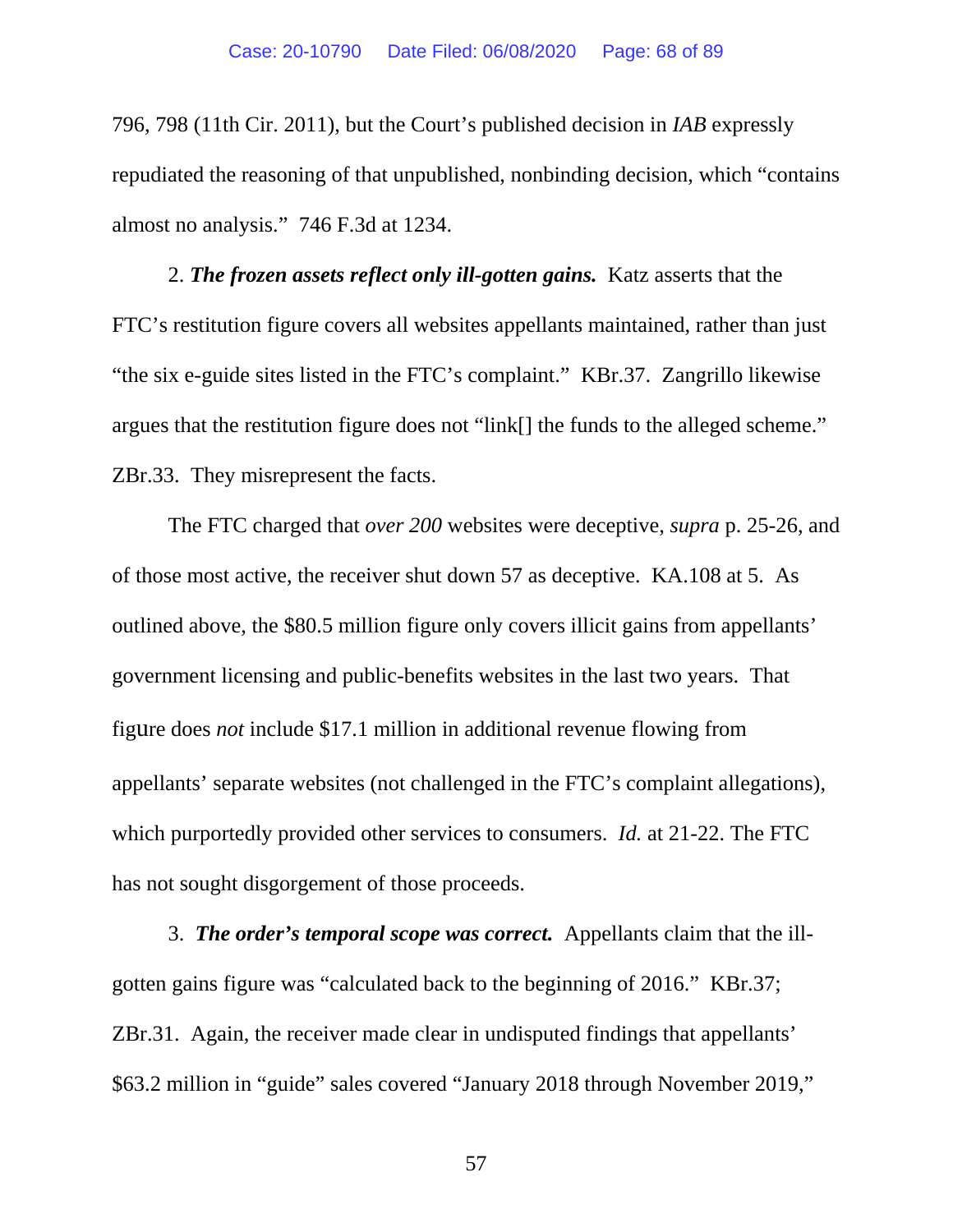while the \$17.3 million in revenue from the public-benefit sites was "for the year" 2019." KA.108 at  $20-23$ .<sup>47</sup> The \$80.5 million figure may be the tip of the iceberg, given the evidence that consumers started complaining to the FTC about the sites in 2013 and credit-card processors started terminating appellants for excessive chargebacks in 2015. FA.132-1 at 74-78¶¶217-224; FA.132-3 at 58-59; FA.132-7 at 58-60; FA.132-14 at 9, 14.

4. *The court had no duty to analyze profits.* Zangrillo argues that his assets should not have been frozen because the district court failed to find that he "profited from the allegedly unlawful practices." ZBr.30. Again, the measure of relief is *net revenue of the entire scheme*, jointly and severally. *See supra* p. 53-54. Unlike *FTC v. Vylah Tec LLC*, 727 F App'x 998, 1002 (11th Cir. 2018), it is undisputed that Zangrillo and his companies *did* receive gains: cash payments from On Point exceeding \$2.7 million, and reimbursements of more than \$125,000 for nine months of expenses. FA.132-1 at 53-54¶192; *see also* ZBr.11, 32, 34 (Zangrillo admits receiving these payments). Zangrillo also gained in \$401,250 "operational fee[s]" from On Point's third-party investors. KA.108 at 30.

-

 $47$  The FTC also provided the district court with a forensic accountant's report showing at least \$85 million over three-and-a-half years. KA.161 at 226:9-227:1; FA.132-6¶¶9-10.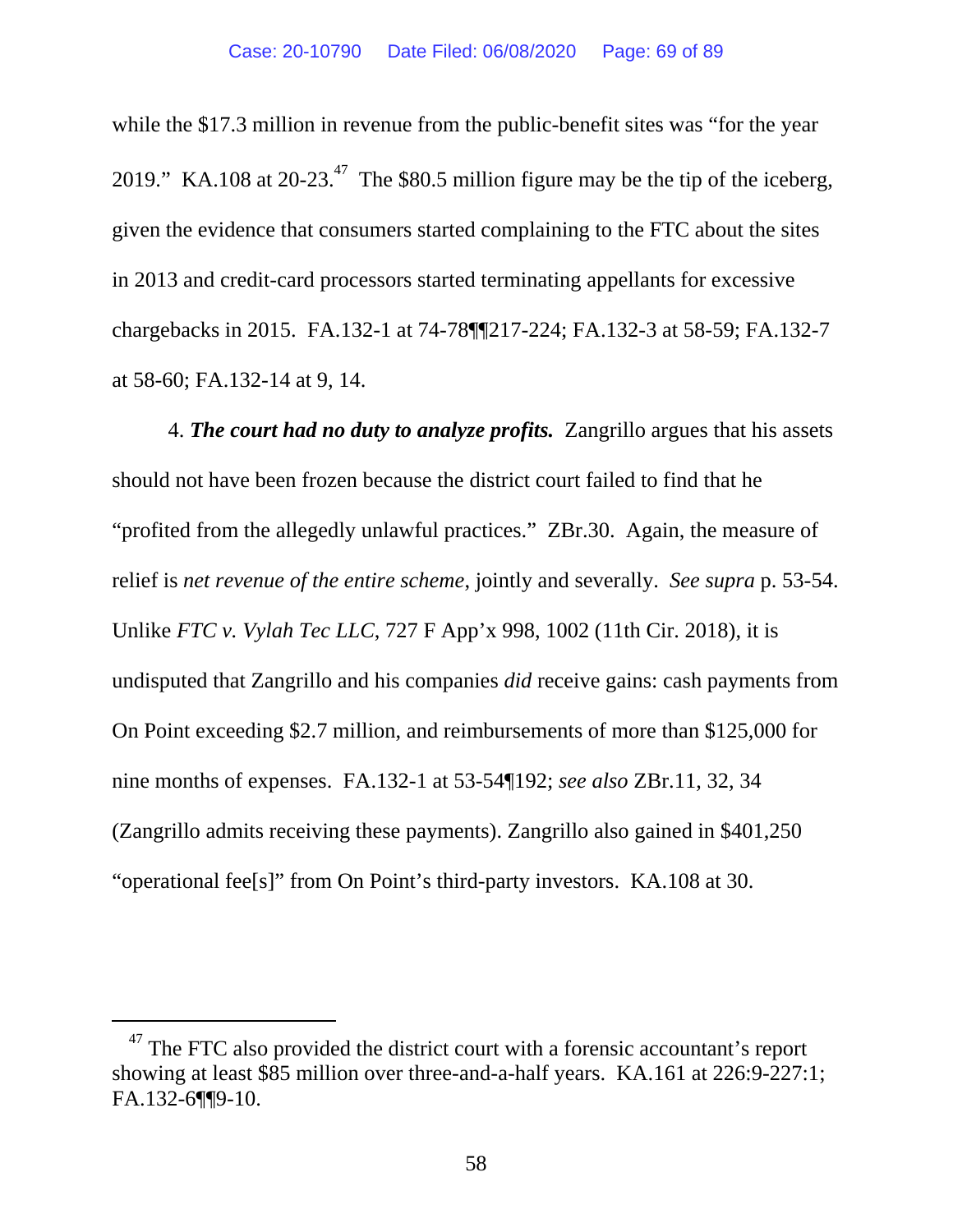Zangrillo claims he is "in the red" on his On Point investment, but that is beside the point. *See* ZBr.31. Fraud can be a losing proposition, especially when the government catches malefactors in the act, but consumers are still out the money.

5. *The court appropriately valued the frozen assets.* Katz proclaims that the district court erred because "the corporate entities alone are valued at over \$150 million." KBr.36. The district court was entitled to credit the receiver's far lower valuation (which Katz does not challenge) over Katz's unsubstantiated, selfserving one.

Katz falsely represents that the receiver "endorsed" a \$154 million valuation. KBr.9 (citing KA.169 at 2 n.2). She did not. In a court filing two months after the preliminary injunction, she explained that appellants had valued their own assets at \$154 million "[i]n early 2019," prior to the TRO. *Id.* She never suggested that this was the actual current value of the assets. Even if appellants' \$154 million selfvaluation was once accurate, it was premised on revenue streams generated from illegal practices. It is highly implausible that the businesses would have anywhere near that value if operated lawfully. Instead, the receiver's report emphasized that the value of appellants' illiquid business assets is "unknown at this time." KA.108 at 5, 33-34. The district court did not err in finding that the frozen assets were worth less than the amount subject to restitution.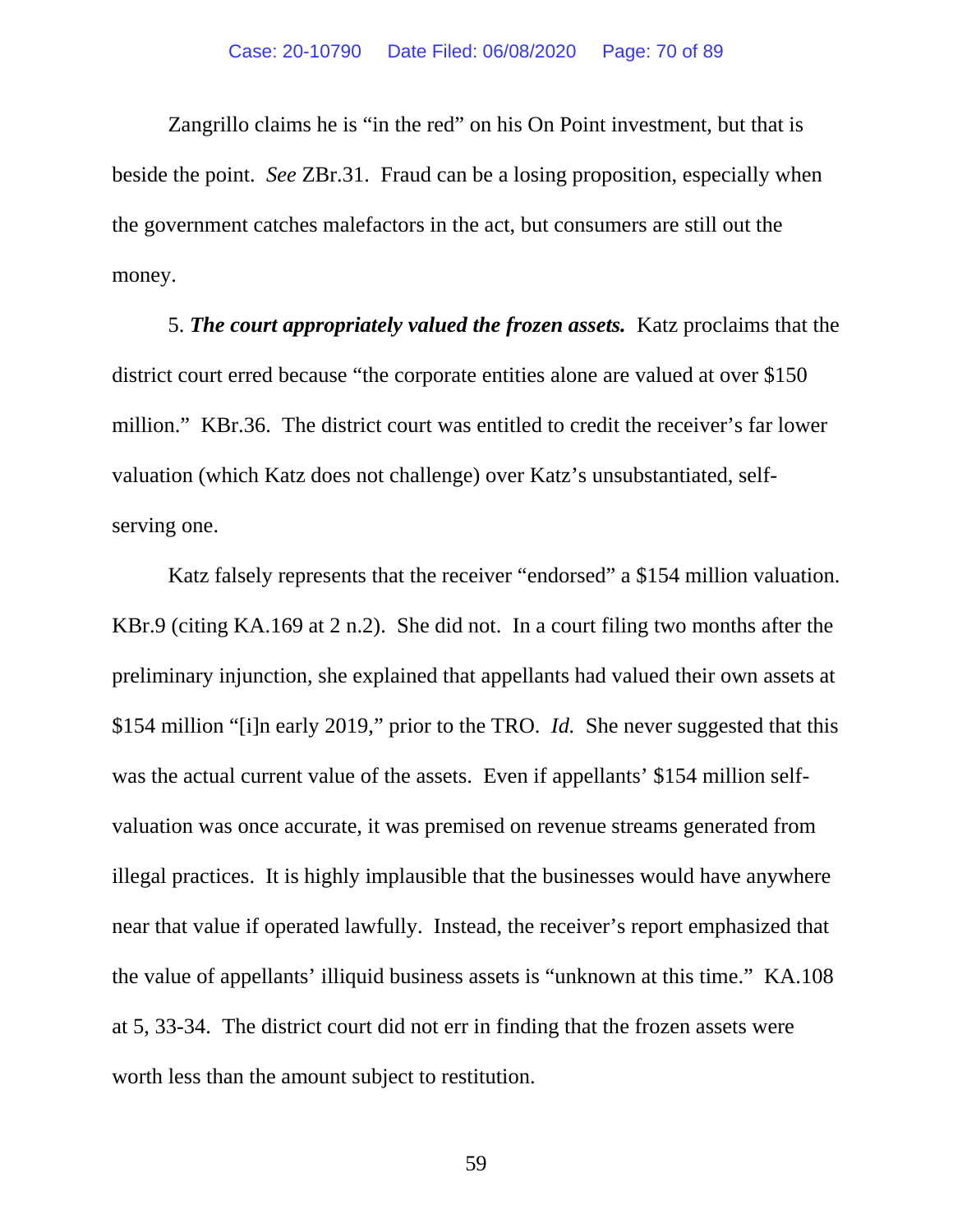### **C. Zangrillo's Sixth Amendment Argument Is Premature**

Zangrillo claims that the Sixth Amendment required the district court to release "untainted frozen assets" to allow him to pay his legal fees in his criminal case. ZBr.53-56. He did not properly preserve the argument, which is currently before the Court in No. 20-11615, which is on a separate briefing schedule. The matter is not appropriate to decide here.

Zangrillo's counsel mentioned the Sixth Amendment in passing at the preliminary injunction hearing, KA.162 at 302:23-303:4, but he did not raise it in his memorandum opposing the injunction, ECF No. 69. The passing mention is insufficient to preserve the argument. In any event, the Sixth Amendment provides no ground for overturning the entire asset freeze; at most, it would justify the release of some assets. In fact, after bringing this appeal, Zangrillo asked the district court to release assets to pay for his criminal defense. The court declined, FA.191, and Zangrillo has appealed. The matter will be fully litigated in that case, so the Court need not take it up here.

# **D. The Asset Freeze And Preliminary Injunction Serve The Public Interest**

When, as here, the FTC shows that it is "likely to succeed on the merits," the district court may impose equitable relief when it "is in the public interest." *IAB*, 746 F.3d at 1232. "Unlike private litigants, the FTC need not demonstrate irreparable injury." *Id.* Even so, the district court found that the preliminary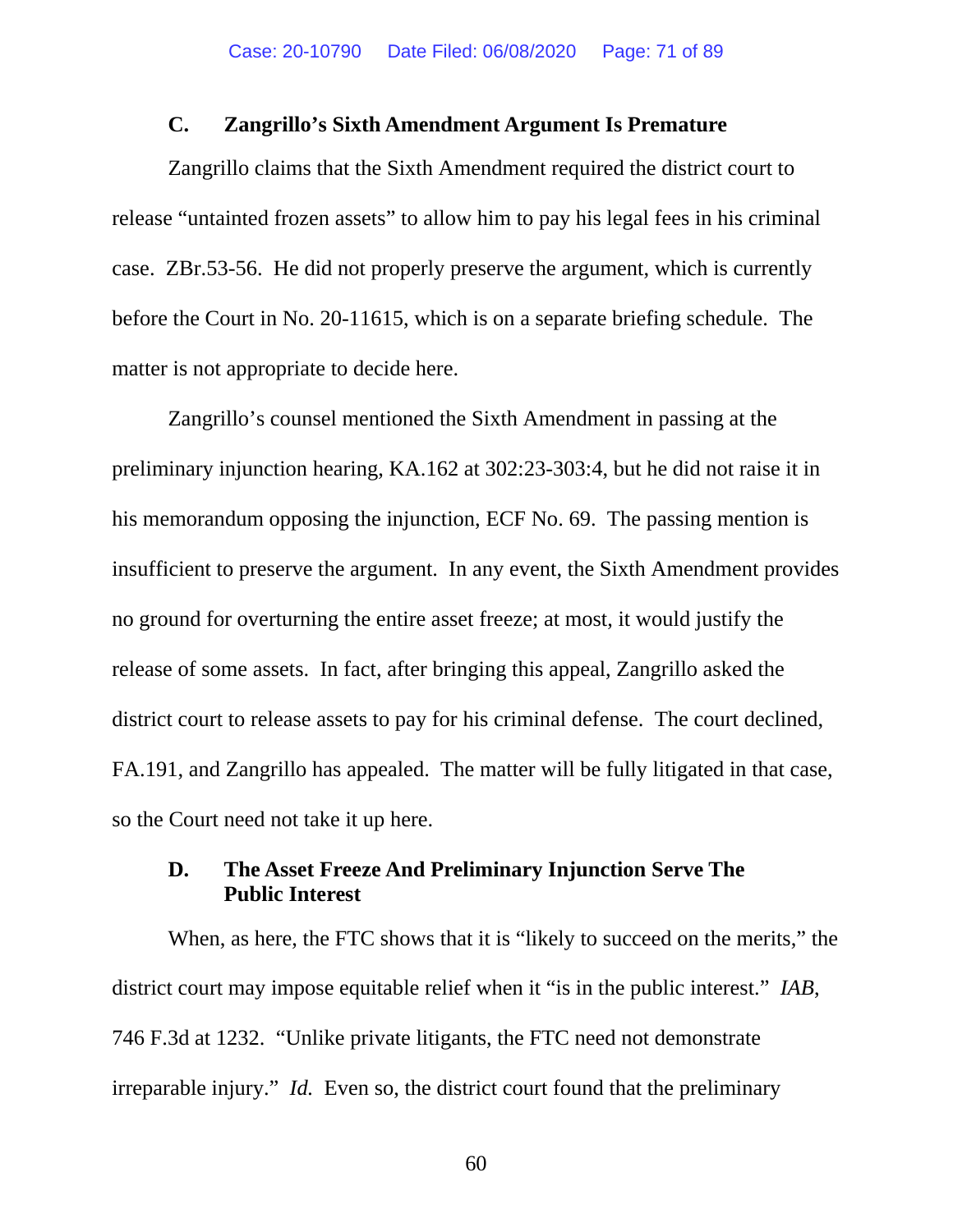injunction and receivership were necessary to prevent "immediate and irreparable harm [that] will result from Defendants' ongoing violations of the FTC Act." KA.126 at 2-3. Likewise, the asset freeze was necessary to protect consumer victims from "immediate and irreparable damage" through the "sale, transfer, destruction or other disposition or concealment by Defendants of their assets." *Id.* at 2.

Katz claims that injunctive relief was improper because "the public's interest is in seeing" appellants' government-services websites "operate as normal." KBr.43. Those websites were a scam operation, and the public has an interest in terminating scams, not prolonging them.

Katz claims the asset freeze does not serve the public interest because appellants are not "likely" to dissipate their assets. KBr.42. But "[d]issipation does not necessarily mean that assets will be spirited away in secret; rather, it means that less money will be available for consumer redress." *FTC v. Simple Health Plans LLC*, 379 F. Supp. 3d 1346, 1365 (S.D. Fla. 2019), *aff'd*, 801 F. App'x 685. Here, appellants *admit* that they want to spend the frozen assets, KBr. 41, ZBr.52-53, thereby leaving less money for consumers.

Katz posits that freezing the individual appellants' assets is unnecessary because the "corporate assets" would be enough to satisfy a restitution award.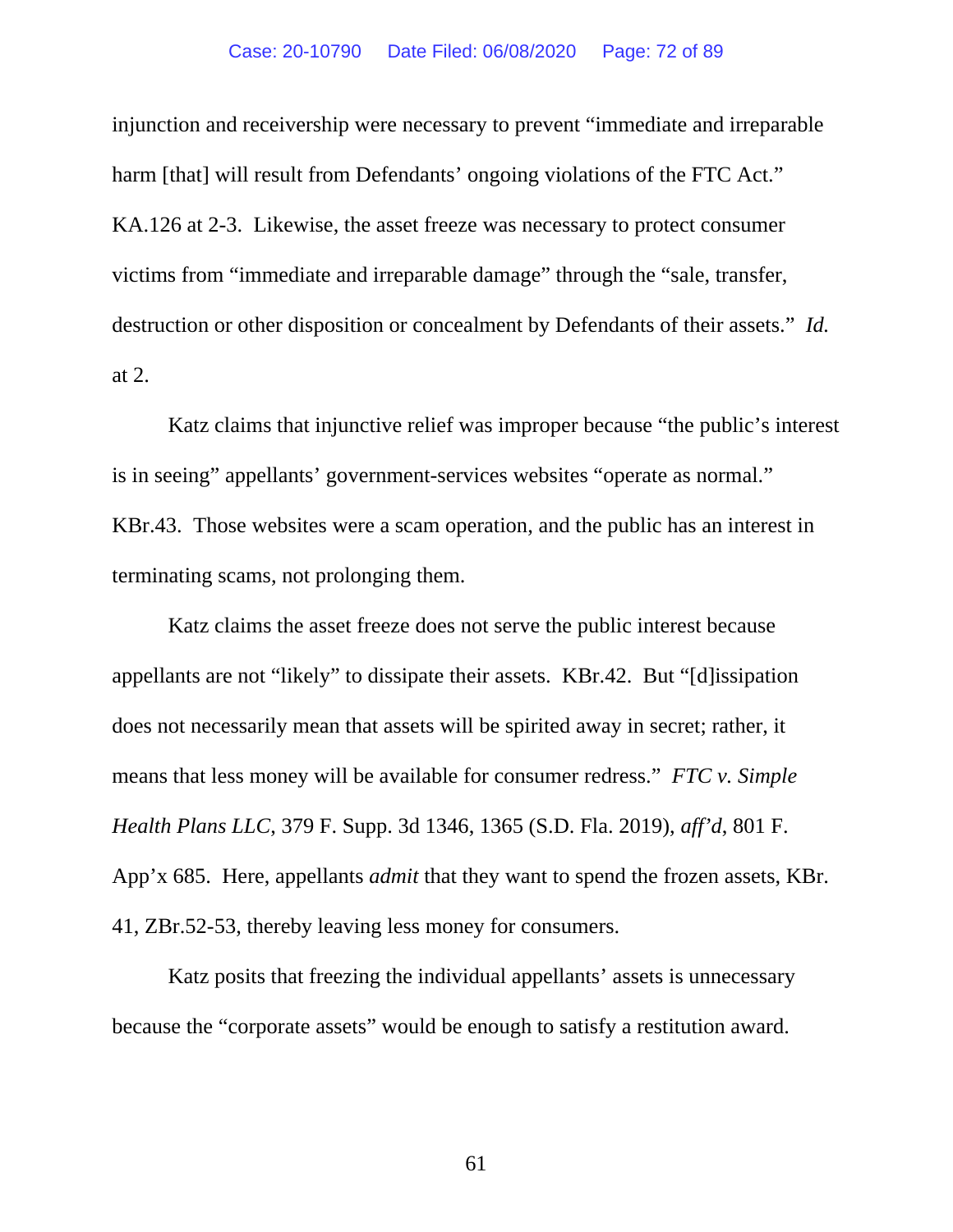KBr.42-43. For all the reasons discussed above, the claim fails. *See supra* p. 54- 56.

Katz charges that the district court "could have required Defendants to post security" in lieu of the asset freeze, KBr.42, but appellants never offered to the court to post security before the court imposed the freeze. Even if they had not waived the issue, appellants have shown no ability to post security worth \$80 million or more.

Appellants next claim, without supporting evidence or affidavits, that the receivership and asset freeze are causing hardship to themselves and their businesses. KBr.40-41, ZBr.52-53. But "private equities" are entitled to "little weight" in deciding whether to issue a preliminary injunction, "lest we undermine" section 13(b)'s purpose of protecting the public-at-large." *Univ. Health*, 938 F.2d at 1225 (cleaned up). Any subject of an asset freeze could make the same claim.

In any case, appellants have no standing to complain about lost "customers," "[e]mployees," or "goodwill" from the receiver's decision to shut down the illegitimate websites. KBr.40-41. Appellants "have no vested interest in a business activity found to be illegal." *United States v. Diapulse Corp. of Am.*, 457 F.2d 25, 29 (2d Cir. 1972). As for appellants' other websites, Katz concedes that the receiver is allowing them to "continue operation[]," KBr.8, 40, and even boasts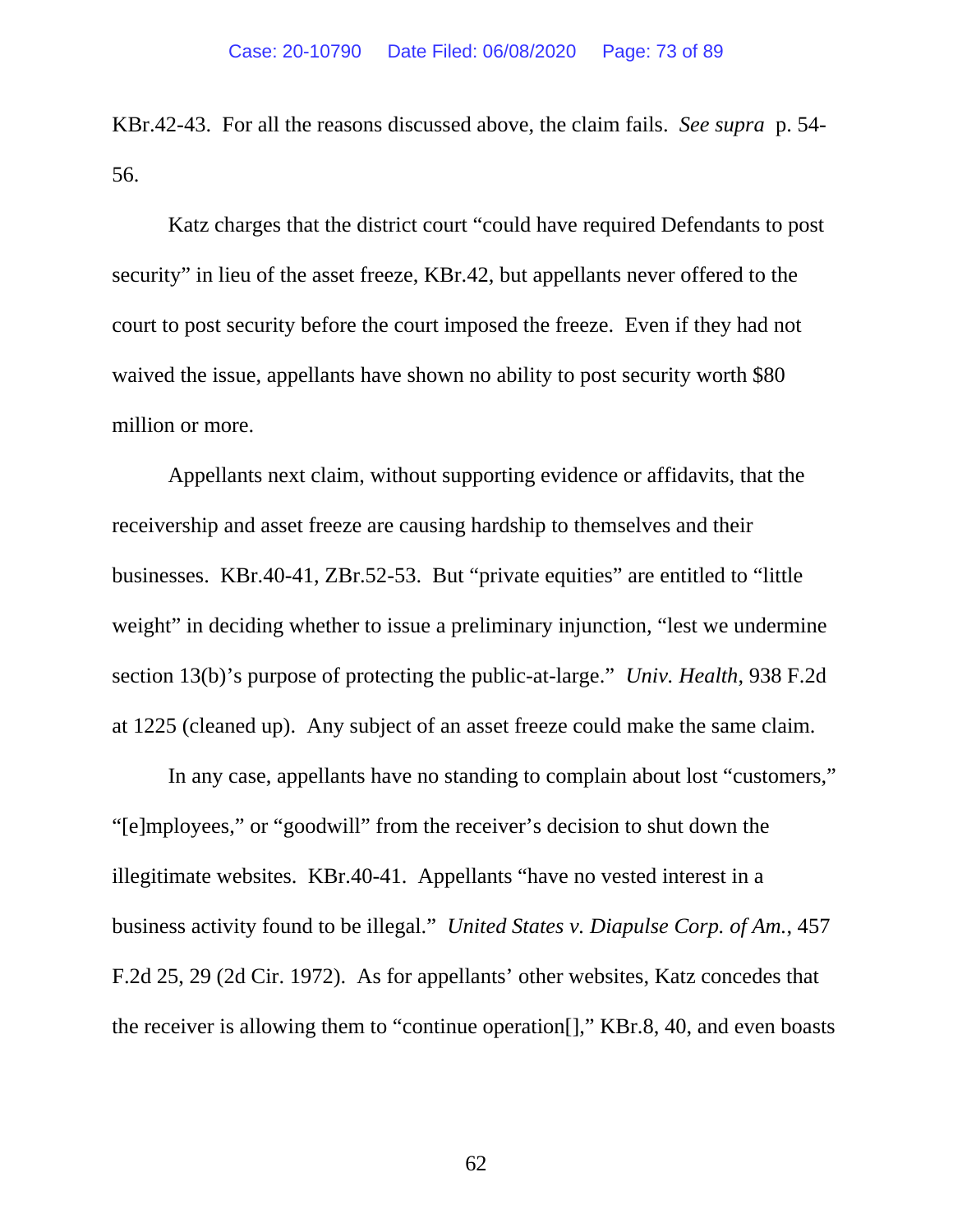that under the receiver's control, those businesses will remain "profitable," *id.* at 42.

Zangrillo likewise complains about the receivership's effects on Dragon Global. ZBr. 52. But the district court's order specifically excludes Dragon Global's "employees and operations" from the receivership, while maintaining the freeze on its assets. KA.126 at 4; KA.162 at 204:14-205:7, 314:25-315:7.

Finally, appellants claim that the asset freeze is preventing them from meeting personal expenses (KBr.41; ZBr.53), but the preliminary injunction expressly excludes assets obtained after entry of the TRO that are unrelated to the allegations. KA.126 at 6. Appellants are free to obtain other income sources and may ask the district court to exercise its discretion to release frozen assets. In fact, the court has *already* released funds to three appellants. ECF No. 146.

## **III. APPELLANTS PROVIDE NO REASON TO DEPART FROM BINDING PRECEDENT ALLOWING MONETARY RELIEF UNDER THE FTC ACT**

Appellants spend the bulk of their briefs urging the Court to overturn its decades of consistent decisions holding that Section 13(b) allows monetary relief, but the arguments merit the least response.

Under the panel precedent rule, "a later panel may depart from an earlier panel's decision only when" an "intervening Supreme Court decision is clearly on point"; no departure is allowed where "the cases dealt with different issues and were not clearly inconsistent" with existing precedent. *Atlantic Sounding Co. v*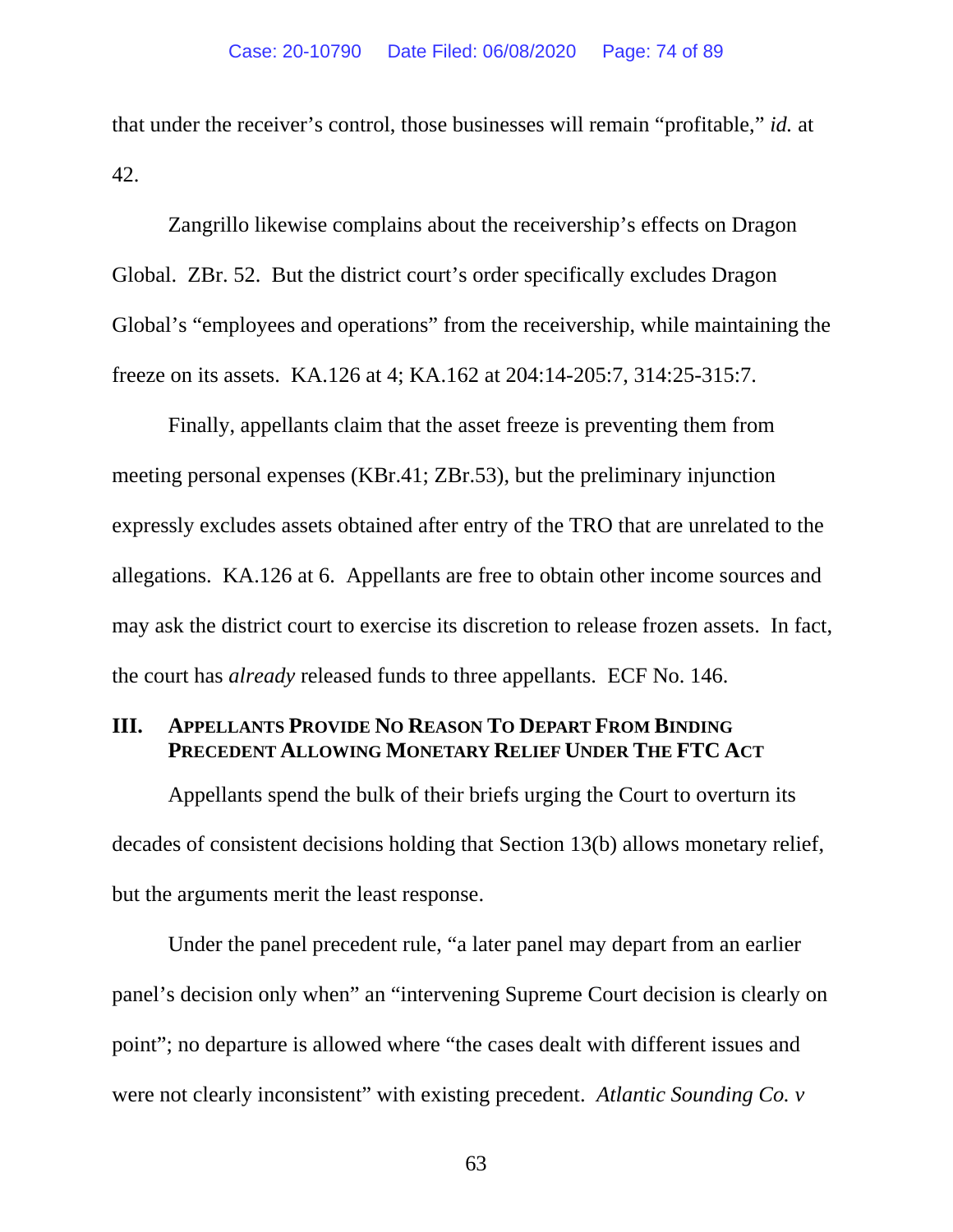*Townsend*, 496 F.3d 1282, 1284 (11th Cir. 2007) (cleaned up). Katz and Zangrillo urge the Court to overturn its longstanding precedent holding that district courts can order monetary relief and asset freezes under Section 13(b), but the Supreme Court cases on which they rely are neither "intervening" nor "clearly inconsistent" with this Court's existing law. And even if the panel precedent rule were not fatal to their position, the Court's precedent was correctly decided.

### **A. No Intervening Supreme Court Decision Has Changed The Law.**

In *U.S. Oil & Gas*, this Court first held that Section 13(b) permits monetary relief. 748 F.2d at 1434. The holding rested on the Supreme Court's decision in *Porter v. Warner Holding Co.*, 328 U.S. 395 (1946), which established that, unless limited by statutory command, a statute authorizing a district court to issue an "injunction" or its equivalent also enables "all the inherent equitable powers of the District Court" "to award complete relief," including "the recovery of that which has been illegally acquired." *Id*. at 398-400; *accord Mitchell v*. *Robert DeMario Jewelry, Inc.*, 361 U.S. 288 (1960). And in a government enforcement context, where "the public interest is involved," the court's "equitable powers assume an even broader and more flexible character" than in private litigation. *Porter*, 328 U.S. at 398. Thus, "[w]hen Congress entrusts to an equity court the enforcement of prohibitions contained in a regulatory enactment, it must be taken to have acted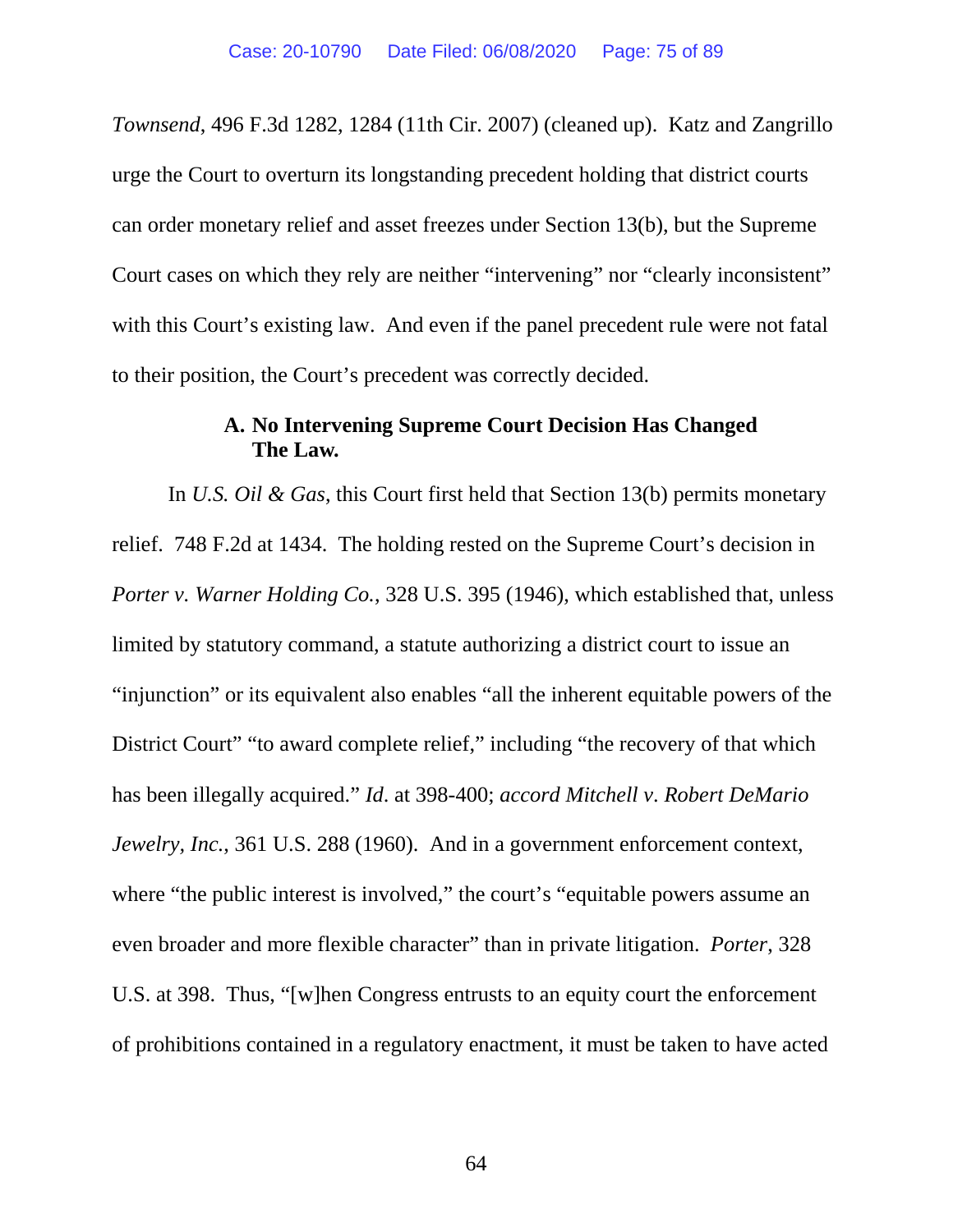cognizant of the historic power of equity to provide complete relief in light of the statutory purposes." *Mitchell*, 361 U.S. at 291-292.

Appellants contend mainly that *Meghrig v. KFC Western, Inc*., 516 U.S. 479 (1996), gutted those decisions, but that decision is neither "intervening" nor controlling here. For starters, *Meghrig* was decided before this Court's leading *Gem Merchandising* decision and a large number of other Section 13(b) decisions, and for that reason alone cannot be the basis for overturning precedent.

Nor did *Meghrig* undermine *Porter* and *Mitchell*. It involved a private landowner's lawsuit to recover from a prior owner the cost of environmental cleanup under a statute that permits a "citizen suit" to "restrain" other polluting parties if contamination presents "an imminent and substantial endangerment to health or the environment." 42 U.S.C.  $\S 6972(a)(1)(B)$ . When the case was filed, however, the landowner had already cleaned up the land, and there was no longer a danger of environmental contamination. The Court held that, on those facts, the statute "does not contemplate the award of past cleanup costs" and "quite clearly excludes waste that no longer presents such a danger." *Id.* at 485-486, 488.

*Meghrig* is not inconsistent, let alone "clearly" so, with *Porter* and *Mitchell*. First, unlike statutes that authorize injunctions without qualification (like Section 13(b) and the statutes in *Porter* and *Mitchell*), RCRA limits a court's remedial authority to cases of imminent and substantial danger. The lawsuit in *Meghrig*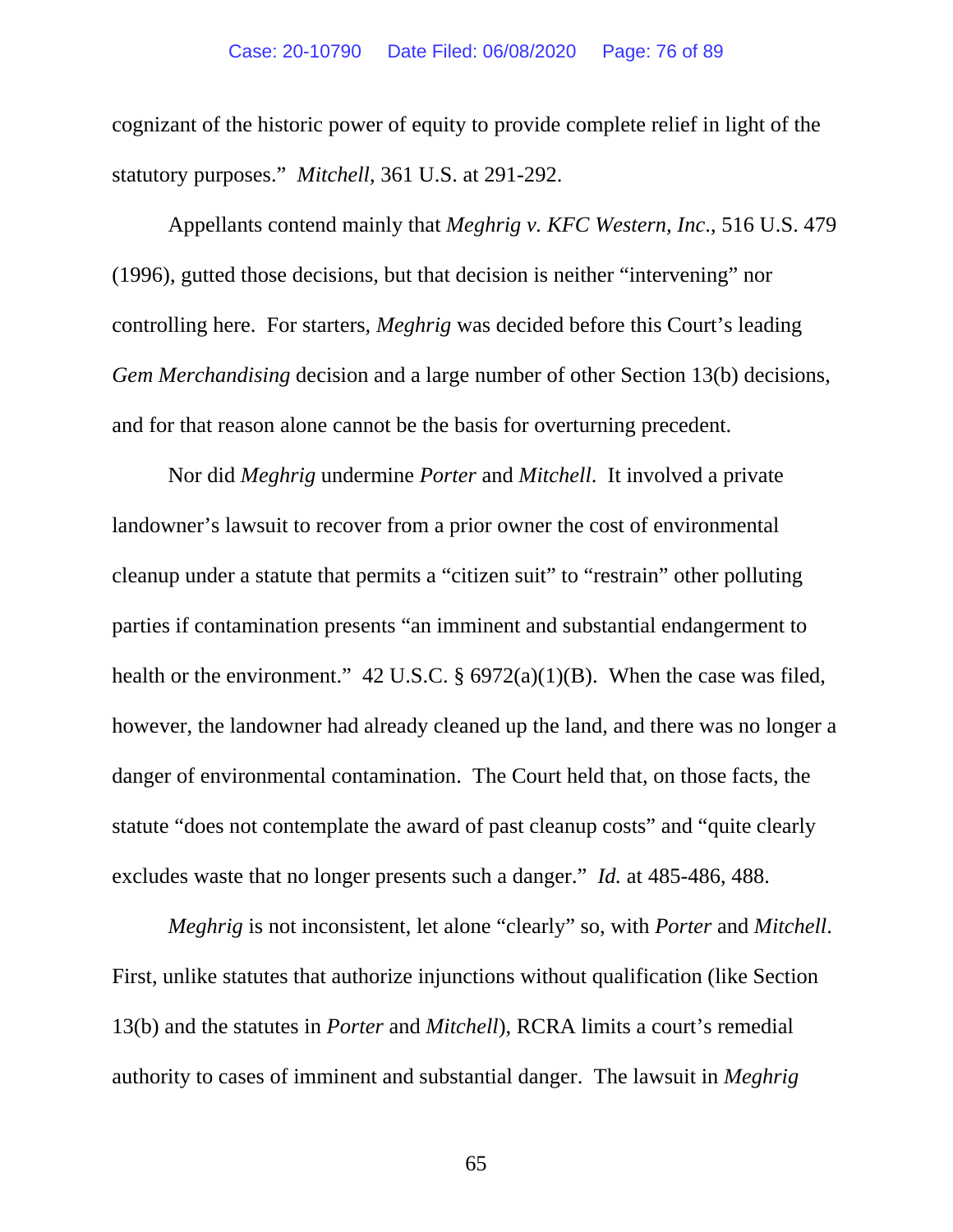failed that statutory criterion because the land had already been decontaminated. *Id.* at 486. Indeed, *Meghrig* expressly declined to rule that an injunctive relief order under RCRA could never require monetary remedies. *See id.* at 488 (reserving question of payment of cleanup costs arising after lawsuit is properly commenced).

Also significantly, *Meghrig* involved a private lawsuit, not (as in *Porter*, *Mitchell*, and here) a government enforcement action. As discussed, *Porter* recognizes the breadth and flexibility of equity when the public interest is involved. When purely private compensatory interests are at stake, a money judgment "resembles traditional damages far more than … restitution," as the Third Circuit noted in rejecting the claim that *Meghrig* limits remedies in government enforcement cases. *United States v*. *Lane Labs-USA, Inc.*, 427 F.3d 219, 231 (3d Cir. 2005).

Finally, nothing in *Meghrig* purports to undermine the traditional principles of equitable remedies articulated in *Porter*. Although the Court did not accept an argument that relied partly on *Porter*, it did not suggest in so doing that it was overruling or limiting the earlier decision. *See Meghrig*, 516 U.S. at 487. Indeed, since *Meghrig*, the Court has invoked *Porter* without qualification multiple times. In particular, in *Kansas v*. *Nebraska*, 574 U.S. 445 (2015), the Court relied on *Porter* in support of its authority to impose a monetary remedy under its equitable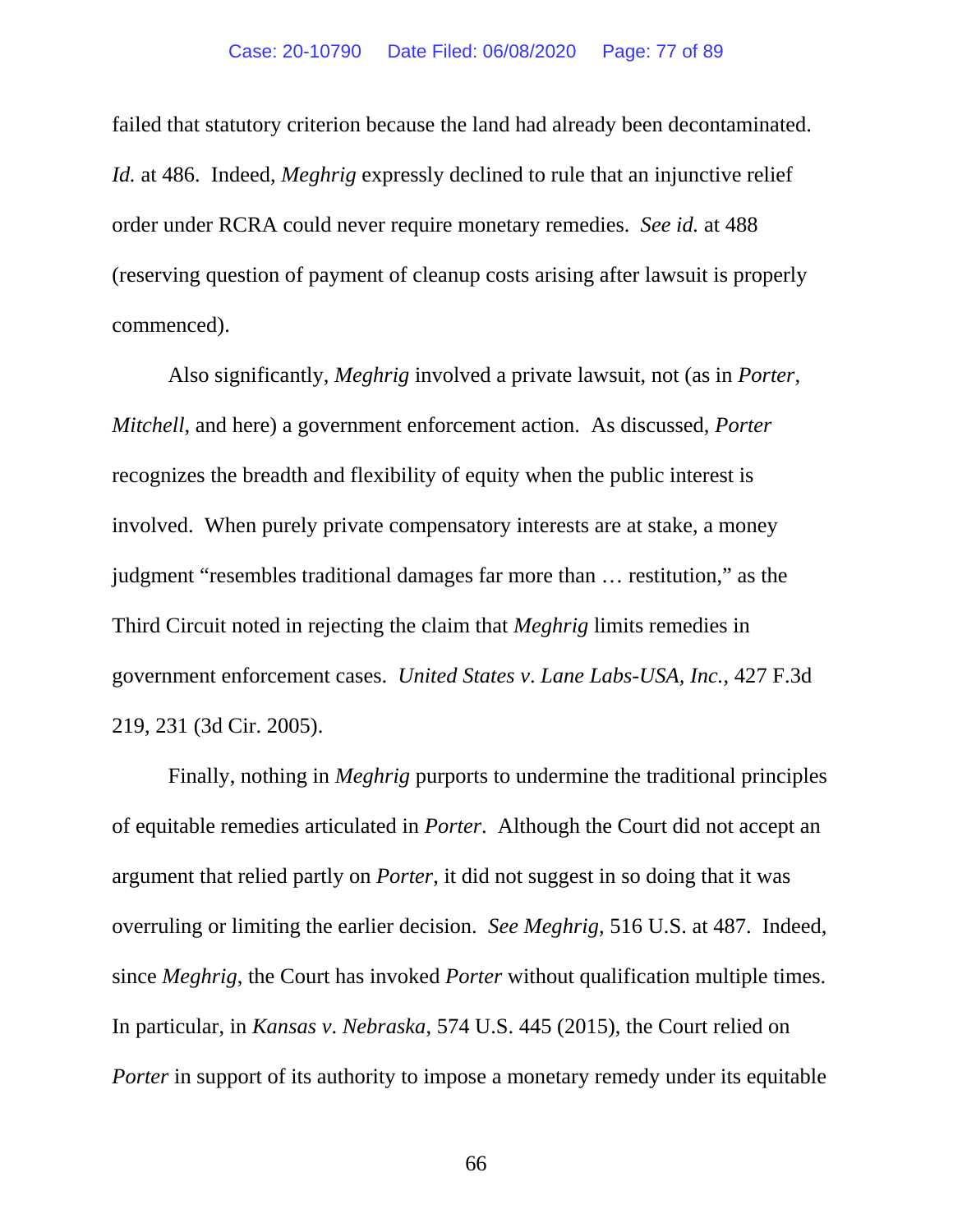authority to apportion interstate water rights. *Id.* at 454-56, 463-64. The Court endorsed *Porter*'s teaching about the breadth of equity power where the public interest is involved. *Id.* at 456. *See also United States v*. *Oakland Cannabis Buyers' Co-Op.*, 532 U.S. 483, 496-497 (2001); *Miller v*. *French*, 530 U.S. 327, 340 (2000). It is hardly surprising that other courts of appeals have held that "*Meghrig* did not overrule or limit *Porter* and *Mitchell*." *United States* v. *Rx Depot, Inc.*, 438 F.3d 1052, 1057 n.3 (10th Cir. 2006); *accord Lane Labs*, 427 F.3d at 232.

Nor does *Great-West Life & Annuity Ins. Co. v. Knudson*, 534 U.S. 204 (2002), undermine this Court's precedent, as Katz contends. KBr.18-19. The case involved a private health plan seeking reimbursement from plan participants under a section of ERISA that authorized suits for "other appropriate equitable relief." 29 U.S.C. § 1132(a)(3). The Supreme Court held that the plan sought legal rather than equitable relief, and although courts of equity can grant legal relief, the phrase "other appropriate equitable relief" did not vest the court with full equitable authority. Rather, as the Supreme Court had already determined, that phrase gave the district court "*something* less than *all* relief" that could be granted by a court of equity. *Mertens v. Hewitt Assocs*, 508 U.S. 248, 258, n.8 (1993). Because the district court's equitable power was so restricted, it could not grant relief. *Great-West*, 534 U.S. at 212-14.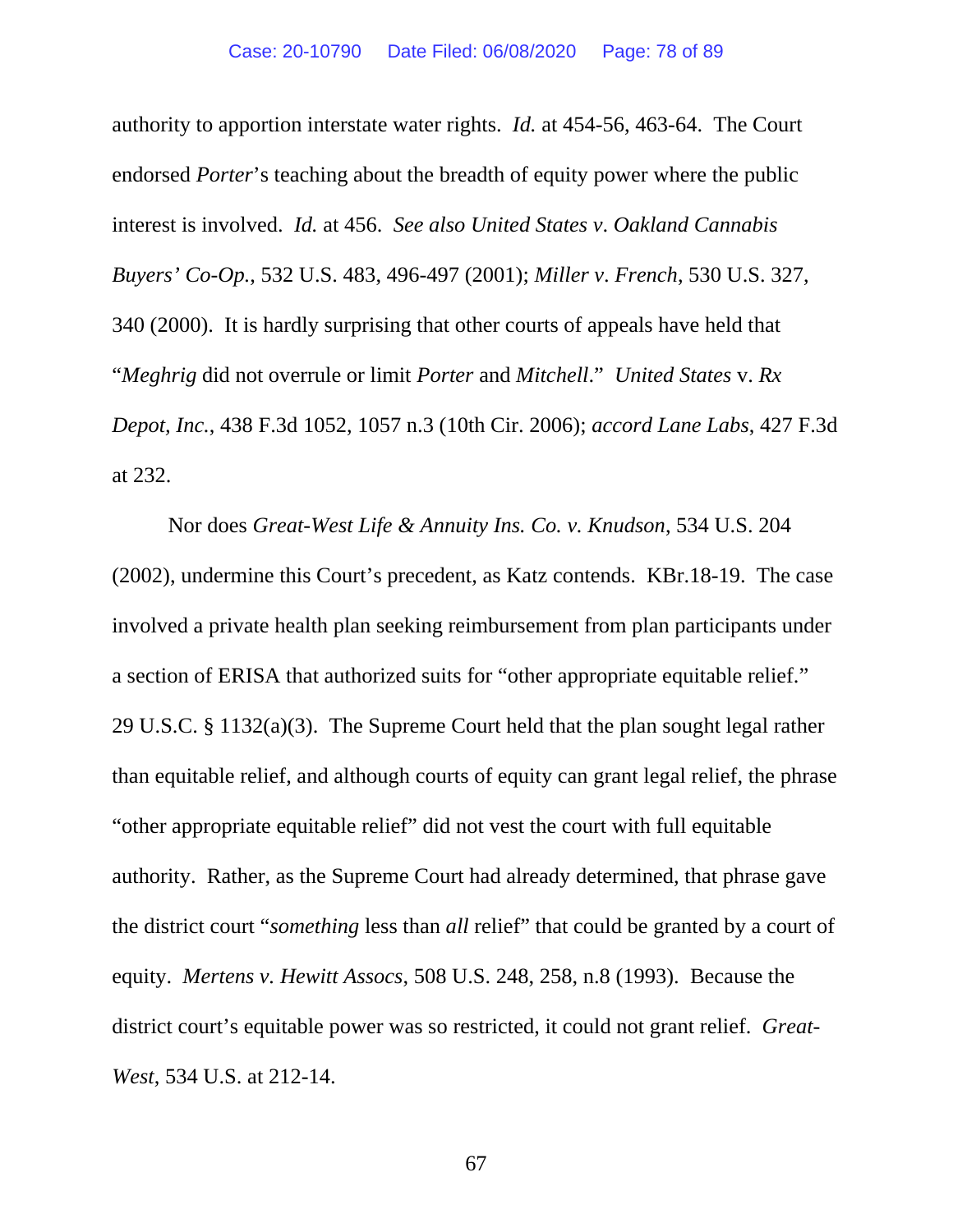*Great-West* has no bearing here because Section 13(b), unlike the statute at issue there, does not limit the kind of relief available. In *Great-West*, Congress had "in so many words, or by a necessary and inescapable inference, restrict[ed] the court's jurisdiction in equity." *Porter*, 328 U.S. at 398. Section 13(b) contains no such limitation; under its grant of equitable jurisdiction, "all the inherent equitable powers of the District Court are available for the proper and complete exercise of that jurisdiction." *Gem Merch.*, 87 F.3d at 469 (quoting *Porter*, 328 U.S. at 398). As this Court has long held (and the Supreme Court at least implicitly recognized in *Great-West*), those powers include the authority to enter an injunction that orders defendants to return the money they illegally took from consumers.

Finally, *Kokesh v*. *SEC*, 137 S. Ct. 1635, 1638 (2017), is not clearly inconsistent with this Court's precedent interpreting Section 13(b). The claim is that *Kokesh* ruled that a monetary remedy is a penalty, not equitable relief, and therefore cannot be awarded in equity. K.Br.29-30. ZBr.34-35.

A panel of this Court has already rejected such a claim, and there is no reason to reach a contrary determination. *Simple Health Plans*, 801 F. App'x at 688. *Kokesh* "involved a question about the applicability of a statute of limitations to disgorgement claims in an enforcement action brought by" the SEC. *Id*. It contained "no express rulings about the FTC Act or about the remedies authorized under section 13(b)." *Id*. Indeed, the Court expressly declined to rule "whether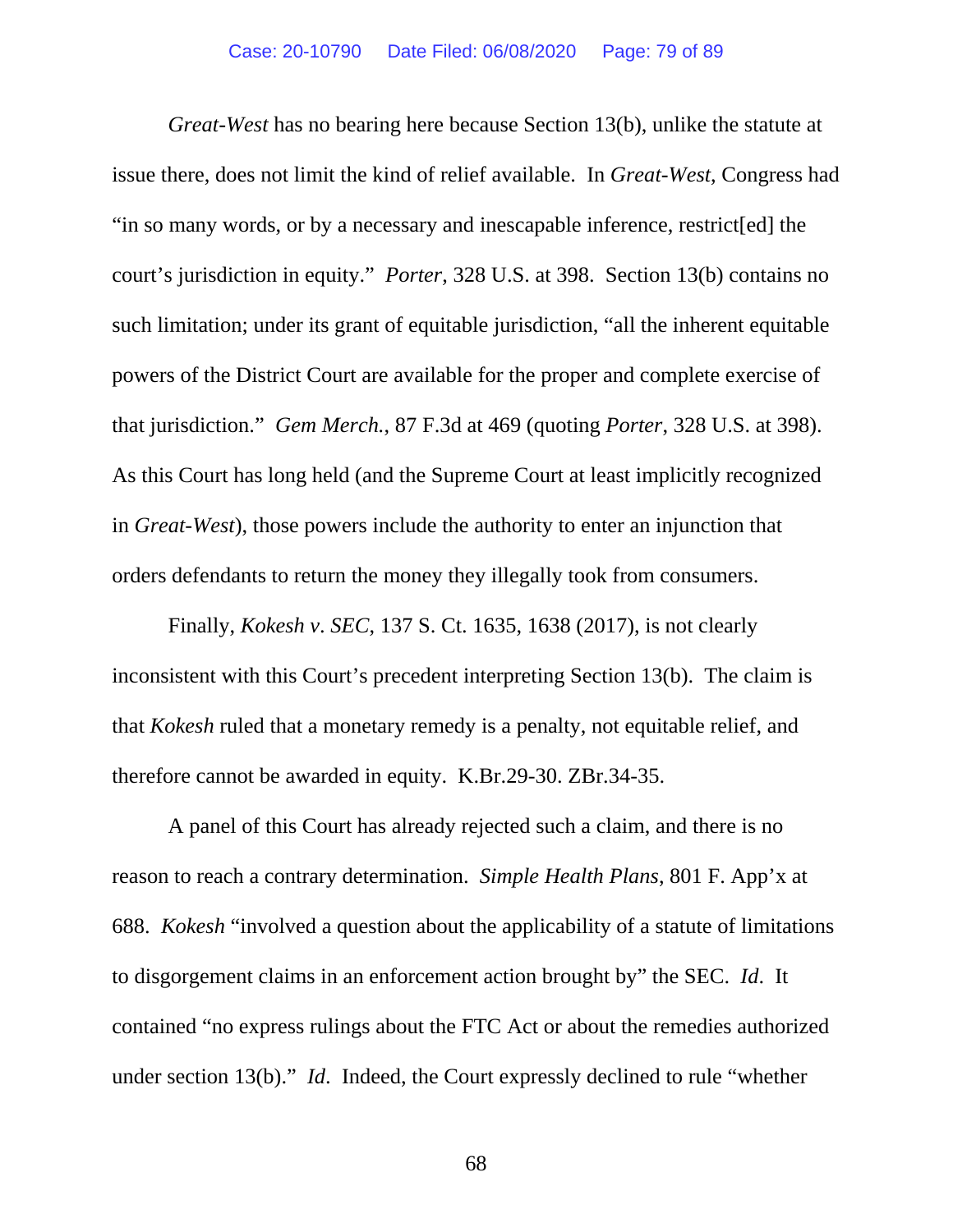courts possess authority to order disgorgement in SEC enforcement proceedings." *Kokesh*, 137 S. Ct. at 1642 n.3. Furthermore, *Kokesh* involved disgorgement of money to the Treasury, not payment of compensation to victims. Here, the FTC seeks relief "necessary to redress injury to consumers," KA.1 at 46 (Prayer for Relief ¶C), and the district court froze assets to preserve "the Court's ability to grant effective final relief for consumers." KA.126 at 2¶E. A "public remedy" granting monetary relief in equity is not "punitive" when it is compensatory. *Mitchell*, 361 U.S. at 293; *Kokesh*, 137 S. Ct. at 1642.

### **B. This Court's Section 13(b) Precedent Was Decided Correctly**

Even if the panel precedent rule did not bar appellants' challenges to this Court's decisions interpreting Section 13(b), those cases were decided correctly.

Appellants' principal contention is that the Supreme Court no longer recognizes implied remedies—and monetary remedies under Section 13(b), they assert, are implied remedies. That claim rests on a basic misunderstanding of injunctions, which have always included monetary remedies. Congress knew as much when it passed Section 13(b), and it has ratified judicial interpretation of the statute since then.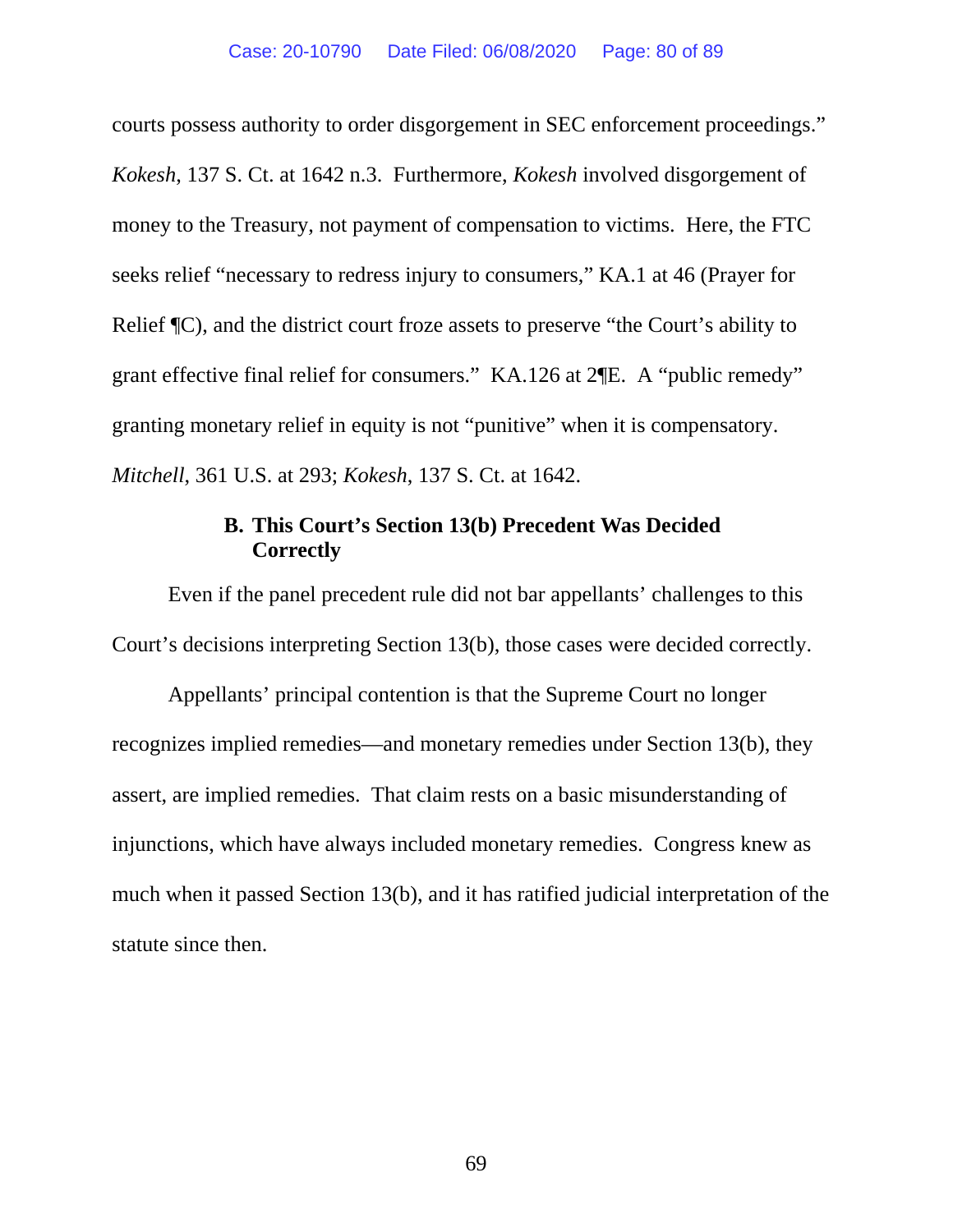Section 13(b) authorizes courts to issue a "permanent injunction." 15 U.S.C.  $§$  53(b).<sup>48</sup> The remedy of injunction has always been understood to include the possibility of monetary relief. That relief is part of the express remedy, not an implied one. Thus, in *Porter*, the Supreme Court held that "[n]othing is more clearly a part of the subject matter of a suit for an injunction than the recovery of that which has been illegally acquired." 328 U.S. at 399. Similarly, in *California v*. *American Stores Co.*, 495 U.S. 271, 281 (1990), the Court held that "on its face," a statute authorizing "injunctive relief" permitted an order requiring a company to divest itself of illegally acquired assets, a remedy functionally identical to monetary redress under Section 13(b).

That understanding is deeply rooted in the law. Two centuries ago, the Supreme Court affirmed an injunction that forbade enforcement of a state tax law against the national bank and required the return of money improperly taken from the bank. *Osborn v*. *Bank of the United States*, 22 U.S. 738, 870-71 (1824). Early treatises similarly recognized that an injunction may "be used to reinstate the rights of persons to property of which they have been deprived." Howard C. Joyce, *A Treatise on the Law Relating to Injunctions* §§ 1, at 2; 2a, at 5, 7 (1909).

 $\overline{a}$ 

<sup>48</sup> Appellants misstate that the source of the district court's injunction authority at issue here derives from the first part of Section 13(b) empowering courts "to enjoin any [illegal] act or practice" pending administrative proceedings.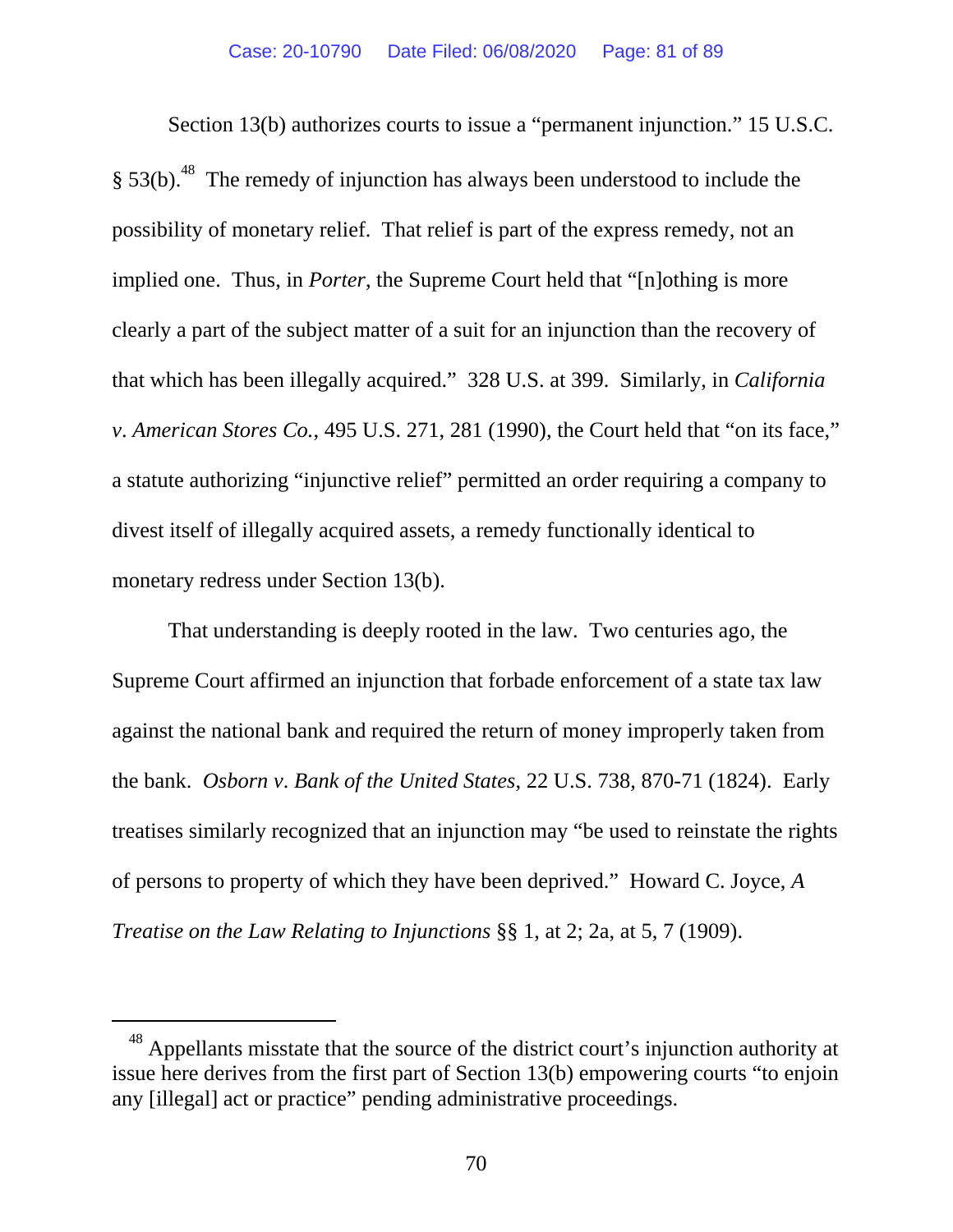Contemporaneous scholars have recognized that injunctions "may attempt to prevent harm, or to compel some form of reparation for harm already done." 1 Dan B. Dobbs, *Law of Remedies* §§ 1.1, at 7; 2.9, at 225 (2d ed. 1993); *see Hard Candy, LLC v. Anastasia Beverly Hills, Inc.*, 921 F.3d 1343, 1355-56 (11th Cir. 2019) (citations omitted) (disgorgement of ill-gotten gains is a long-established equitable remedy).

Appellants complain that by its nature an injunction can be only forwardfacing, whereas monetary remedies are necessarily backward facing. That is not true. Courts have considered monetary remedies to serve a "forward facing" deterrent purpose, since "[f]uture compliance may be more definitely assured if one is compelled to restore one's illegal gains." *Porter*, 328 U.S. at 400; *accord Kansas*, 574 U.S. at 463 (courts may "order disgorgement of gains" in order to "deter future breaches").<sup>49</sup>

Given that history, when Congress adopted Section 13(b) in 1973, it would have understood that authorizing a permanent injunction meant authorizing monetary remedies. *See Lorillard v. Pons*, 434 U.S. 575, 580-581 (1978). *Porter* and *Mitchell* were settled law, and courts had recently applied their principles to

-

<sup>49</sup> For all these reasons, the Seventh Circuit wrongly decided in *FTC v*. *Credit Bureau Center*, *LLC*, 937 F.3d 764, 771 (7th Cir.2019), that "[r]estitution isn't an injunction."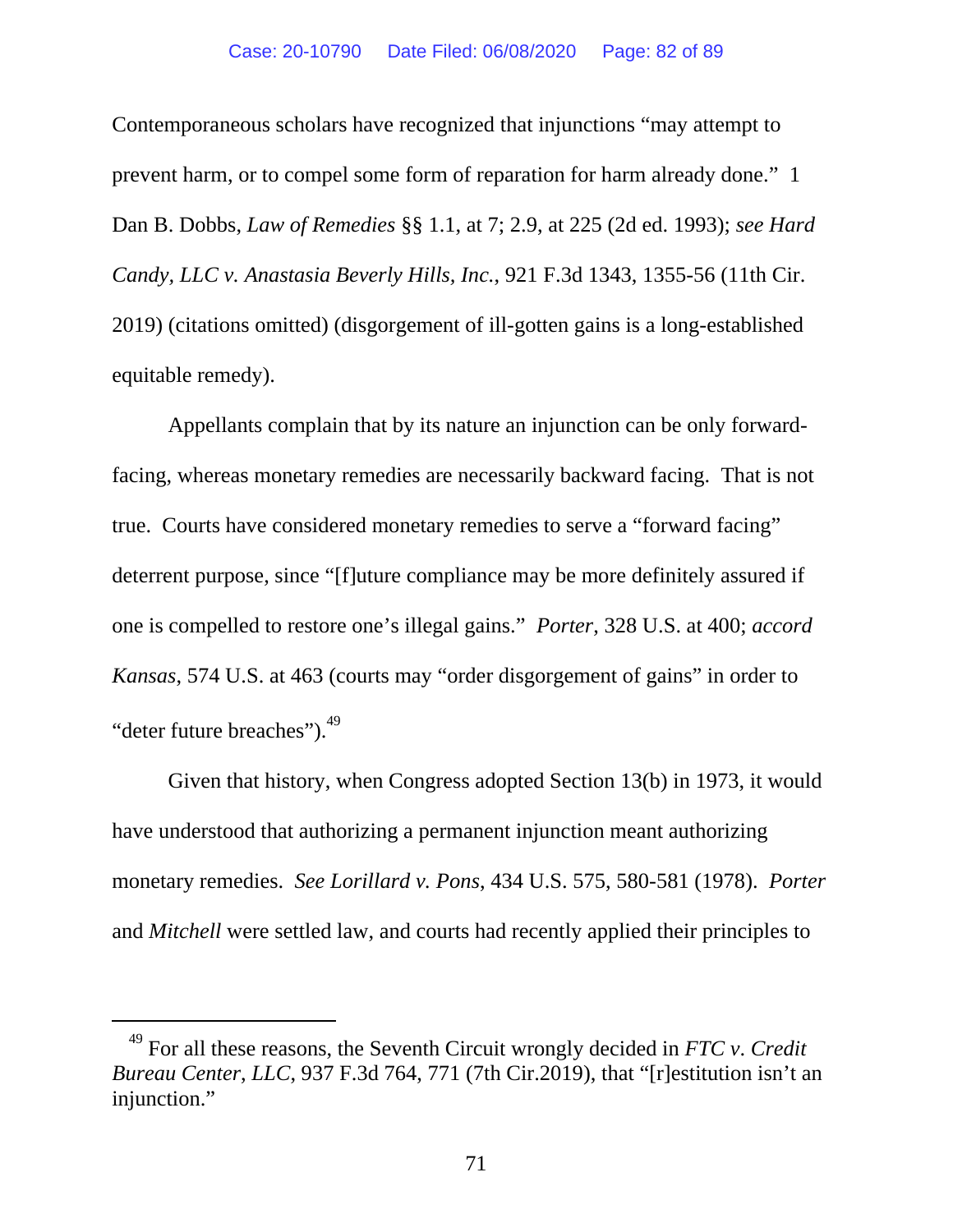hold that injunction provisions in the securities laws authorized the return of illgotten gains. *See, e.g*., *SEC v*. *Texas Gulf Sulphur*, 446 F.2d 1301, 1307-1308 (2d Cir. 1971).

Since then, Congress has ratified that interpretation. *See Texas Dept. of Housing & Community* Affairs *v. Inclusive Communities Project, Inc.*, 135 S. Ct. 2507, 2520 (2015) (Congress' decision to amend a statute without changing operative language which has been given a uniform judicial interpretation "is convincing support for the conclusion that Congress accepted and ratified [those] unanimous holdings"). In 1994, it amended Section 13(b) to expand its venue provisions and authorize nationwide service of process, but did not alter the permanent injunction clause even though by then multiple courts of appeals (including this one) had recognized that the provision authorized orders to return ill-gotten gains.<sup>50</sup> The relevant Senate Report notes that Section  $13(b)$  "authorizes" the FTC to … obtain consumer redress." S. Rep. No. 103-130, at 15-16 (1993). In 2006, by which time additional courts had recognized the availability of monetary remedies under Section 13(b), Congress amended Section 5 to give the FTC

 $\overline{a}$ 

<sup>50</sup> See *FTC v*. *H.N. Singer*, *Inc*., 668 F.2d 1107, 1112-1113 (9th Cir. 1982); *U.S. Oil & Gas*, 748 F.2d at 1432, 1434; *FTC v*. *Amy Travel Serv.*, *Inc*., 875 F.2d 564, 571-72 (7thCir. 1989); *FTC v*. *Sec. Rare Coin & Bullion Corp.,* 931 F.2d 1312, 1314-15 (8th Cir. 1991).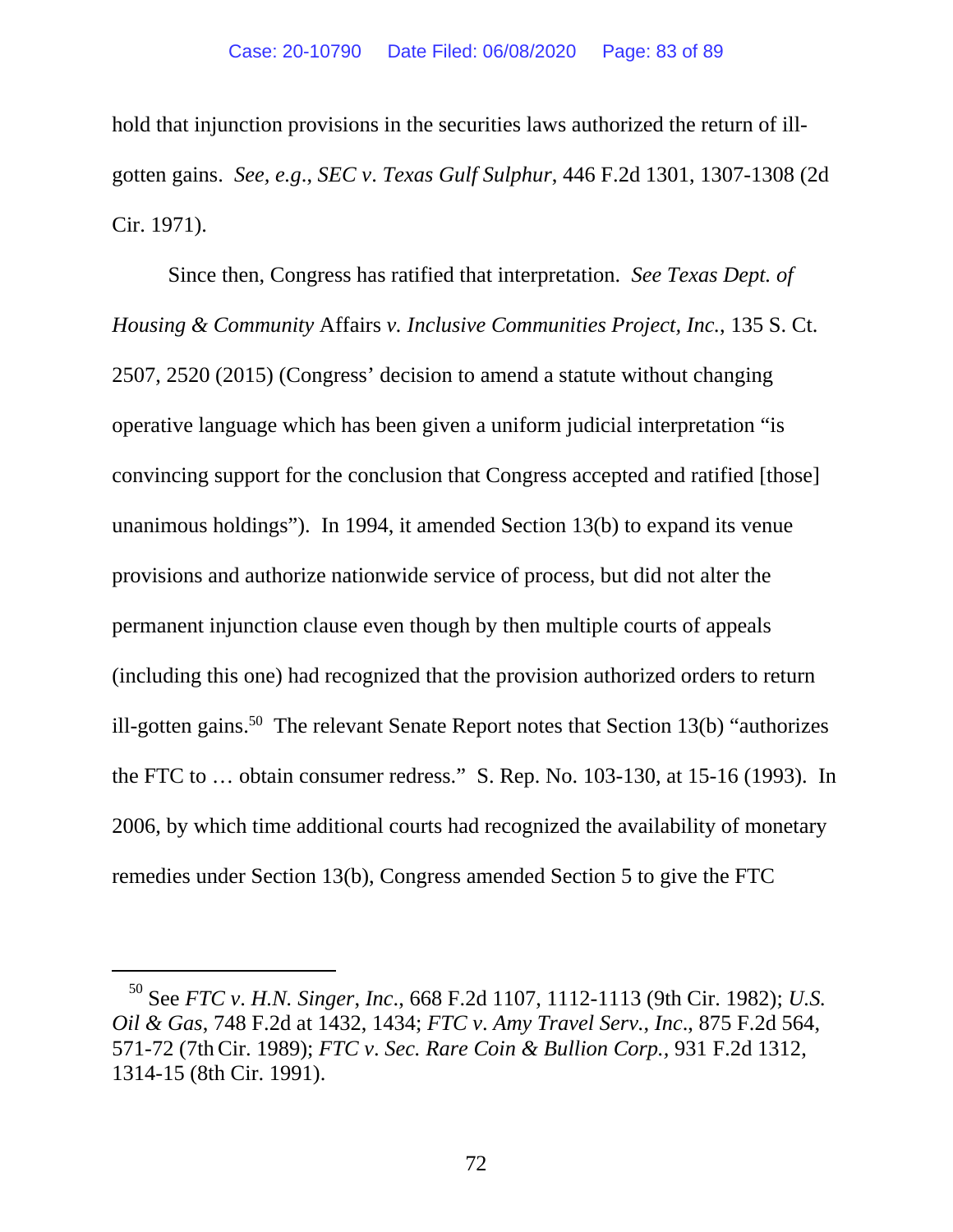#### Case: 20-10790 Date Filed: 06/08/2020 Page: 84 of 89

authority over aspects of foreign commerce, and it expressly stated that the new authority would include "[a]ll remedies available to the Commission … including restitution to domestic or foreign victims." Pub. L. 109-455, § 3, 120 Stat. 3372 (2006) (codified at 15 U.S.C.  $45(a)(4)$ .<sup>51</sup>

Finally, appellants contend Section 13(b) cannot provide a monetary remedy because other enforcement provisions of the FTC Act provide more explicit forms of relief than Section 13(b). KBr.20-22; ZBr.22-24. They are wrong.

Congress provided the Commission multiple ways to enforce the FTC Act: rulemaking (15 U.S.C. § 57a); administrative proceedings (*id*. § 45(b)); and direct federal court litigation (*id*. §§ 53(b) & 57b). Which path to choose lies "in the informed discretion of the administrative agency," *SEC v*. *Chenery Corp.*, 332 U.S. 194, 203 (1947), but each approach reflects Congress's balancing of power between the Commission and the federal courts.

Section 19 authorizes courts to order relief "necessary to redress injury" against persons who either violate a Commission rule or have engaged in conduct

l

<sup>&</sup>lt;sup>51</sup> Katz gets no help from a Senate report stating that a key purpose of Section 13(b) was to authorize preliminary injunctions in aid of administrative proceedings. KBr.22-23. True, but the provision also authorized permanent injunctions, and the same report explained that the FTC could use that authority when it "does not desire to expand upon the prohibitions of the [FTC] Act" through administrative adjudication. Proceeding directly to court will better utilize "Commission resources" and enable cases to "be disposed of more efficiently." S. Rep. No. 93-151, at 30-31 (1973).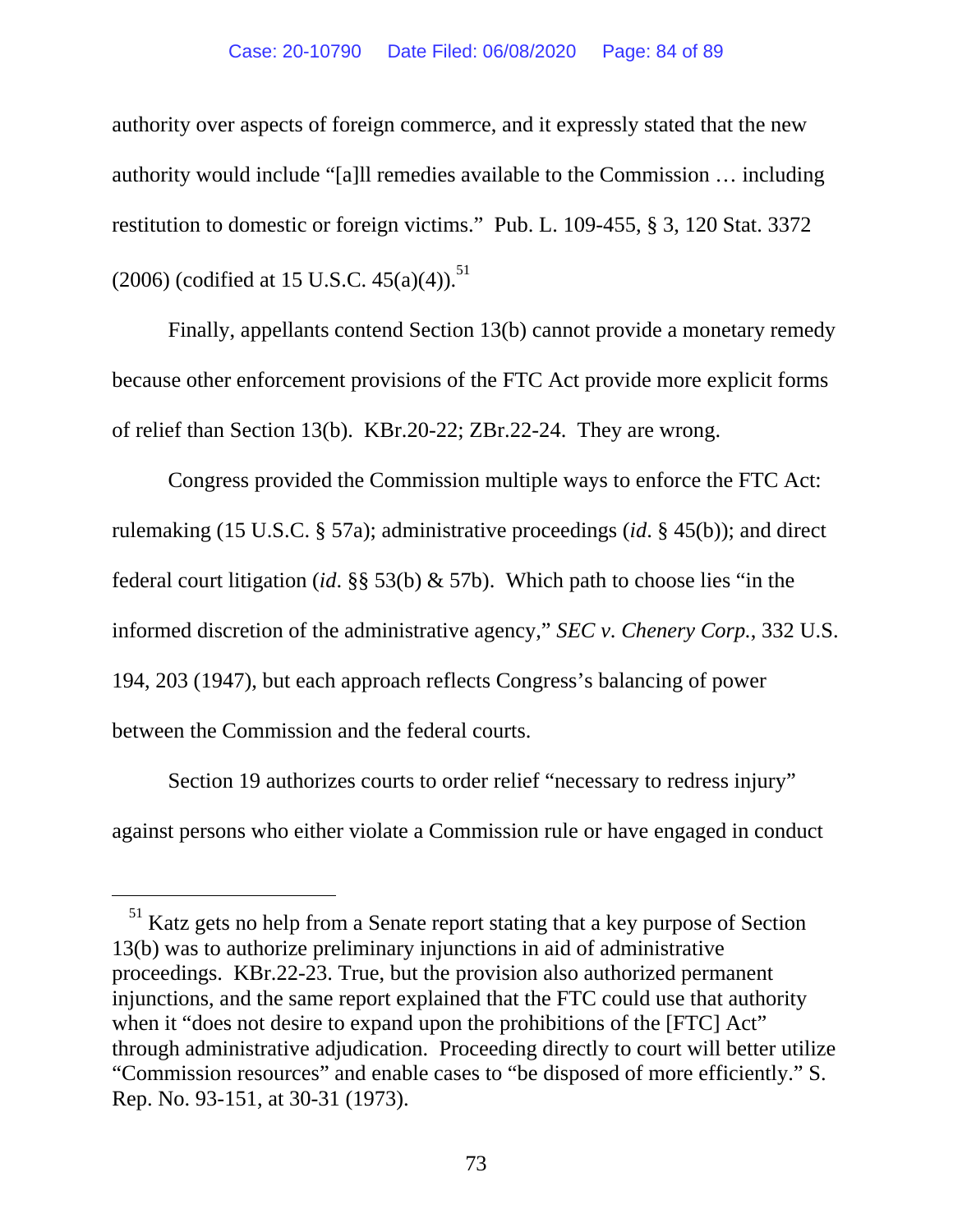as to which a Commission cease-and-desist order "is applicable." 15 U.S.C. § 57b. Appellants wrongly contend that Section 19's "redress" provision means that Section 13(b) cannot be read to provide the same type of relief. KBr.20-22; ZBr.23, 25. Congress said otherwise, including a savings clause in Section 19 stating that the "[r]emedies provided in this section are in addition to, and not in lieu of, any other remedy or right of action provided by State or Federal law." 15 U.S.C. § 57b(e). Section 19 therefore does not restrict remedies available under Section 13(b) or any other provision of the Act. *See FTC v. Commerce Planet*, 815 F.3d 593, 599 (9th Cir. 2016); *Bronson Partners*, 654 F.3d at 366-367; *Sec. Rare Coin*, 931 F.2d at 1314-15. This Court likewise held that Section 19 does not represent "a clear … legislative command" to limit the "full range of equitable powers under section 13(b)." *Gem Merch*., 87 F.3d at 469-70.

Section 5(*l*) allows the Commission to seek civil penalties against parties that violate an administrative cease-and-desist order and also permits courts to award "mandatory injunctions and such other and further equitable relief as they deem appropriate" to enforce an order. 15 U.S.C. 45(*l*). Katz is wrong that the inclusion of "other and further equitable relief" in Section 5(*l*) but not Section 13(b) means that Congress did not intend Section 13(b) to authorize returning money to consumers. KBr.21; *see also* ZBr.23, 25. The section's primary remedy is a civil penalty for violation of a cease-and-desist order; additional language was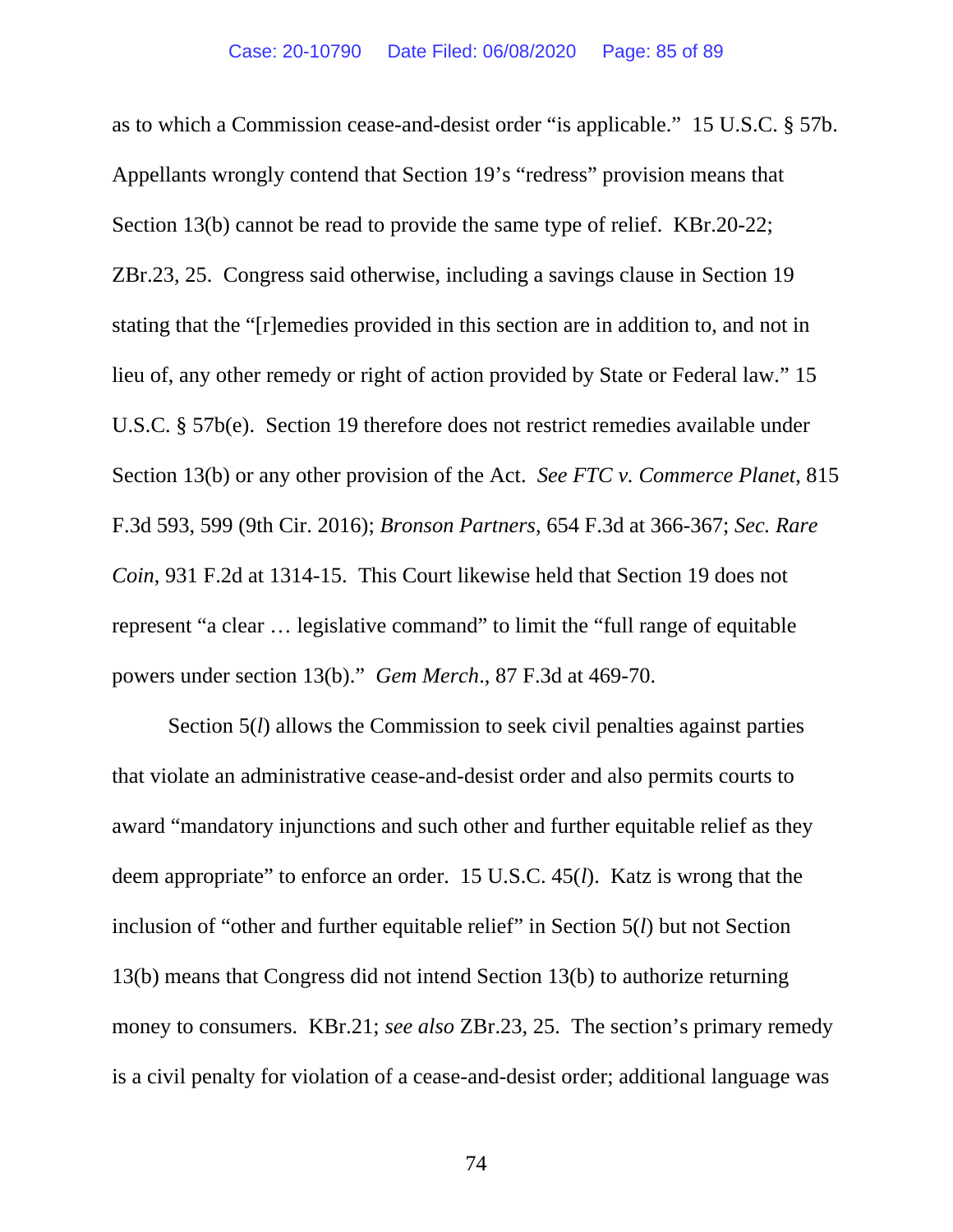#### Case: 20-10790 Date Filed: 06/08/2020 Page: 86 of 89

thus necessary to authorize equitable relief appropriate to enforce the order. No such additional language was necessary in Section 13(b) because the provision already authorized a permanent injunction.

Reading Section 13(b) to allow monetary remedies does not render the remedies in Section 19 and Section 5(*l*) "superfluous." KBr.22; ZBr.25. Section 5(*l*) is not superfluous because it is the only provision that allows the FTC to sue for violations of a cease-and-desist order, and it does not provide for the return of gains from the misconduct that led to the order as Section 13(b) does. Section 19 allows remedies, such as "damages," that Section 13(b) does not.

Moreover, all three sections support the Commission's discretion to choose among the different enforcement paths Congress has provided. When the Commission sues under Section 13(b) to end illegal practices and return money to consumers, it cedes to the court the determination whether there has been a violation. By contrast, when the Commission chooses to proceed under Sections 5(*l*) or 19, it retains its full power to determine that particular conduct is illegal through its administrative process, but checks that power by providing procedural safeguards to judicial enforcement of the Commission's decrees, such as the statute of limitations in Section 19. 15 U.S.C. § 57b(d). Each enforcement provision thus serves an independent purpose whether or not similar relief can be directed under them.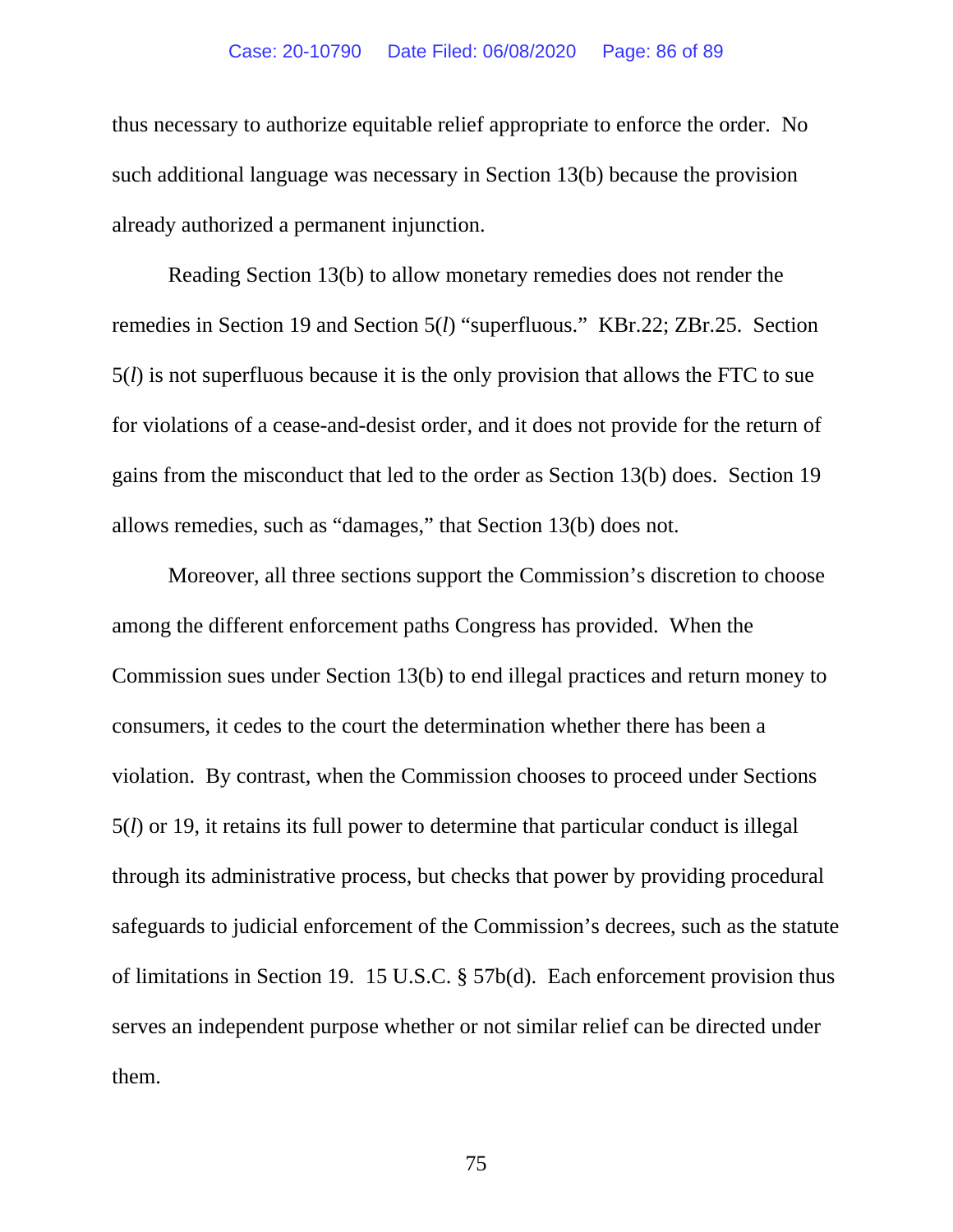# **CONCLUSION**

For the foregoing reasons, the district court's order granting a preliminary

injunction should be affirmed.

Respectfully submitted,

 ALDEN F. ABBOTT *General Counsel* 

JOEL MARCUS *Deputy General Counsel* 

### June 8, 2020 */s/ Michael D. Bergman*

BRADLEY DAX GROSSMAN MICHAEL D. BERGMAN *Attorneys* 

FEDERAL TRADE COMMISSION 600 Pennsylvania Avenue, N.W. Washington, D.C. 20580 (202) 326-3184 mbergman@ftc.gov

 Of Counsel: SARAH WALDROP SANA CHAUDHRY NICHOLAS CARTIER *Attorneys* 

FEDERAL TRADE COMMISSION Washington, D.C. 20580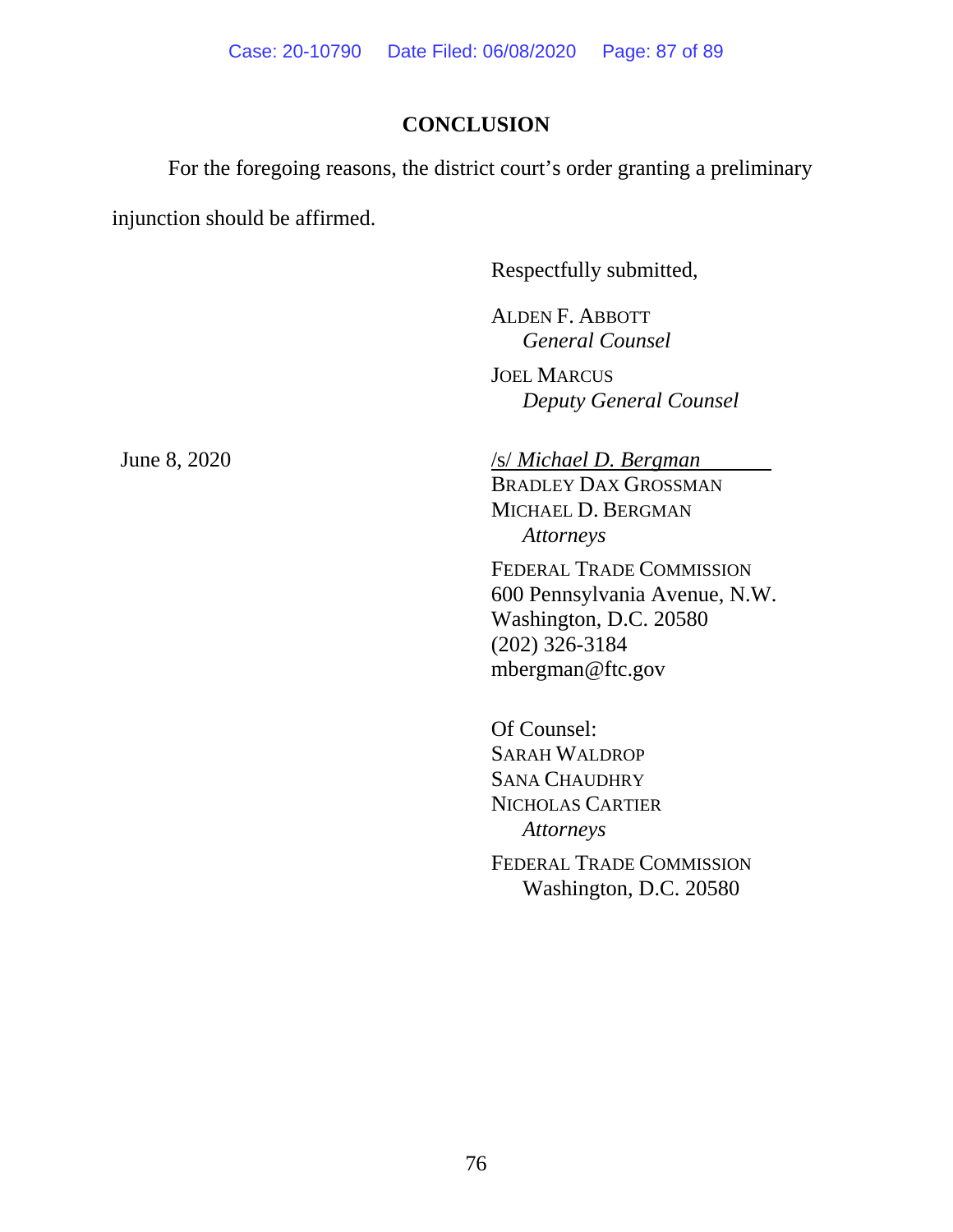## **CERTIFICATE OF COMPLIANCE**

I certify that the foregoing brief complies with the Court's April 24, 2020 Order permitting the Federal Trade Commission to file a response brief containing no more than 16,000 words, because it contains 15,699 words, excluding the parts of the brief exempted by Fed. R. App. P. 32(a)(7)(B)(iii), and that it complies with the typeface requirements of Fed. R. App. P. 32(a)(5) and the type style requirements of Fed. R. App. P. 32(a)(6) because it was prepared using Microsoft Word 2010 in 14 point Times New Roman type.

June 8, 2020 /s/ *Michael D. Bergman* Michael D. Bergman Attorney Federal Trade Commission 600 Pennsylvania Avenue, N.W. Washington, D.C. 20580